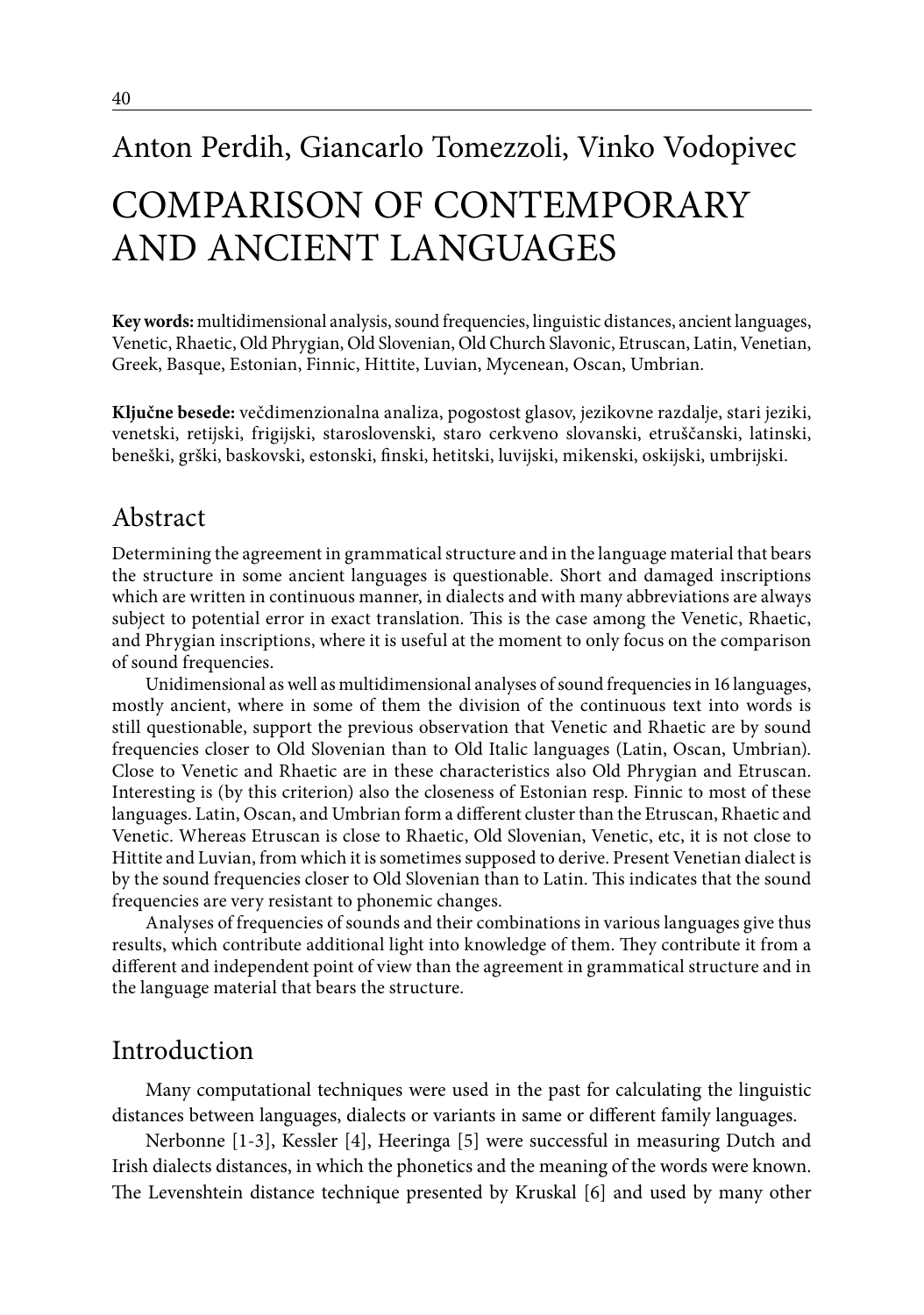authors is also extremely reliable in the calculation of the phonetic distance when applied to Corpuses of well-known words having well known phonetics and grammar rules.

The problem of some ancient languages, like e.g. the Venetic, Rhaetic etc. is that a large Corpus of words cannot be accessed. Even more important is the fact that the exact pronunciation rules are not definitely known, some of them being only supposed. The subdivision of the inscriptions written *in continuo* into words, their understanding, the exact meaning of the punctuation system, and the precise grammar rules are practically unknown. Additionally, the linguistic evolution is unknown.

Thus, for some of the ancient languages it is not possible to use the usual techniques: the Levenshtein distance, the frequency of phonetic features, the frequency per word, the Manhattan distance or hybrid techniques used by Vieregge et al. [7], for evaluating the linguistic distances between these and other ancient or present languages.

For these reasons, in previous contributions [8, 9] a much more simple and direct one-dimensional method for evaluation of said linguistic distances was applied. After putting together several additional language databases, we have the chance in our search to apply in their evaluation not only the simplest one- or two-dimensional techniques but also a multidimensional one.

#### Impetus

The motivation to start a search about the linguistic distances between ancient languages was provided by the debate about the origin of the Venetic language started recently by many authors such as Pellegrini and Prosdocimi [10], Marinetti [11], Lejeune [12], Šavli, Bor and Tomažič [13]. All these authors agreed that the Venetic language is an Indo-European (IE) language, but they disagree about the fundamental question of the linguistic distance of the Venetic with respect to the Latin and the Slovenian language.

On one side, Lejeune [12] affirmed that: "This language (the Venetic) is "italic" and, …, closer to Latin than to any other language". On the other side, Bor [13] affirmed that: "I was unable to find a single (Venetic) inscription that could not be deciphered on the basis of the Slavic languages and the surviving Slovenian dialects, above all the Slovenian archaisms" and Šavli and Tomažič [13] agreed that the Venetic is closer to the Slovenian.

The problems in interpreting the Venetic consists in the relatively small number of inscriptions (about 400) which are in categorically short, broken or incomplete, making the composition of an extended and comprehensive linguistic Corpus difficult. In addition, the majority of the Venetic inscriptions are written *in continuo*, i.e. without separation in words, and are mainly of funerary or votive content, so that they do not give us any suitable clue about Venetic toponyms, verbs, and frequently used words that could be used for computational comparisons between Venetic and other languages.

The punctuation rules of the Venetic, provided by Lejeune [12] and Vetter [14] are far from indicating clear word separations. Moreover, a further problem facing the use of computational techniques for comparing Venetic with other languages is the contemporary ignorance of possible pronunciation rules. Another challenge is the use of abbreviations in ancient languages, so that without understanding such abbreviations any division of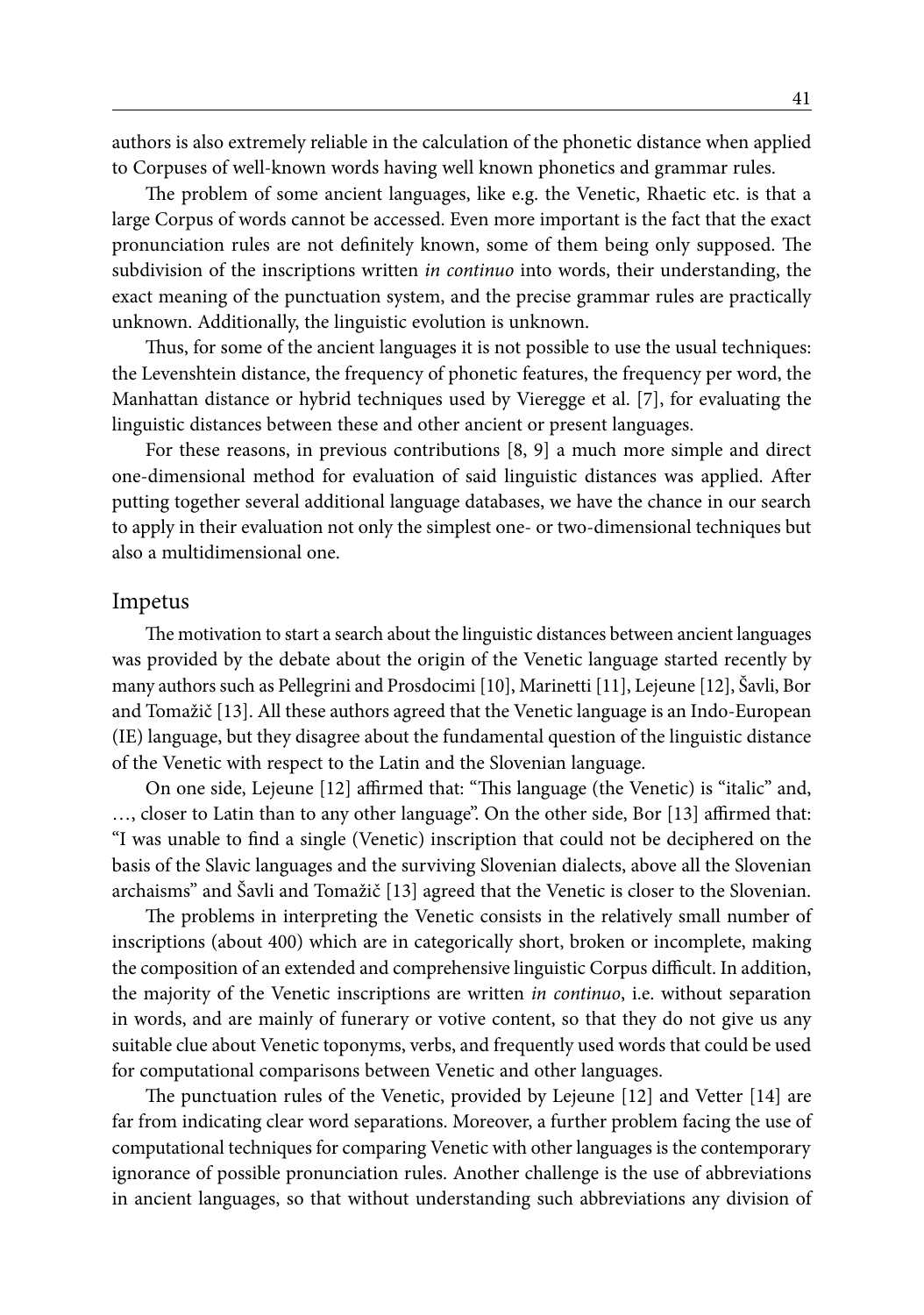continuous texts is problematic. The problem arises because these texts are written in unknown dialects. So the derivation of any grammatical rules would be questionable. Therefore, any attempt of classifying the Venetic by using phonetic symbolic techniques would be problematic.

On one side, using the Lejeune [12] and Vetter [14] punctuation rules and possible similarities between Venetic and Latin, Pellegrini, Prosdocimi [10] and Marinetti [11] provided translations of a great number of the Venetic inscriptions. However, as clearly visible in their works, the translation in the majority of the cases is more an extrapolation of the possible meaning of the inscriptions than a clear translation.

On the other side, Vodopivec [15] made a remarkable comparison between Venetic, Latin, Slovenian, as well as other languages: Croatian, English, German, French, Italian, Greek. By considering different Venetic roots: vrv, trt, krk, …, grg; prap, …, prup, observed in the Venetic alphabetic tablets Es23 – Es26, he found that such roots exist mainly in Slovenian and Croatian which are Slavic languages, and to a much lesser degree in non-Slavic languages. The publication [13], pp. 185-443, Engl. ed. pp. 172-340, as well as [16- 21] represent an exhaustive list of works presenting the results of use of Slavic, especially Slovenian, as a catalyst for understanding of Venetic.

#### Linguistic Distance

For measuring the linguistic distances between Venetic, Latin and Slovenian [8], three electronic databases were developed:

• The Latin Language Database (LLD) comprising the works of the following authors: Plautus (250 – 184 BC) - Stichus, Cato (234 – 149 BC) - De Agri Cultura, Terence (195/185 – 159 BC - Hecyra, Cicero (106 – 43 BC) – Catilinariae I - IV, Caesar (100 – 44 BC) - De Bello Gallico I - VIII, Vergil (70 – 19 BC) - Aeneids I - XII, Propertius (50 – 16 BC) - Elegiae I - IV. All these Latin authors were active in the period  $300 \sim 1$  BC, a period in which the Latin and the Venetic languages were spoken almost independently. The texts of said authors were acquired from the Internet site [22].

• The Slovenian Language Database (SLD) comprising the texts of the most ancient available Slovenian manuscripts: the Brižinski Spomeniki or Freisinger Denkmäler I-III (972 – 1093 AD), the Rateški Rokopis or Ratetischer Handschrift (1362 – 1390 AD), the Stiški Rokopis or Sitticher Handschrift (1428 – 1440 AD), the Starogorski Rokopis or Handschrift von Castelmonte (1450 – 1520 AD). Although the spoken Venetic is of much greater antiquity than the Slovenian manuscripts from the 10<sup>th</sup>, 11<sup>th</sup>, 14<sup>th</sup> and 15<sup>th</sup> Centuries, these (Slovenian) writings serve well as templates for linguistic comparisons. No written text has been found in Slovenian or Slovenian dialects earlier than these texts. The texts of the manuscripts were acquired from the Internet sites [23-26].

• The Venetic Language Database (VLD), which comprises all the Venetic inscriptions in the works of Pellegrini, Prosdocimi [10] and Marinetti [11] and the Internet sites [27- 30].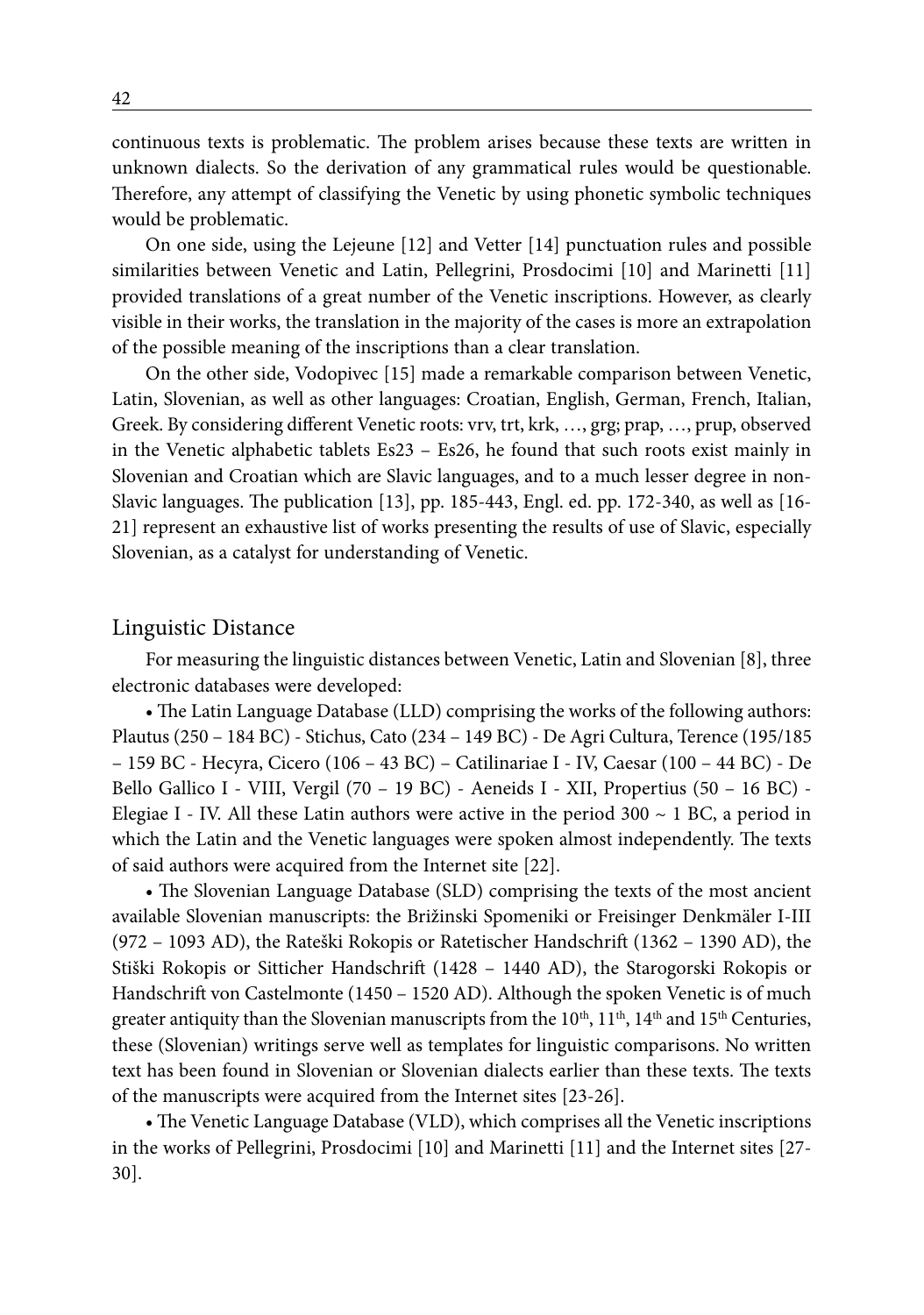The evaluation of the Pythagorean Linguistic Distance in the limit of the above mentioned databases shows [8] that the Venetic is linguistically closer to Slovenian than to Latin.

In the attempt of improving the knowledge about the linguistic distances between ancient languages, the Rhaetian Language Database (RLD) containing all the Rhaetian inscriptions published and revised by S. Schumacher [31] was prepared [9]. The evaluation of the Pythagorean Linguistic Distance using the above-mentioned databases has shown [9] that the Rhaetian is very close to Venetic. Thus geographic proximity is consistant with linguistic distance even if the chronological distance is measured in millenia. The publications [13], pp. 397-408, [32], pp. 61-70, [33-40] represent an exhaustive list of works about the Rhaetian / Slavic problematics.

# The linguistic databases

In view of a linguistic multidimensional analysis further linguistic databases (LDs; in the text, the designations LD or database or the specific labels given below are used for the same purpose, as more appropriate) have been prepared. For each database, two electronic versions were prepared: a basic version containing inscriptions or texts together with information and explanations, and a working database containing only the inscriptions or the texts according to general and specific conversion rules (see later) suitable for electronic computations.

- The Basque Language Database (BqLD) containing the *San Benoaten Bizitzea* text from [41]. The working BqLD was prepared according to general conversion rules and the specific conversion rules derived from [42].
- The Estonian Language Database (EsLD) containing the *Kalevipoeg* text from [43]. The working EsLD was prepared according to the general conversion rules and the specific conversion rules indicated by M. Smolej.
- The Etruscan Language Database (EtLD) containing the Etruscan inscriptions from Pallottino [44]. In order to take into account the pronunciation rules by Pallottino [44] and by Bor [32], pp. 11-60, two working EtLDs were prepared: the EtTLD and the EtBLD. The publications [13], pp. 342-396, [32], pp. 11-60, [45-47] represent an exhaustive list of works about the Etruscan / Slavic relationship.
- The Finnic Language Database (FiLD) containing the *Kalevala* text from [48] which contains a scanned version of [49]. The working FiLD was prepared according to the general conversion rules and the specific conversion rules indicated by M. Smolej.
- The Greek Language Database (GrLD) containing the Homer's *Iliad* text, books 1 to 5 from [50]. The working GrLD was prepared by conversion of Greek letters into Latinic ones.
- The Hittitic Language Database (HiLD) containing Hittitic texts from [51,52]. The working HiLD was prepared by removing Sumeric and Akkadic words and by applying the general conversion rules and the specific conversion rules according to generally accepted sound values including interpretation of intervocalic consonants [53,54]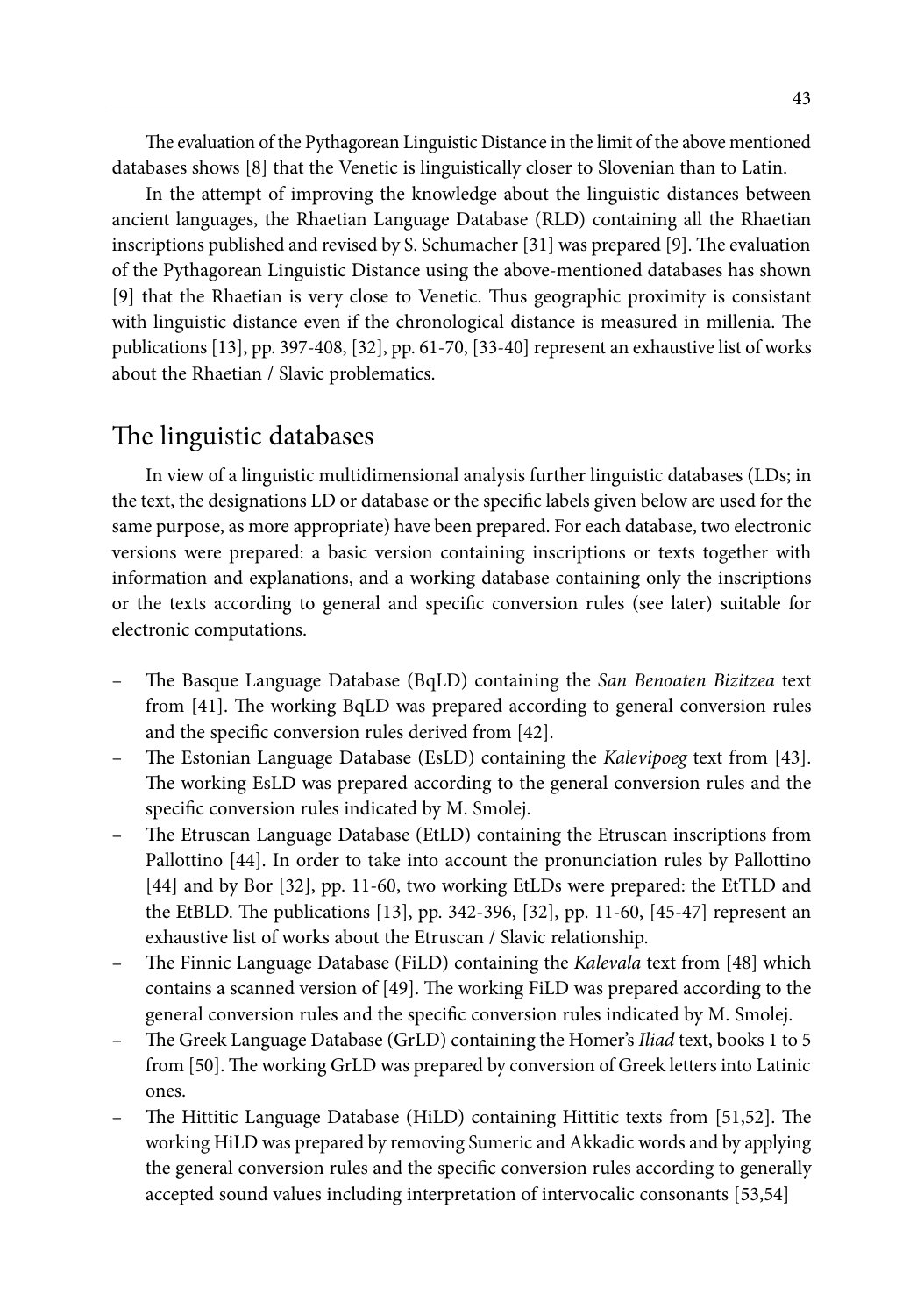- The Latin Language Database (LaLD) containing the texts from the LLD used in the past contributions [8,9]. In order to take into account the Classical and Semiclassical pronunciation rules, two working LaLDs were prepared: the LaCLD and the LaSLD, both according to the general conversion rules and respectively according to the Classical and Semiclassical pronunciation rules derived from [55,56].
- The Luvian Language Database (LuLD) containing the text from [57]. The working LuLD was prepared by eliminating the Hittite and Palaic parts of texts and by using the syllabic transcription from cuneiform to Latinic for obtaining the alphabetic writing on which the general conversion rules were applied [54]. Applying Hittite conversion rules, a parallel database LuHLD was prepared.
- The Mycenean Language Database (MyLD) containing the text of few tablets and the Glossary from [58]. The working MyLD was prepared according to the general conversion rules.
- The Old Church Slavonic Language Database (CsLD) containing the *Codex Suprasliensis*, taken from [59,60]. The working CsLD was prepared by eliminating recognised loanwords and foreign names, by transliterating the Cyrillic writing into the Latinic one on which the general conversion rules and the specific conversion rules from [61] were applied.
- The Oscan Language Database (OsLD) containing the *Cippus Abellanus* and *Tabula Bantina* texts from [62]. The working OsLD was prepared on the basis of the Oscan writing and language information acquired from [63-66].
- The Old Phrygian Language Database (PhLD) containing the texts from [67]. Two working PhLD were prepared: PhLD according to instruction in [67], and PhALD according to instruction in [68].
- The Rhaetic Language Database (RtLD) containing the Rhaetian inscriptions from the RLD used in the past contribution [9]. In order to take into account the incertitude in reading some of the characters, three working RtLD were prepared: the RtTLD using the reading in [31], the RtPLD using the reading in [32], pp. 11-20, and the RtVLD using the reading in [33].
- The Old Slovenian Language Database (SlLD) containing the *Brižinski spomeniki* [69] and Slovenian texts from [70]. The working SlLD was prepared by transliterating the texts into modern Slovenian notation, taking into account the diplomatic, critical and phonetic transcription and the translation into modern Slovenian by following the original text as much as possible.
- The Umbrian Language Database (UmLD) containing the *Tables of Iguvium*, taken from TITUS Text collection: Inscr.OU, Oscan and Umbrian Inscriptions [71]. The working UmLD was prepared according to the transliteration in [72] on which the general conversion rules and the specific conversion rules from [72] were applied.
- The Venetic Language Database (VeLD) containing the Venetic inscriptions from the VLD used in the past contributions [8,9]. In order to take into account the incertitude in reading some of the characters three working VeLD were prepared: the VePLD according to [13], the VeTLD according to [10] and the VeVLD according to [21] where repeating parts of texts on Atestine tablets are eliminated.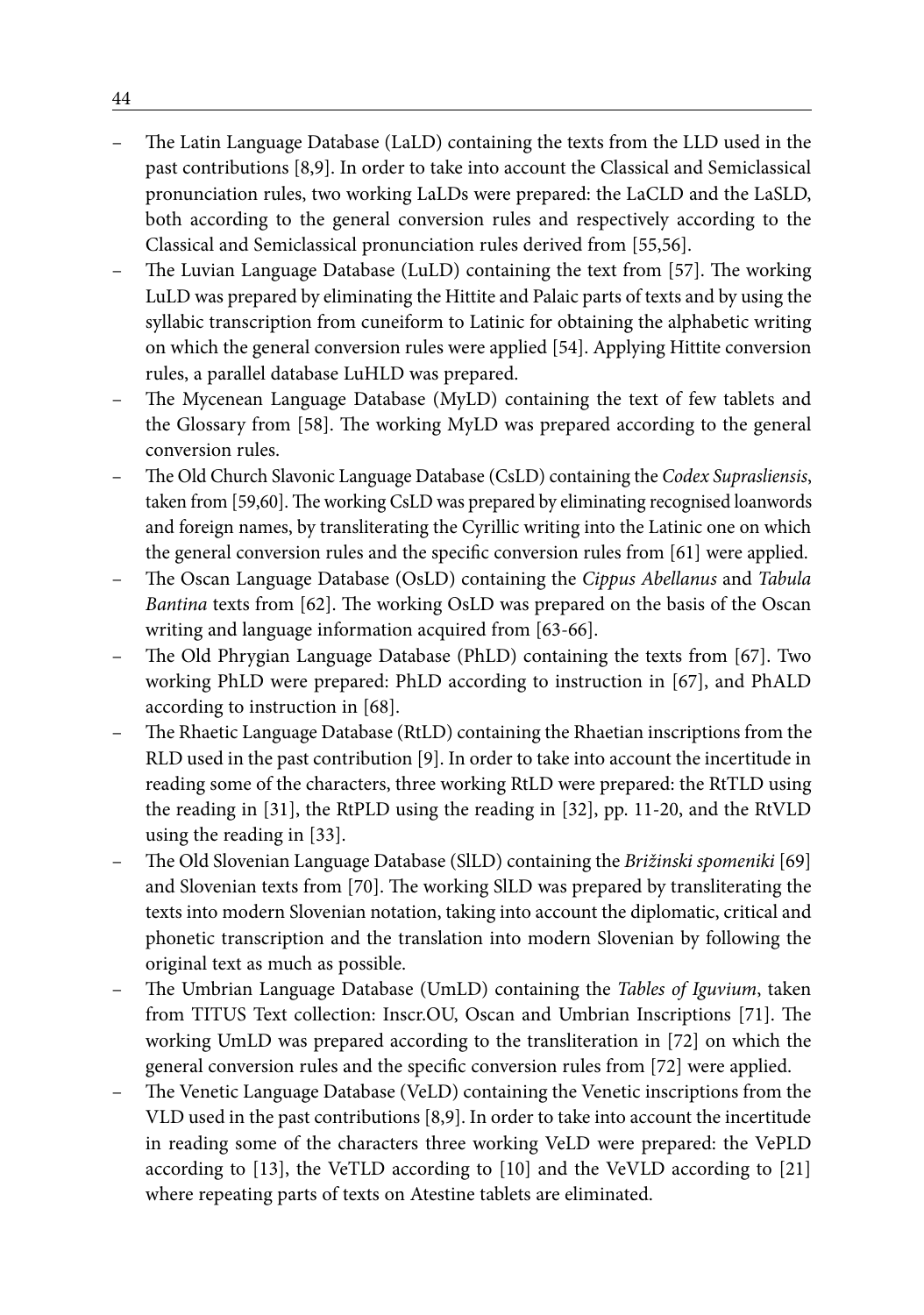– The Venetian Language Database (VzLD) containing the C. Goldoni's commedies in Venetian language: *I Rusteghi; Le Baruffe Chiozzotte; Sior Todero Brontolon; Il Campiello; La Casa Nova; Una delle Ultime Sere di Carnevale; Il Gondoliere Veneziano; Gli Sdegni Amorosi*, all from [73]. The working VzLD was prepared according to the general conversion rules and by eliminating italianisms. In order to avoid the mistake for Venetic, in the text will not be written Venetian but Venezian.

For reaching a uniform linguistic database representation, all the working language databases were converted according to the rules of the Slovenian literary notation [74]. The sentences, when recognised by the use of dots, commas, etc. were placed in separate lines. Then, all said signs, the brackets, etc. were removed. The capital letters were replaced by lowercase ones. The signs indicating missing or incertain characters were retained but not counted.

There was made no distinction between open, closed, long, short, stressed and nonstressed vowels; they are grouped together and presented by one corresponding vowel

| Language                | LD        |           | No. of countable characters |          |
|-------------------------|-----------|-----------|-----------------------------|----------|
|                         |           | single    | pairs                       | triplets |
| Basque                  | Bq        | 160,177   | 130,866                     | 101,577  |
| Old Church Slavonic     | Cs        | 458,319   | 362,444                     | 278,990  |
| Estonian                | Es        | 90,742    | 76,108                      | 61,485   |
| Etruscan [44]           | EtT       | 30,421    | 24,227                      | 18,445   |
| Etruscan [32]           | EtB       | 30,421    | 24,227                      | 18,445   |
| Finnic                  | Fi        | 449,075   | 381,686                     | 314,298  |
| Greek                   | Gr        | 117,109   | 93,503                      | 71,502   |
| Hittite                 | Hi        | 14,001    | 11,509                      | 9,025    |
| Latin Classic           | LaC       | 1,029,312 | 848,168                     | 667,718  |
| Latin Semiclassic       | LaS       | 1,019,977 | 838,833                     | 658,383  |
| Luvian                  | Lu        | 32,626    | 27,254                      | 21,942   |
|                         | LuH       | 33,843    | 28,471                      | 23,159   |
| Mycenean                | My        | 26,330    | 22,474                      | 18,618   |
| Oscan                   | <b>Os</b> | 3,057     | 2,418                       | 1,841    |
| Old Phrygian [67]       | Ph        | 2,242     | 1,834                       | 1,459    |
| Old Phrygian [68]       | PhA       | 2,290     | 1,698                       | 1,172    |
| Rhaetic <sup>[31]</sup> | RtP       | 2,102     | 1,719                       | 1,394    |
| Rhaetic <sup>[32]</sup> | RtT       | 1,948     | 1,572                       | 1,265    |
| Rhaetic <sup>[33]</sup> | RtV       | 2,097     | 1,754                       | 1,440    |
| Old Slovenian           | S1        | 19,834    | 15,428                      | 11,301   |
| Umbrian                 | Um        | 25,063    | 20,657                      | 16,288   |
| Venetic [13]            | VeP       | 7,651     | 6,083                       | 4,965    |
| Venetic [10]            | VeT       | 7,427     | 6,119                       | 4,843    |
| Venetic [21]            | VeV       | 7,113     | 4,855                       | 2,993    |
| Venezian                | Vz        | 320,794   | 234,563                     | 153,903  |

**Table 1.** Number of countable alphabetic characters, their pairs and triplets in the LDs.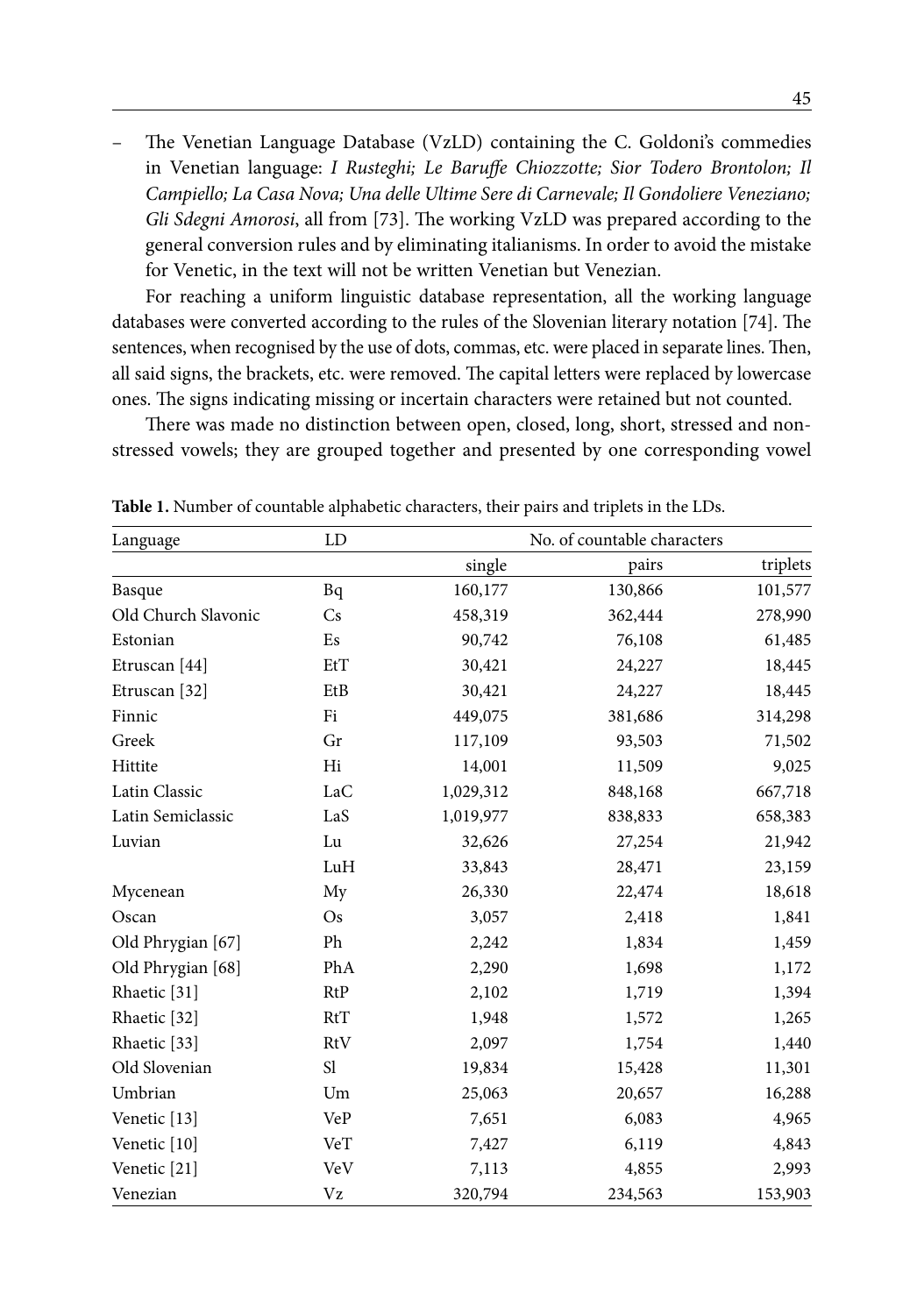character to give a five-vowels notation system. Among the consonants, the affricate are denoted by the C or  $\check{C}$  sign. To denote the fricatives, the signs F, S, Z,  $\check{S}$ ,  $\check{Z}$ , H are used. Plosives are notated as B, P; T, D; K, G. Laterals are noted by L, rhotics are notated by R, nasals by M or N. Summarising, all the LDs are prepared using a common notation of the 24 alphabetic characters of the Slovenian (a b c č d e f g h i k l m n o p r s š t u v z ž).

 The specific conversions rules for vowels and consonants of each LD are collected in the file Rules-09.doc [75].

The survey of EtLD, PhLD, RtLD, VeLD shows that the number of uncertain characters in said databases is less than 10% of the total number of characters (EtLD 8.6%, PhLD 5.5%, RtLD 1.2%, VeLD 3.6%). The results of the survey are in the file Rules-09.doc [75] as well. Uncertain signs were not taken into any counting.

Table 1 presents some characteristics of the LDs, i.e.: the number of counted characters, pairs and triplets of them. In all respects the smallest databases are the Rhaetic and Old Phrygian, followed by Venetic and Oscan, whereas the largest are the Latin databases.

# Methods

## Counting

Counted were the number of alphabetic characters, of pairs and of triplets of characters, as well as some last characters in the words and some last pairs of them. Spaces and markers of missing or unreadable signs were not taken into any counting. From these data their respective frequencies were calculated using MS Excel.

## Principal Component Analysis

To draw relevant conclusions more easily, all frequencies were evaluated also using the Principal Component Analysis (PCA).

PCA is a multivariate method used for displaying data in cases where each sample (object) is described using several parameters (variables). In such cases, it is hard to extract the relevant information from the dataset (typically, a table) by investigating one variable at a time. Furthermore, in most cases the "independent" variables, which we measure, are not really independent. They usually correlate at least partially to each other, which makes interpretation even harder. Graphical presentation of such datasets is also impossible, because we can display only two- or three-dimensional graphs. The PCA method enables us to present the information contained in the datasets using a small number of graphs. These graphs show us similarities and dissimilarities between objects and variables. Similar objects are grouped together, while dissimilar ones are scattered around. The same is true for variables. The graphs where the grouping of objects is presented are called score plots; while the graphs, which present the grouping of variables are called loading plots. From the patterns on the score plots and loading plots one can extract the information contained in the analysed dataset.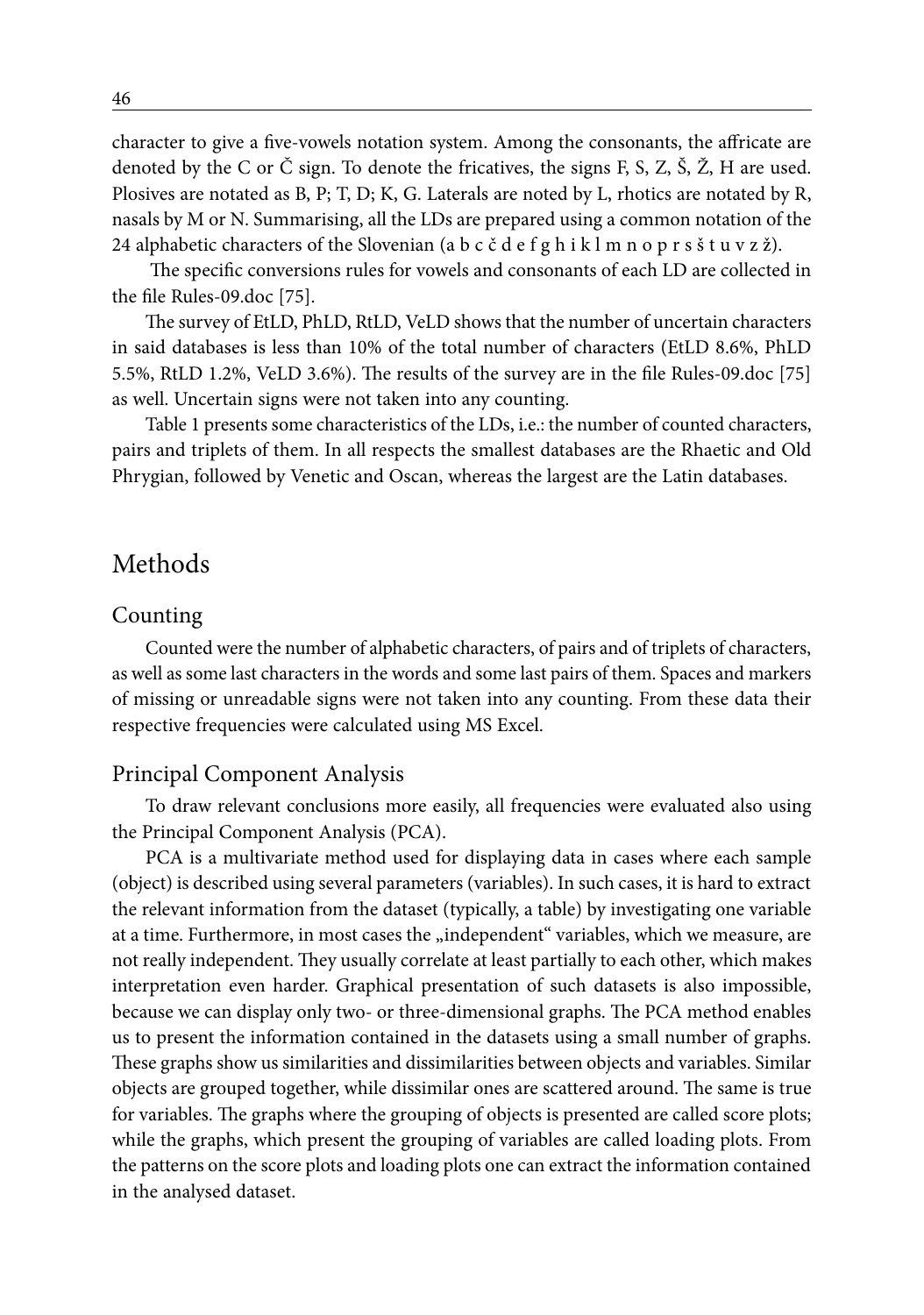From the mathematical point of view, the PCA method is a rotation of the old coordinate system of variables. The co-ordinate system is rotated in such a way that the relevant information - i.e., the largest portion of the variance in the dataset - is presented using only a few variables of the new co-ordinate system. The new variables are called latent variables or principal components. The other latent variables of the new co-ordinate system represent noise – noise due to defects, in our case, in: inscriptions and texts, their transcription and transliteration in preparing the working LD for computation. The principal components are truly independent variables, i.e., they are orthogonal, which means that they do not correlate with each other. Score plots represent objects in the space defined by the principal components, while the loading plots represent the old (measured) variables in the space of principal components.

The PCA method is usually performed in three steps. In the first step, the dataset variables are normalised to variance 1 and the correlation matrix is calculated. The correlation matrix shows how the variables from the dataset correlate to each other. In the second step, eigenvalues and eigenvectors of the matrix are calculated, i.e. the matrix is diagonalised. Eigenvectors are the principal cmponents of the new coordinate system while the eigenvalues show the information content (relevance) of each principal component. In the third step the co-ordinates of samples (objects) in the new co-ordinate system are calculated. More detailed description about the method can be found in Wold et al. [76], Massart et al. [77], Brereton [78], and Graham [79]. The method is sufficiently simple for one to program it by oneself, as was done in our case.

At the end one can import the new calculated coordinates of the objects and eigenvectors into one of the spreadsheet programs available on the market to create score plots and loading plots.

Due to the normalisation of the variables to variance 1, the latent variables are dimensionless. The other consequence of the normalisation is that total variance of the dataset becomes equal to the number of variables.

## Distances

The PC axes are by definition orthogonal to each other. Thus the results of PCA are useful to estimate relative (dimensionless) distances between the objects or latent variables.

The dimensionless distance of a Language Database A from the centre of the PC space is:

 $D(A) = (\Sigma(v(i) \times PC(A,i))^{2})^{1/2}$ 

The distance between Language Database A and B is:

 $d(A, B) = (\Sigma(v(i) \times (PC(A, i) - PC(B, i)))^{2})^{1/2}$ 

where  $v(i)$  is the variance contained in the PC(i), whereas PC(A,i) is the coordinate of the Language Database A on the PC axis PC(i).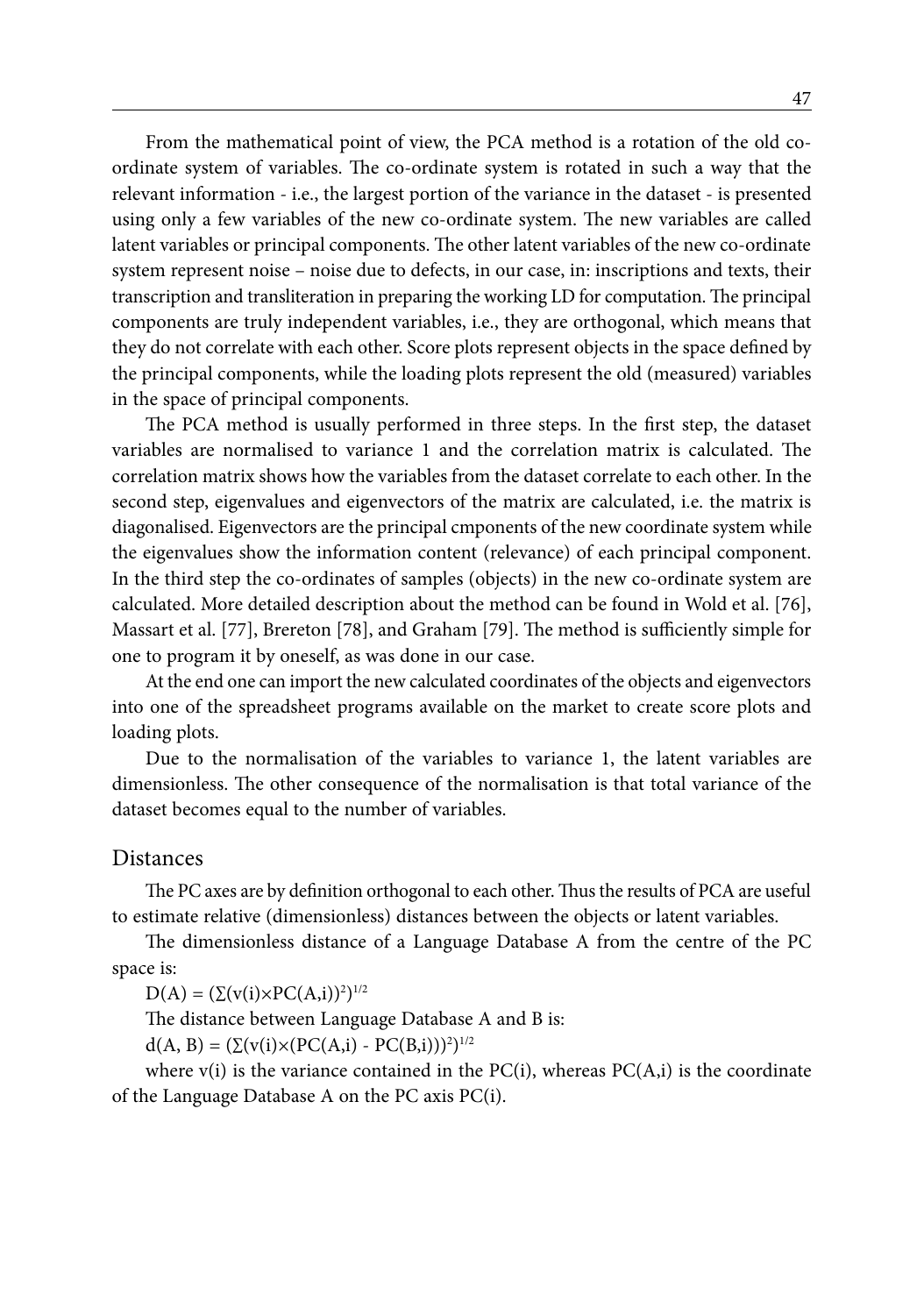## Results

The results of comparing the frequencies of particular characters in the databases prepared for counting can be presented in different ways.

## Unidimensional approaches

## *Frequency of particular characters*

Ten most frequent characters in the LDs prepared as presented above are given in Tables 2-4. In all tested cases a vowel is the most frequent; in ten cases A, in four cases E and in eleven cases I. In two cases (Hittite and Umbrian) one vowel is more frequent than the most frequent consonant, in eleven cases there are three vowels more frequent than the most frequent consonant, in ten cases four vowels are more frequent than the most frequent consonant, and in two cases (Mycenean and Old Slovenian) all five vowels are more frequent than the most frequent consonant. The most frequent consonant is N in Hittite, followed by Luvian, Basque, Finnic and Venezian. Next most frequent consonant is R in Umbrian and Mycenean, followed by S in Old Phrygian, Oscan and Estonian,

|  |  |  |  |  | Bq Vz EtB EtT Ph PhA Lu LuH My Hi                                     |  |  |  |  |
|--|--|--|--|--|-----------------------------------------------------------------------|--|--|--|--|
|  |  |  |  |  | a 0.16 a 0.14 a 0.14 a 0.14 a 0.18 a 0.18 a 0.29 a 0.28 a 0.15 a 0.24 |  |  |  |  |
|  |  |  |  |  | e 0.15 e 0.14 i 0.11 i 0.11 i 0.13 i 0.13 i 0.15 i 0.14 o 0.14 n 0.12 |  |  |  |  |
|  |  |  |  |  | i 0.10 o 0.11 e 0.10 e 0.10 e 0.11 e 0.11 u 0.10 u 0.10 i 0.13 u 0.12 |  |  |  |  |
|  |  |  |  |  | n 0.09 i 0.08 l 0.08 t 0.09 s 0.09 s 0.09 n 0.09 n 0.09 e 0.12 i 0.10 |  |  |  |  |
|  |  |  |  |  | r 0.07 n 0.06 n 0.08 1 0.08 o 0.08 o 0.08 t 0.08 d 0.08 u 0.09 s 0.06 |  |  |  |  |
|  |  |  |  |  | s 0.07 r 0.06 u 0.08 n 0.08 t 0.07 t 0.07 s 0.06 z 0.07 r 0.08 t 0.05 |  |  |  |  |
|  |  |  |  |  | t 0.06 s 0.05 s 0.05 u 0.08 n 0.06 n 0.06 r 0.04 t 0.05 k 0.07 r 0.04 |  |  |  |  |
|  |  |  |  |  | u 0.05 l 0.05 r 0.05 r 0.06 k 0.05 v 0.05 l 0.03 r 0.04 t 0.07 m 0.04 |  |  |  |  |
|  |  |  |  |  | o 0.05 k 0.05 c 0.05 s 0.05 v 0.04 k 0.04 z 0.03 l 0.03 p 0.04 h 0.04 |  |  |  |  |
|  |  |  |  |  | k 0.05 t 0.04 o 0.05 c 0.05 m 0.04 m 0.04 p 0.03 h 0.03 n 0.03 d 0.04 |  |  |  |  |

**Table 2.** The most frequent particular character is A

**Table 3.** The most frequent particular character is E

| Es          |      | LaS          |      | Gr           |      | Um           |      |
|-------------|------|--------------|------|--------------|------|--------------|------|
| e           | 0.15 | e            | 0.12 | $\mathbf e$  | 0.16 | e            | 0.14 |
| a           | 0.14 | $\mathbf{1}$ | 0.11 | $\mathbf{o}$ | 0.11 | r            | 0.11 |
| i           | 0.11 | u            | 0.10 | a            | 0.11 | u            | 0.10 |
| S           | 0.08 | a            | 0.08 | $\mathbf{i}$ | 0.10 | i            | 0.09 |
|             | 0.07 | t            | 0.08 | $\mathbf n$  | 0.08 | t            | 0.09 |
| u           | 0.07 | S            | 0.07 | S            | 0.08 | a            | 0.09 |
| $\mathbf k$ | 0.06 | r            | 0.07 | t            | 0.07 | S            | 0.08 |
| t           | 0.06 | $\mathbf n$  | 0.06 | r            | 0.04 | $\mathbf{o}$ | 0.05 |
| $\mathbf n$ | 0.04 | $\mathbf{o}$ | 0.06 | u            | 0.04 | $\mathbf n$  | 0.05 |
| d           | 0.04 | m            | 0.05 | Ď            | 0.03 | D            | 0.05 |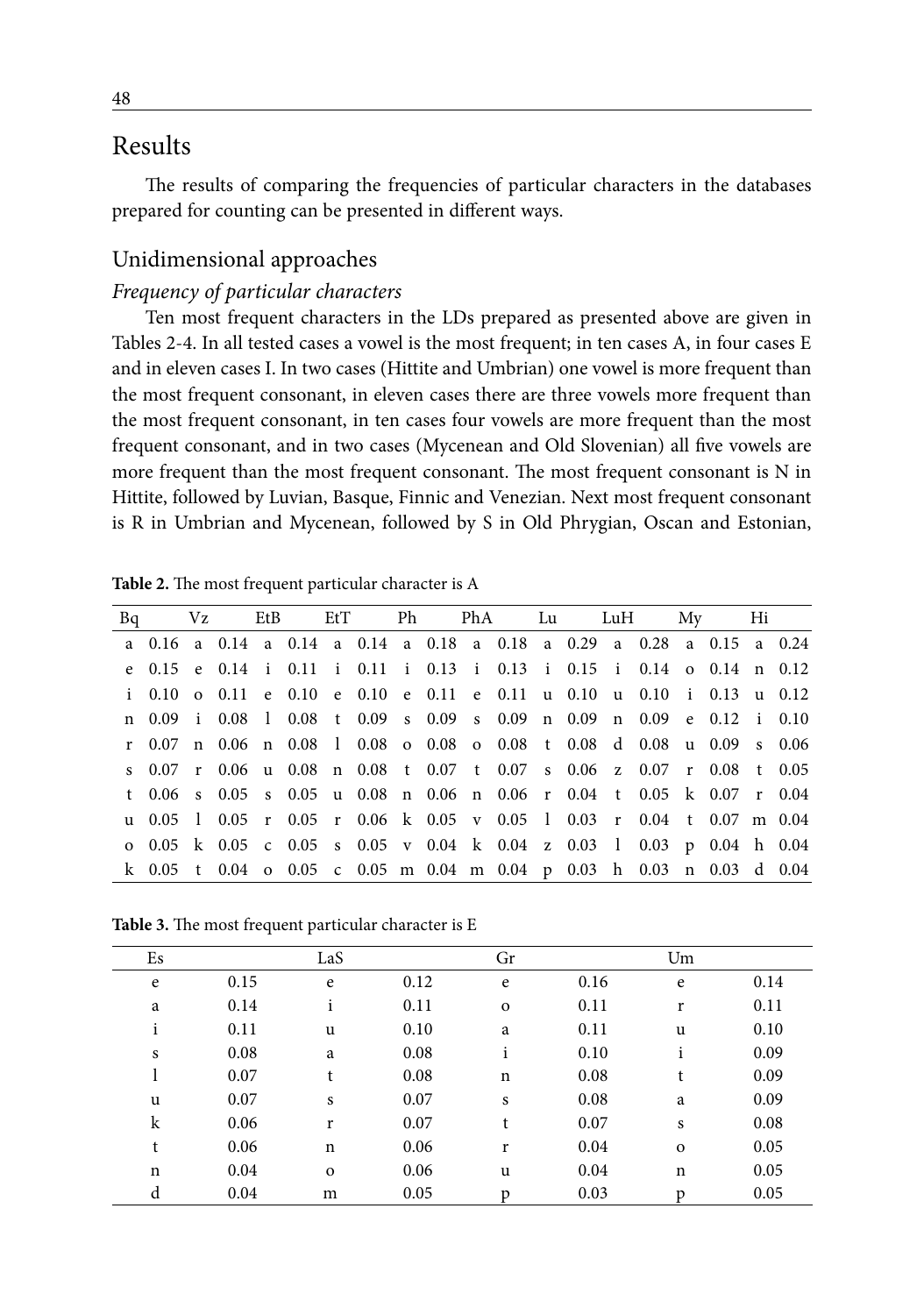|  |  | RtT RtP RtV Fi Sl Cs LaC VeT VeP VeV Os                                      |  |  |  |  |  |  |  |  |
|--|--|------------------------------------------------------------------------------|--|--|--|--|--|--|--|--|
|  |  | i 0.17 i 0.18 i 0.19 i 0.14 i 0.14 i 0.17 i 0.12 i 0.13 i 0.15 i 0.18 i 0.13 |  |  |  |  |  |  |  |  |
|  |  | a 0.15 a 0.15 a 0.14 e 0.13 e 0.11 e 0.12 e 0.11 o 0.13 o 0.12 o 0.13 u 0.10 |  |  |  |  |  |  |  |  |
|  |  | e 0.10 u 0.09 u 0.09 a 0.12 a 0.10 o 0.10 u 0.10 a 0.10 a 0.10 a 0.10 e 0.09 |  |  |  |  |  |  |  |  |
|  |  | u 0.09 e 0.09 e 0.09 n 0.09 o 0.07 a 0.07 a 0.09 e 0.09 e 0.09 t 0.09 s 0.09 |  |  |  |  |  |  |  |  |
|  |  | t 0.07 t 0.07 t 0.08 t 0.08 u 0.07 t 0.06 t 0.08 t 0.08 t 0.08 e 0.09 a 0.08 |  |  |  |  |  |  |  |  |
|  |  | s 0.07 n 0.06 s 0.06 l 0.07 t 0.06 s 0.05 s 0.08 n 0.07 n 0.07 n 0.07 t 0.08 |  |  |  |  |  |  |  |  |
|  |  | n 0.06 s 0.06 n 0.06 s 0.07 s 0.06 n 0.05 r 0.07 r 0.06 s 0.05 s 0.06 m 0.06 |  |  |  |  |  |  |  |  |
|  |  | 1 0.05 1 0.05 1 0.05 k 0.06 n 0.06 v 0.05 k 0.06 s 0.06 r 0.05 r 0.05 n 0.06 |  |  |  |  |  |  |  |  |
|  |  | r 0.04 r 0.04 r 0.04 o 0.06 r 0.04 r 0.04 n 0.06 k 0.05 k 0.05 v 0.04 k 0.05 |  |  |  |  |  |  |  |  |
|  |  | k 0.04 k 0.04 k 0.04 u 0.05 m 0.04 m 0.03 o 0.06 l 0.04 l 0.04 u 0.04 p 0.04 |  |  |  |  |  |  |  |  |

**Table 4.** The most frequent particular character is I

T in Etruscan, Venetic, Latin, Rhaetic, Old Slovenian and Old Church Slavonic, and L in Etruscan read according to Bor [32], pp. 11-60.

#### *Frequency of pairs of characters*

In Tables 5-7 are presented the ten most frequent pairs of characters in the LDs.

The most frequent vowel pairs contain either I, or U, and this indicates that the resulting frequencies contain the information of vowels I, and U, as well as of semi-vowels similar to them. This is the consequence of the way of preparation of the LDs. Finnic, Estonian, Umbrian, Venezian, but also Etruscan and Rhaetic being read in the way of the Italian respectively German scientists, contain among most frequent ten character pairs no such doublet.

The most frequent vowel-consonant pair is AN in Old Anatolian languages (Hittite, Luvian), where also few other pairs are quite frequent, followed by ER in Umbrian, EN in Basque, ON in Old Greek, etc.

The most frequent consonant pair is RS in Umbrian, ST in Oscan, Old Slovenian, Old Church Slavonic, Estonian and Umbrian, LL in Finnic, and NT in Latin.

| VeT       |       | VeP       |       | VeV       |       | $\rm Os$  |       | Cs |       | My |       |
|-----------|-------|-----------|-------|-----------|-------|-----------|-------|----|-------|----|-------|
| ai        | 0.026 | ai        | 0.028 | ai        | 0.033 | ei        | 0.034 | ie | 0.063 | ii | 0.031 |
| ei        | 0.023 | ii        | 0.027 | ti        | 0.031 | is        | 0.034 | ni | 0.022 | io | 0.026 |
| on        | 0.023 | ka        | 0.025 | on        | 0.029 | st        | 0.026 | st | 0.019 | eu | 0.025 |
| ii        | 0.023 | ti        | 0.025 | ei        | 0.029 | ud        | 0.020 | ii | 0.019 | ro | 0.024 |
| ti        | 0.022 | on        | 0.023 | to        | 0.028 | in        | 0.019 | ti | 0.019 | ra | 0.024 |
| to        | 0.022 | ei        | 0.022 | na        | 0.025 | <b>us</b> | 0.019 | ri | 0.017 | er | 0.023 |
| <b>OS</b> | 0.020 | to        | 0.022 | oi        | 0.023 | ik        | 0.018 | vi | 0.016 | ke | 0.023 |
| na        | 0.019 | ek        | 0.020 | ia        | 0.023 | tu        | 0.018 | že | 0.014 | ko | 0.023 |
| ia        | 0.019 | ia        | 0.020 | <b>OS</b> | 0.023 | er        | 0.017 | go | 0.013 | ia | 0.023 |
| ke        | 0.018 | <b>OS</b> | 0.019 | st        | 0.022 | um        | 0.016 | li | 0.013 | ta | 0.022 |
|           |       |           |       |           |       |           |       |    |       |    |       |

**Table 5.** The most frequent pair of characters is a vowel pair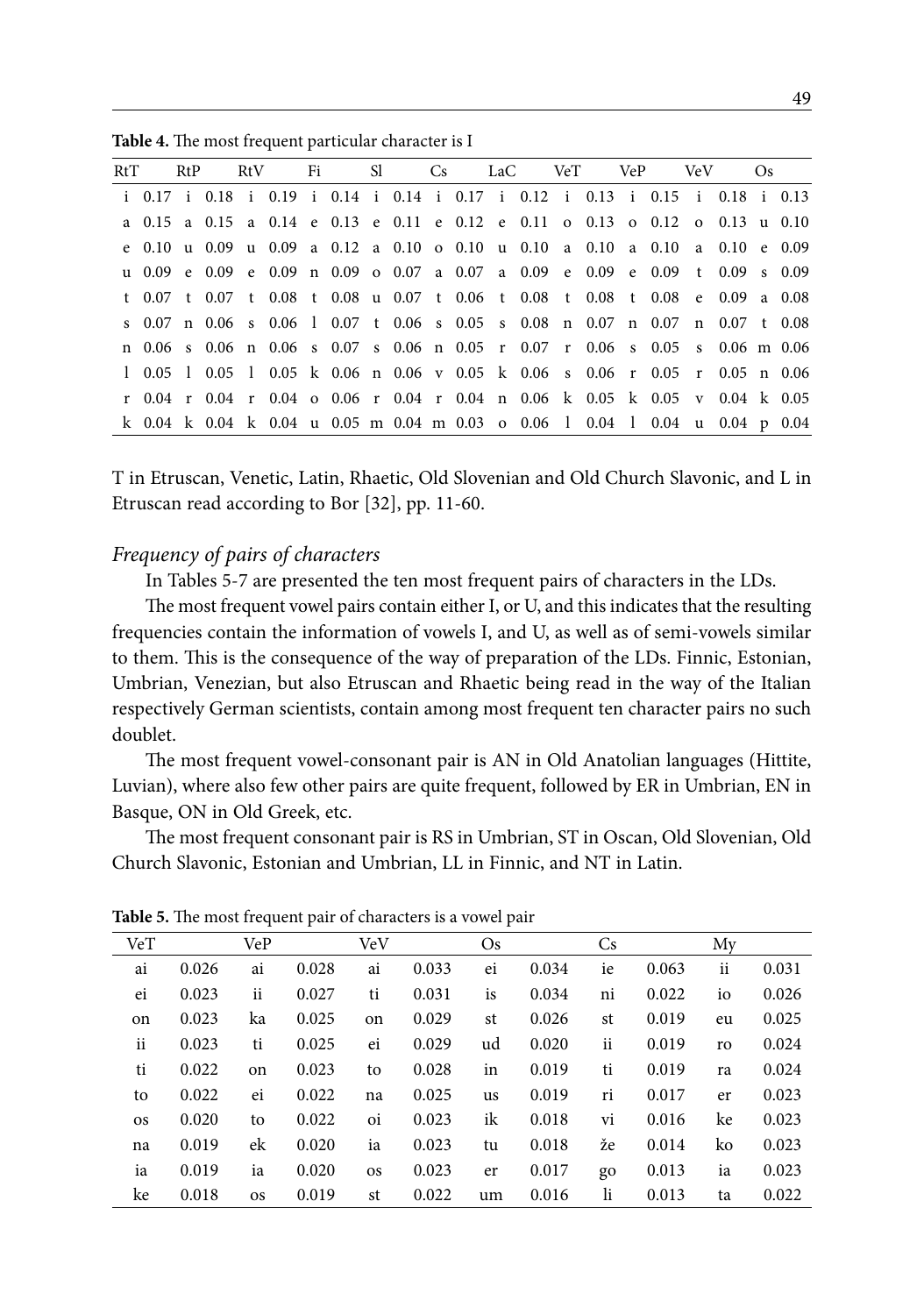| Hi Lu LuH Ph PhA Bq Fi Um Gr                                                     |  |  |  |  |  |  |  |  |
|----------------------------------------------------------------------------------|--|--|--|--|--|--|--|--|
| an 0.060 an 0.061 an 0.059 at 0.028 at 0.028 en 0.044 en 0.035 er 0.055 on 0.039 |  |  |  |  |  |  |  |  |
| nu 0.046 ta 0.055 ua 0.039 as 0.028 as 0.027 er 0.032 an 0.025 tu 0.035 en 0.028 |  |  |  |  |  |  |  |  |
| ar 0.034 at 0.044 ta 0.037 oi 0.026 oi 0.027 ar 0.031 ta 0.022 pe 0.024 te 0.027 |  |  |  |  |  |  |  |  |
| ua 0.033 ua 0.041 za 0.036 es 0.025 os 0.027 re 0.027 in 0.021 es 0.023 ei 0.025 |  |  |  |  |  |  |  |  |
| as 0.027 ti 0.039 ar 0.036 os 0.025 ta 0.027 an 0.026 si 0.021 rs 0.022 os 0.024 |  |  |  |  |  |  |  |  |
| ta 0.026 ar 0.037 ad 0.035 ta 0.025 ei 0.025 ta 0.022 le 0.020 ar 0.020 oi 0.024 |  |  |  |  |  |  |  |  |
| za 0.025 as 0.036 dz 0.032 an 0.024 es 0.024 te 0.022 te 0.020 re 0.017 ai 0.024 |  |  |  |  |  |  |  |  |
| ma 0.022 sa 0.028 ia 0.026 ei 0.024 te 0.022 be 0.020 ll 0.017 st 0.016 to 0.023 |  |  |  |  |  |  |  |  |
| ia 0.022 ia 0.027 nd 0.025 te 0.021 an 0.021 ra 0.020 ne 0.017 se 0.016 es 0.020 |  |  |  |  |  |  |  |  |
| un 0.021 pa 0.026 al 0.024 io 0.021 io 0.019 ai 0.019 ka 0.016 at 0.016 me 0.019 |  |  |  |  |  |  |  |  |

**Table 6.** The most frequent pair of characters is a vowel-consonant pair

**Table 7.** The most frequent pair of characters is a consonant-vowel pair

| LaC | LaS |  | Vz EtT |  | EtB Es RtP RtT                                                                            |  |  |  | RtV | - Sl |  |
|-----|-----|--|--------|--|-------------------------------------------------------------------------------------------|--|--|--|-----|------|--|
|     |     |  |        |  | ku 0.028 ku 0.028 la 0.025 na 0.028 na 0.028 ta 0.023 ti 0.027 ti 0.027 ti 0.034 ti 0.026 |  |  |  |     |      |  |
|     |     |  |        |  | er 0.025 er 0.026 ar 0.025 ar 0.023 la 0.023 le 0.021 ri 0.024 ri 0.025 ii 0.027 ie 0.025 |  |  |  |     |      |  |
|     |     |  |        |  | is 0.021 re 0.020 de 0.021 ti 0.023 al 0.020 ka 0.020 na 0.023 na 0.024 it 0.027 st 0.021 |  |  |  |     |      |  |
|     |     |  |        |  | um 0.019 um 0.019 er 0.021 la 0.023 in 0.018 is 0.019 is 0.022 is 0.022 ri 0.026 in 0.020 |  |  |  |     |      |  |
|     |     |  |        |  | it 0.018 is 0.019 ko 0.019 al 0.020 ar 0.017 se 0.019 in 0.021 it 0.022 is 0.022 ni 0.019 |  |  |  |     |      |  |
|     |     |  |        |  | re 0.018 ue 0.018 ke 0.018 tu 0.019 an 0.017 al 0.018 ie 0.020 nu 0.020 na 0.021 ri 0.017 |  |  |  |     |      |  |
|     |     |  |        |  | in 0.018 it 0.017 el 0.018 in 0.018 ve 0.016 st 0.017 an 0.020 in 0.020 nu 0.019 se 0.017 |  |  |  |     |      |  |
|     |     |  |        |  | ue 0.017 in 0.017 ve 0.018 an 0.017 ni 0.015 as 0.016 nu 0.019 an 0.018 in 0.018 na 0.015 |  |  |  |     |      |  |
|     |     |  |        |  | nt 0.016 te 0.016 en 0.018 ta 0.017 ce 0.015 ma 0.016 ii 0.019 es 0.018 ta 0.018 ma 0.015 |  |  |  |     |      |  |
|     |     |  |        |  | te 0.015 nt 0.015 ra 0.017 ve 0.016 ia 0.014 el 0.016 it 0.018 la 0.018 an 0.017 et 0.015 |  |  |  |     |      |  |
|     |     |  |        |  |                                                                                           |  |  |  |     |      |  |

## *Frequency of triplets of characters*

In Tables 8-11 there are presented the ten most frequent triplets of characters in the LDs.

The most frequent vowel triplets (v-v-v) appear in Hittite (iia>uua), Luvian (uua>iia), and Mycenean (iio>iia>eue), but also in Venetic (iio>ioi>iia>iai), Umbrian (oui>iou), Old Phrygian (eia), Rhaetic (iii), and Old Church Slavonic (iie). Also here they contain either I, or U, and this indicates that the resulting frequencies contain the information of vowels I, and U, as well as of semi-vowels similar to them.

Among combinations of two vowels and a consonant, we have three different possibilities: two vowels followed by a consonant (v-v-c), a consonant between two vowels (v-c-v), as well two vowels following a consonant (c-v-v). The first possibility, v-v-c, occurs most often in the Venetic (oek; i.e. in the so-called AKEO when read from above), Oscan (eis), Old Phrygian (ios>aes), followed by Venezian (ior), Old Greek (ion), Rhaetic (ies resp. iit), Old Church Slavonic (iem>ies), and Etruscan (ial). Except in Venetic and Old Phrygian, there is in all cases present an I. The second possibility, v-c-v, occurs most often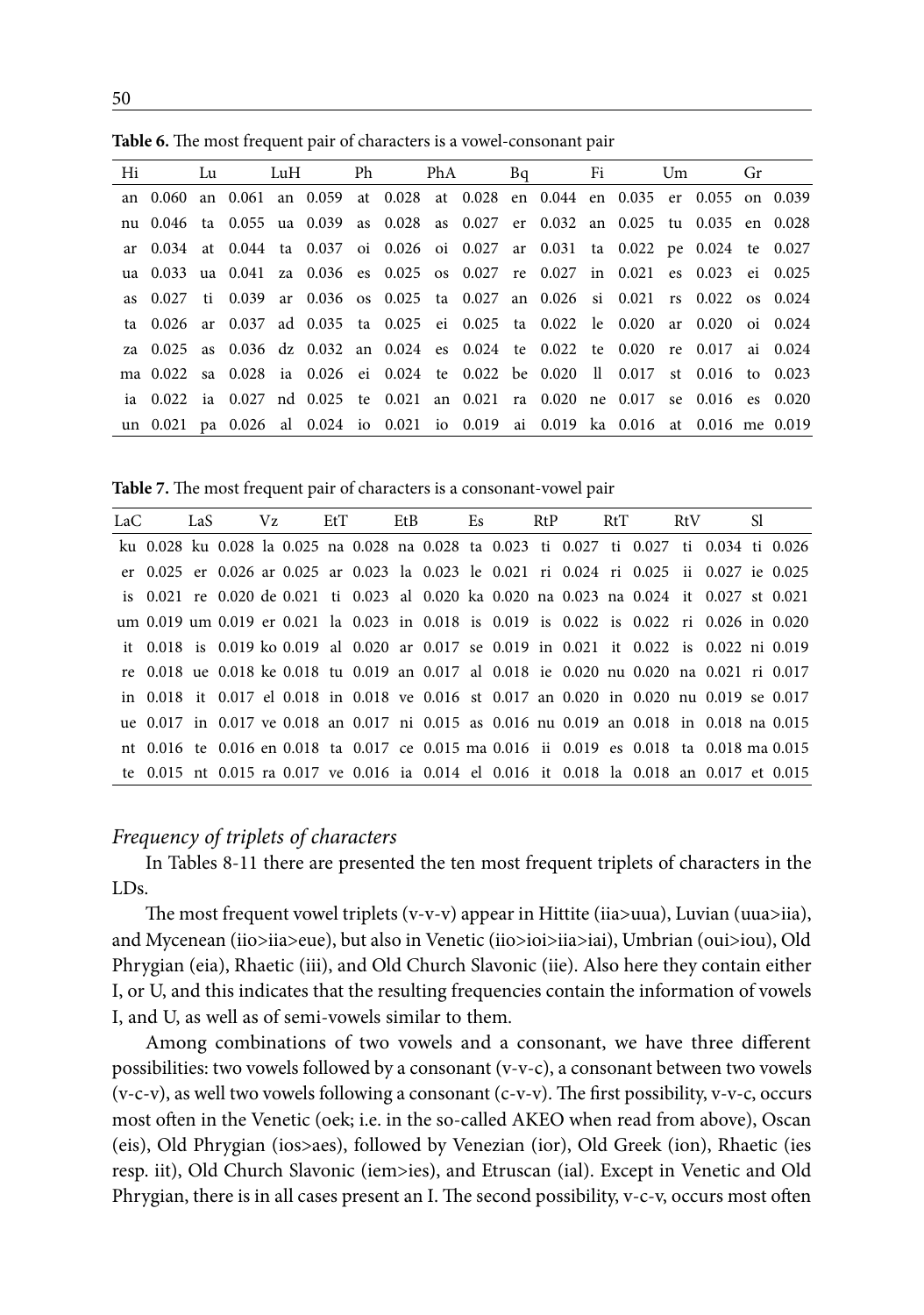in Rhaetic (eight times), seven times in Basque; six times in Old Slovenian; five times in Luvian, Mycenean; four times in Umbrian; three times in Old Phrygian, Finnic, Old Church Slavonic, Estonian; once in Venetic, Oscan, Latin, Venezian, Etruscan and Greek. In Hittite, no such combination has been observed among ten most frequent triplets. The third possibility, c-v-v, occurs less frequently. In combination with I: three times in Old Church Slavonic; twice in Venetic, Old Greek; once in Venezian, Old Phrygian, Estonian. In combination with U: three times in Latin, where it derives mostly from qu-; two times in Hittite, Oscan, Mycenean and Rhaetic. It appears also in Venetic from AKEO and none is observed among ten most frequent triplets in Basque, Etruscan, Finnic, Luvian, Old Slovenian, Rhaetic and Umbrian.

The combinations of one vowel and two consonants appear in three combinations as well. These are: v-c-c, c-v-c, and c-c-v. The first possibility, v-c-c, occurs among ten most frequent triplets three times in Estonian; two times in Umbrian, Hittite, Venezian, Old Slovenian, Finnic, and Old Greek; once in Luvian, Etruscan, and Latin. None is observed among the ten most frequent triplets in Basque, Mycenean, Old Church Slavonic, Old Phrygian, Oscan, Rhaetic and Venetic. The second possibility, c-v-c, occurs among ten most frequent triplets five times in Etruscan; four times in Oscan; three times in Basque, Old Greek, Old Phrygian, Venezian, and Latin; twice in Umbrian, Finnic; once in Hittite, Old Slovenian, Estonian. None is observed among the ten most frequent triplets in Luvian, Mycenean, Old Church Slavonic, and Rhaetic, whereas in Venetic it depends on the way of reading.

The third possibility, c-c-v, occurs three times in Hittite and Finnic; two times in Luvian; once in Venetic, Old Church Slavonic, Estonian, Old Slovenian, Venezian, and Etruscan. None is observed among the ten most frequent triplets in Basque, Latin, Mycenean, Old Phrygian, Old Greek, Oscan, Rhaetic and Umbrian.

Among the ten most frequent triplets, only one consonant triplet (c-c-c) is observed, in Luvian.

| Hi  |       | My  |       | $\rm Os$ |       | Vz  |       |
|-----|-------|-----|-------|----------|-------|-----|-------|
| iia | 0.020 | iio | 0.018 | eis      | 0.016 | ior | 0.009 |
| uua | 0.016 | iia | 0.016 | ust      | 0.011 | sio | 0.009 |
| dza | 0.014 | ara | 0.011 | tud      | 0.011 | per | 0.009 |
| nua | 0.012 | ere | 0.011 | ere      | 0.010 | ent | 0.008 |
| and | 0.011 | oro | 0.010 | ini      | 0.010 | ave | 0.008 |
| uan | 0.011 | ata | 0.009 | pis      | 0.009 | kos | 0.007 |
| sta | 0.011 | eue | 0.008 | uae      | 0.009 | sta | 0.007 |
| nda | 0.011 | reu | 0.007 | sua      | 0.009 | eni | 0.007 |
| nun | 0.011 | rii | 0.007 | nim      | 0.008 | kon | 0.007 |
| arh | 0.011 | ake | 0.007 | ter      | 0.008 | and | 0.007 |

**Table 8.** The most frequent triplet of characters is a vowel triplet or a vowel-vowel-consonant triplet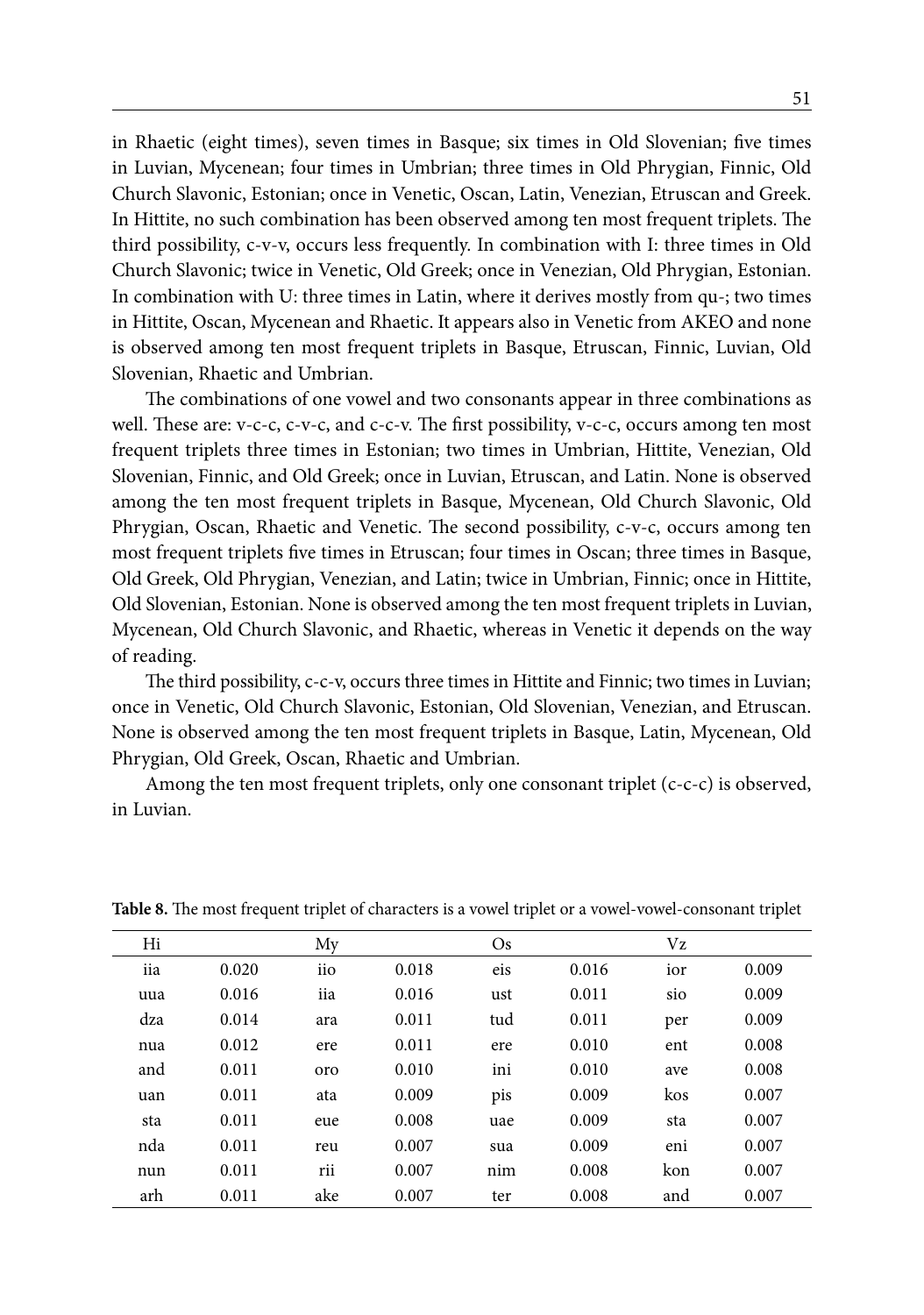| Ph | PhA |  |  | Lu Sl VeV VeP                                                                                       |  |  | Bq RtP |  | RtT | RtV |  |
|----|-----|--|--|-----------------------------------------------------------------------------------------------------|--|--|--------|--|-----|-----|--|
|    |     |  |  | ata 0.016 ata 0.020 ati 0.027 ati 0.011 ego 0.025 eka 0.021 eta 0.020 ina 0.011 iti 0.013 iti 0.015 |  |  |        |  |     |     |  |
|    |     |  |  | ios 0.014 ate 0.014 uua 0.026 ine 0.008 ioi 0.022 oek 0.019 ere 0.015 iti 0.011 ina 0.011 esi 0.010 |  |  |        |  |     |     |  |
|    |     |  |  | ate 0.012 ios 0.013 ata 0.023 eni 0.008 don 0.021 tii 0.013 ber 0.014 esi 0.010 esi 0.010 iii 0.010 |  |  |        |  |     |     |  |
|    |     |  |  | eia 0.011 eia 0.012 iia 0.022 mar 0.008 tei 0.018 ego 0.013 ren 0.013 anu 0.009 anu 0.009 ina 0.010 |  |  |        |  |     |     |  |
|    |     |  |  | mat 0.008 mat 0.010 nza 0.015 ari 0.007 sto 0.018 iai 0.012 era 0.011 inu 0.008 inu 0.008 iit 0.008 |  |  |        |  |     |     |  |
|    |     |  |  | toi 0.008 ter 0.008 asa 0.014 sta 0.007 ast 0.015 sto 0.012 ten 0.011 ani 0.007 ita 0.008 inu 0.008 |  |  |        |  |     |     |  |
|    |     |  |  | man 0.008 tes 0.008 tar 0.013 ete 0.007 ona 0.015 don 0.012 ari 0.010 avi 0.007 ale 0.007 ita 0.008 |  |  |        |  |     |     |  |
|    |     |  |  | avo 0.007 toi 0.008 anz 0.013 ega 0.007 iai 0.014 iio 0.011 are 0.010 iii 0.007 avi 0.007 anu 0.008 |  |  |        |  |     |     |  |
|    |     |  |  | tes 0.007 ais 0.007 ali 0.012 est 0.007 nas 0.014 ija 0.011 egi 0.009 ale 0.006 nua 0.007 ale 0.007 |  |  |        |  |     |     |  |
|    |     |  |  | aes 0.006 aba 0.007 apa 0.011 ost 0.006 rei 0.013 ioi 0.010 ela 0.009 ies 0.006 pit 0.007 avi 0.007 |  |  |        |  |     |     |  |

**Table 9.** The most frequent triplet of characters is a vowel-consonant-vowel triplet

Table 10. The most frequent triplet of characters is a consonant-vowel-vowel or consonant-vowelconsonant triplet

|  | VeT LaC LaS Cs EtT Gr Um |  |  |  |  |                                                                                 | EtB |  |
|--|--------------------------|--|--|--|--|---------------------------------------------------------------------------------|-----|--|
|  |                          |  |  |  |  | keo 0.014 kue 0.012 kue 0.014 vie 0.011 lar 0.012 men 0.012 per 0.019 vel 0.010 |     |  |
|  |                          |  |  |  |  | ake 0.014 ere 0.007 ere 0.008 pri 0.010 vel 0.010 kai 0.009 ers 0.014 ado 0.008 |     |  |
|  |                          |  |  |  |  | ego 0.012 ent 0.007 ent 0.007 rie 0.010 art 0.009 ton 0.008 oui 0.012 lad 0.007 |     |  |
|  |                          |  |  |  |  | iio 0.012 kui 0.006 kui 0.006 nii 0.009 tur 0.007 ion 0.007 etu 0.011 nas 0.006 |     |  |
|  |                          |  |  |  |  | tii 0.012 ter 0.006 ter 0.006 ago 0.007 nas 0.006 ont 0.006 est 0.009 ina 0.006 |     |  |
|  |                          |  |  |  |  | ioi 0.011 kua 0.006 per 0.006 eni 0.007 ina 0.006 toi 0.006 itu 0.009 ial 0.006 |     |  |
|  |                          |  |  |  |  | sto 0.011 per 0.006 eri 0.005 iem 0.007 tna 0.006 ron 0.005 tot 0.009 eri 0.005 |     |  |
|  |                          |  |  |  |  | iia 0.011 ant 0.005 ant 0.005 ako 0.006 uti 0.006 isi 0.005 iou 0.009 lar 0.005 |     |  |
|  |                          |  |  |  |  | tei 0.010 eri 0.005 tur 0.005 ies 0.006 tin 0.006 all 0.005 ina 0.008 vil 0.005 |     |  |
|  |                          |  |  |  |  | iai 0.010 tur 0.005 kon 0.005 iie 0.006 ial 0.006 ene 0.005 atu 0.008 arn 0.005 |     |  |

**Table 11.** The most frequent triplet of characters is a consonant-consonant-vowel triplet

| Fi  |       | Es  |       |
|-----|-------|-----|-------|
| lle | 0.011 | sta | 0.009 |
| ine | 0.009 | ist | 0.006 |
| nen | 0.008 | aie | 0.006 |
| ehe | 0.007 | ast | 0.006 |
| lla | 0.007 | ene | 0.006 |
| sta | 0.007 | mai | 0.006 |
| ill | 0.007 | ale | 0.006 |
| sen | 0.006 | kal | 0.006 |
| ell | 0.006 | ema | 0.005 |
| aha | 0.006 | est | 0.005 |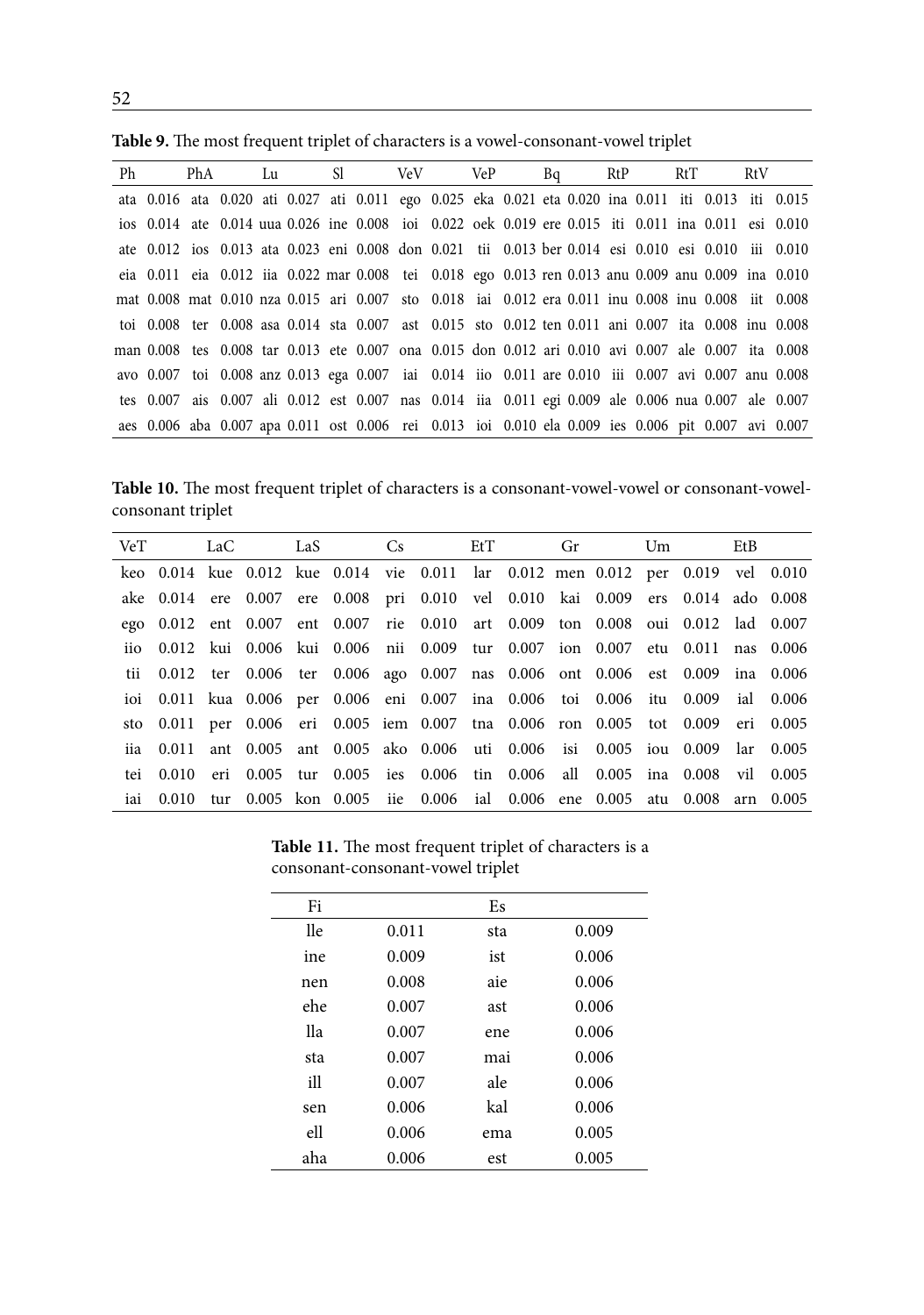## *Average frequency*

The next simplest unidimensional presentation after the frequency of particular sounds, their pairs and triplets, is the average vowel and semivowel frequency versus average consonant frequency. This is presented in Figure 1. Mycenean is placed more to the right and it is omitted. The sequence of languages is the same as when the vowel-to-consonant frequency ratio is used, Figure 2.



*Figure 1. Average frequency of consonants vs. average frequency of vowels+semivowels.*

## *Vowel-to-consonant ratio*

The next simplest unidimensional presentation is the ratio of ∑(vowel and semivowel frequencies)/∑(consonant frequencies). This is presented in Figure 2.



*Figure 2. Vowel-to-consonant ratio in the LDs*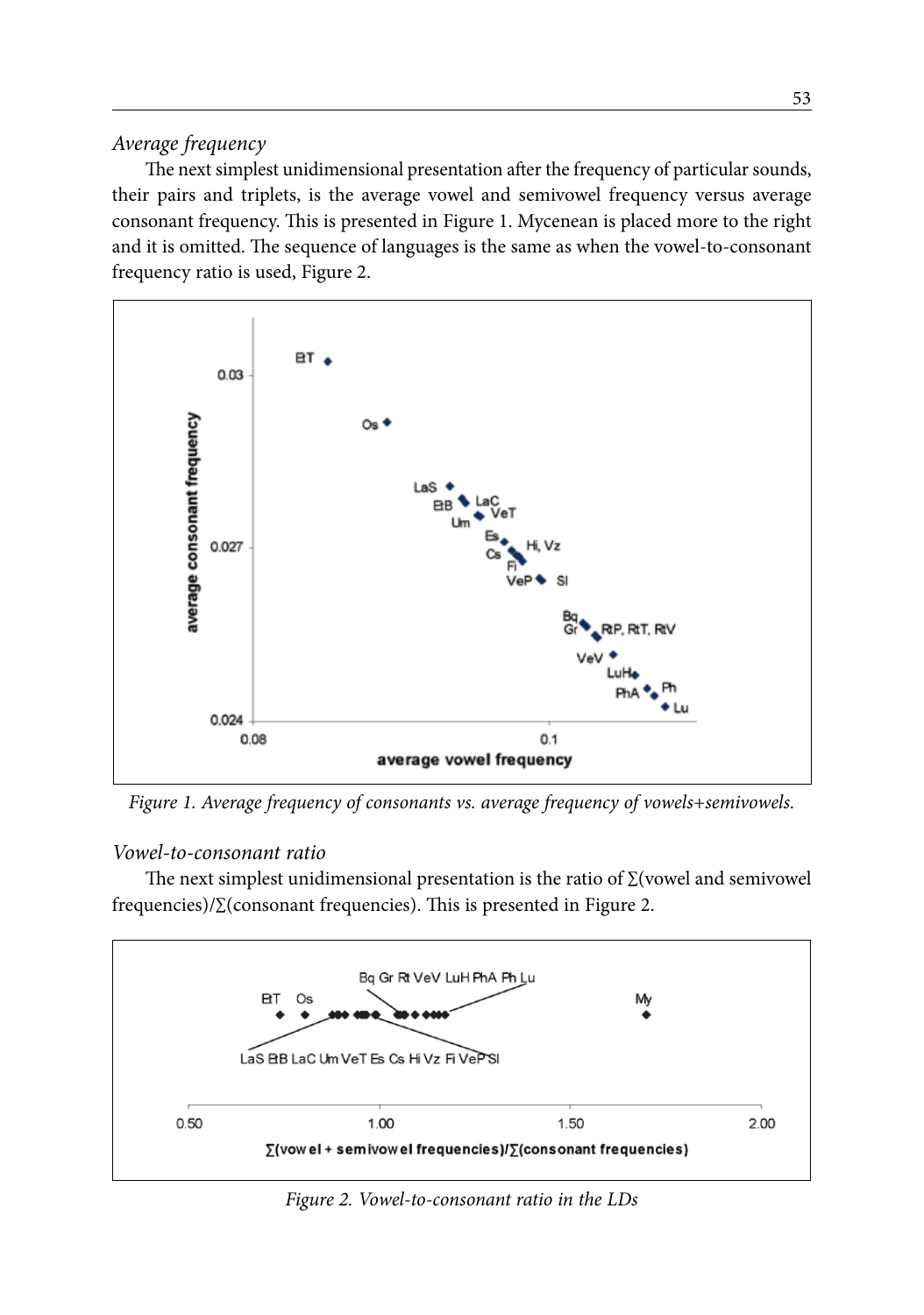Figure 2 shows that the languages are grouped into two main clusters, whereas Mycenean has a much higher vowel frequency than the other languages, while in Etruscan and Oscan the consonants prevail much more than in the other languages. Other languages are clustered around the point of equal frequency of vowels and consonants. The consonants are slightly prevailing in the Latin, Umbrian, Venetic, Estonian, Old Church Slavonic, Hittite, Venezian, Finnic, and Old Slovenian language, whereas the vowels are slightly prevailing in the Basque, Greek, Rhaetic, Luvian, and Old Phrygian language. However, it should not be forgotten that in the CsLD, the characters for half-sounds  $\text{er}^{\cdot}$  (b) and  $\text{or}^{\cdot}$  ( $\text{b}$ ) were eliminated and that in SlLD the half-sounds are in several instances not written, so that the real position of these Slavic languages is more in the vowel-prevailing side.

#### *K/S ratio*

Another group of simple comparisons is the ratio of sum frequencies of k, g, h sounds to the sum of frequencies of sibilants s, š, z, ž and affricate c, č. The results are presented in Figure 3.

In our LDs, the signs for k, g, h are prevailing over sibilants and affricate especially in Mycenean, but also in Finnic, Estonian and Latin in its classical notation. In other LDs, the sibilants and affricate are prevailing, especially in Etruscan, but also in Old Church Slavonic, Old Slovenian, etc.

The comparison of frequencies of above-mentioned characters in combination with the vowel that follows it is presented in Figure 4.

kw/cw presents the ratio of all pairs of k, g, and h with any vowel following it to all pairs of sibilants and affricate with any vowel following it.

ke/ce means the ratio of sums of frequencies of:

```
(ke+ki+ge+gi+he+hi)/(ce+ci+če+či+se+si+še+ši+ze+zi+že+ži),
```
ka/ca those containing vowels a, o, and u,

ke/ca presents the ratio of frequencies of k, g, h in combination with vowels e or i while the sibilants and affricate are in combination with vowels a, o, or u.



*Figure 3. The ratio of frequencies of g, h, k sounds vs. sibilants and affricate*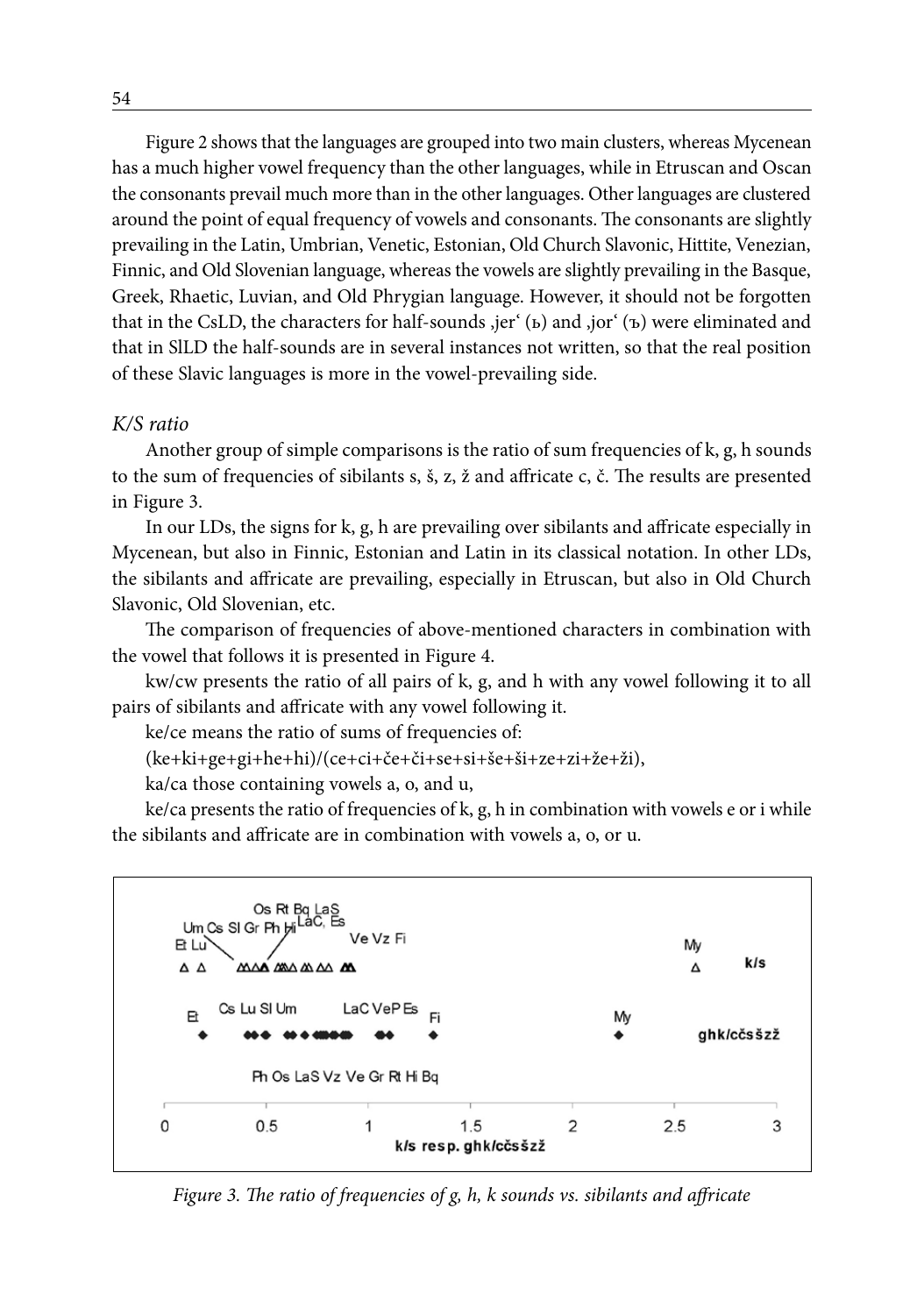$Bq$  LaS<sub>Ve</sub>T Fi $\overline{P}$ <sup>VeV</sup> Es o kw/cw LaC Cs Um Lu ຶືິ + ke/ce  $E^{\bullet}$  $\bullet$  0  $\infty$   $\infty$ ത  $\Omega$ oo<br>VePM  $R_1$  Os $R_1$ <sub>V</sub> Hi ∧ ka/ca x ke/ca SI LaS Bg Rt Hi Es LaC, Os VeT My  $C_{\text{sh}}$ <sup>+</sup>  $+$  +  $+$  +  $+$  +  $+$  +  $+$  +  $+$  +  $+$  +  $+$  +  $+$  +  $+$  +  $+$  +  $+$  +  $+$  +  $+$  +  $+$  +  $+$  +  $+$  +  $+$  +  $+$  +  $+$  +  $+$  +  $+$  +  $+$  +  $+$  +  $+$  +  $+$  +  $+$  +  $+$  +  $+$  +  $+$  +  $+$  +  $+$  +  $+$  +  $+$  +  $+$  ÷. 쁎 Ph.Gr.Fi R SI, Bq Lп  $Um$  $H \ R$   $Cs$ Fi Gr La VeP Fe  $\triangle$   $\triangle$   $\triangle$ Δ Δ *</del>* ΔΔΔ Δ ΔΔ  $\triangle M$ Δ Δ VeT Os Ph VeV My Lu.SI.Et Hi Bq, Vz LaS RtTP ph Gr Es LaC XXXXXX  $*$   $*$ **XXX XX XX X**  $\times$ Cs, Um VeV, VeP VeT Os RtV My Fi  $\frac{2}{3}$ frequency ratio  $0.5$ 3  $\pmb{0}$ 1 1.5  $2.5$  $3.5$ 4

*Figure 4. Frequency ratio of k, g, h to c, č, s, š, z, ž in combinations with vowels*

In these combinations, in Latin, Estonian, Greek, Finnic, etc., the sounds k, g, h prevail, while in Etruscan, Old Church Slavonic, Umbrian, Luwian, Old Slovenian, Venezian and Basque the sibilants and affricate prevail in most cases.

## *Last character in the word*

Interesting are also the frequencies of the last character in a word. Their determination is straightforward in the languages known in detail, while it may be only a supposition for



*Figure 5. Frequency of vowels as the last character in the words.*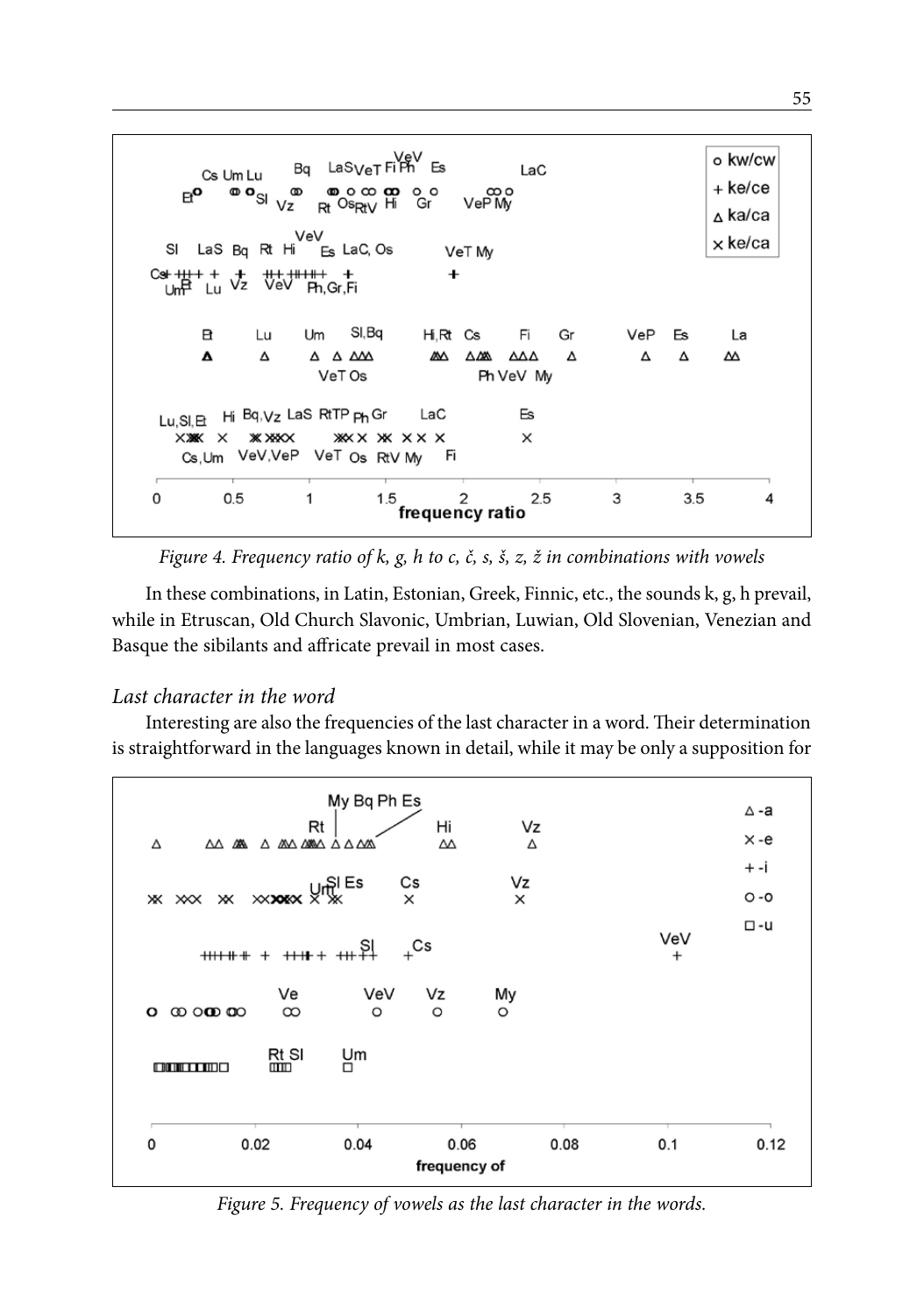



 $\longrightarrow b$ 

*Figure 6. Frequency of consonants as the last character in the words.*

inscriptions written *in continuo*. Some of these comparisons are presented in Figures 5 and 6. Figure 5 presents the frequency of vowels as the last sign in a word. Figure 6 presents the frequency of consonants as the last sign in the word.

Figure 7 presents the ratio of sums of frequencies of last vowels to those of last consonants in the words. Here it is evident that in Oscan, Latin, and Greek the consonants prevail as the last character in the words. In Mycenean (not shown due to the ratio higher for orders of magnitude), Venezian, Slavic, etc, the vowels prevail as the last character. Significant are results for different readings of some languages. For Latin the classic and semiclassic pronunciation give rise to almost the same result. Also for Rhaetic different decipherments give similar results, close to Old Slovenian. The largest differences are among different readings of Venetic. Among Venetic, Etruscan and Old Phrygian, the decipherments based on Latin and Greek give results closer to those of Latin and Greek, whereas those based on Slavic are reflecting a greater separation from these classic languages.

The frequency of the most frequent final consonants s, n, and t, and in connection to the vowels is presented in Figures 8-10.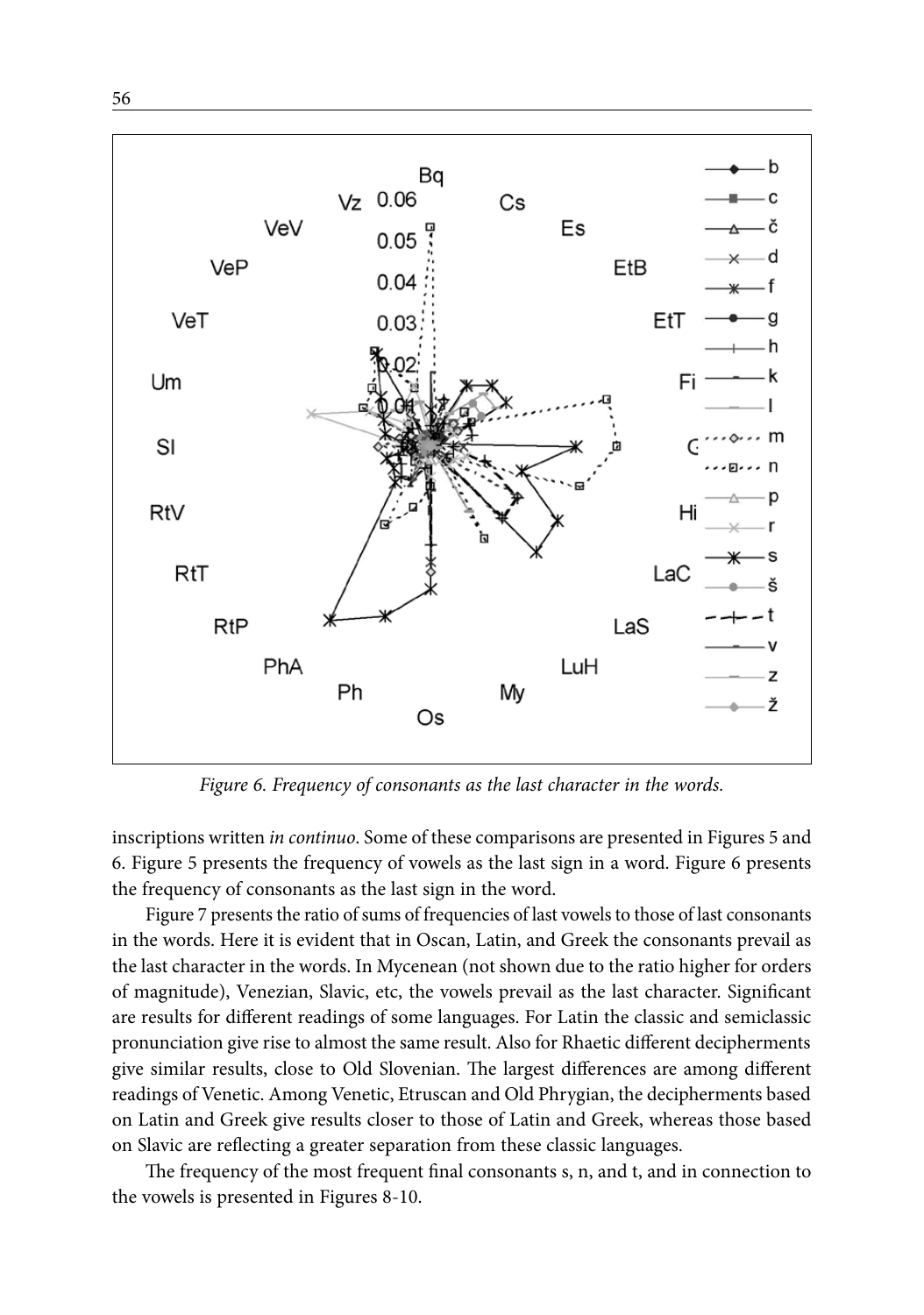

*Figure 7. Ratio of sum of frequencies of last vowels vs. last consonant in the words.*



*Figure 8. The frequency of consonant -s and its combinations with vowels as the last character in the words.*

The sibilant s is in general one of the most frequent final consonants in words in Phrygian, Latin, Greek, and Oscan, and the least frequent in Finnic, Old Church Slavonic and Old Slovenian. In combination with vowels, the well-known characteristics of Greek resp. Latin are expressed as well.

The nasal n is in general one of the most frequent final consonants in words in Basque, followed by Greek, Finnic, Hittite, etc.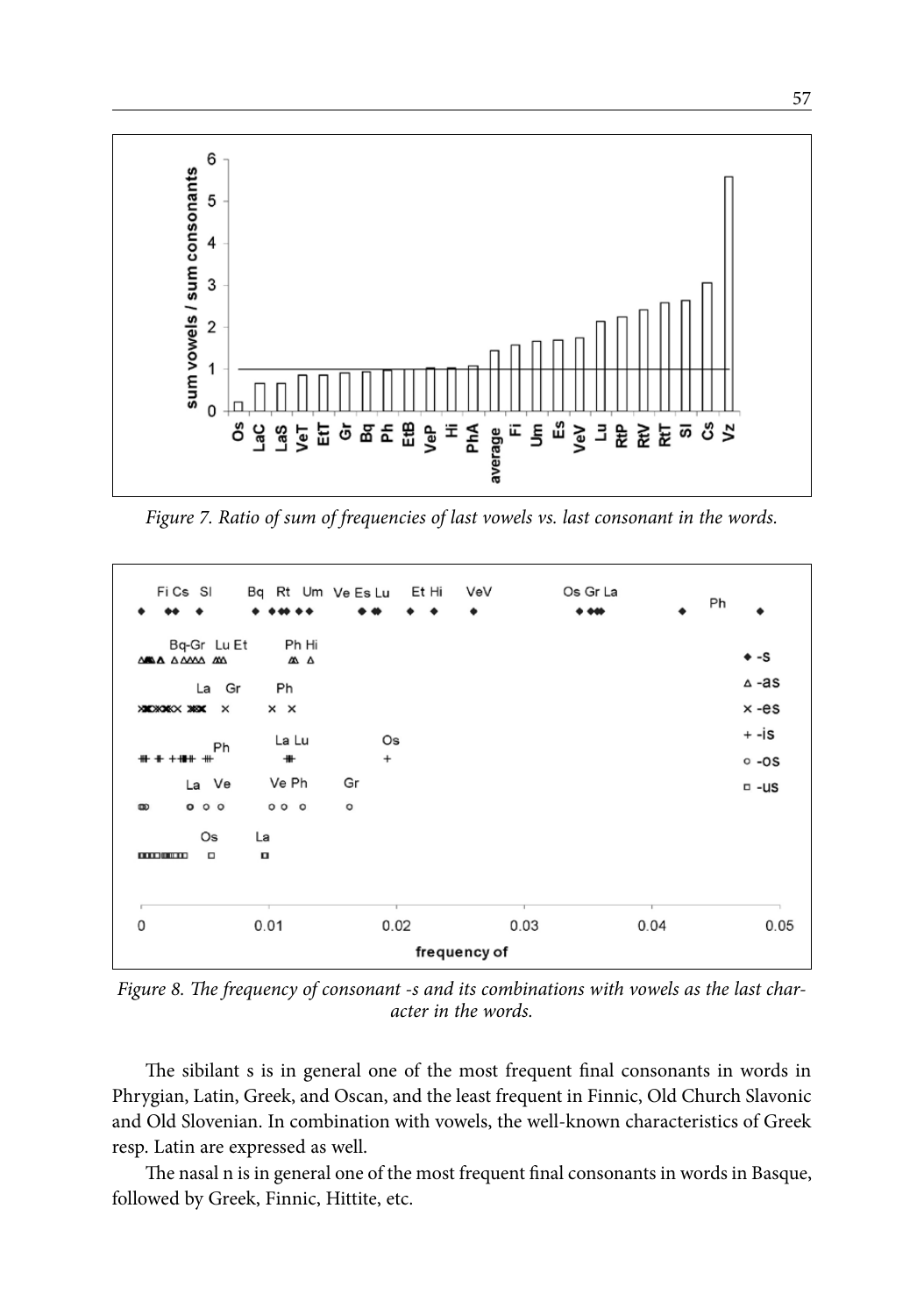

*Figure 9. The frequency of consonant -n and its combinations with vowels as the last character in the words.*



*Figure 10. The frequency of consonant -t and its combinations with vowels as the last character in the words.*

The plosive t is in general one of the most frequent final character in words in Latin and Oscan, followed by Hittite. In Old Church Slavonic this is the case in all events only due to the way of preparation of the database, cf. Methods.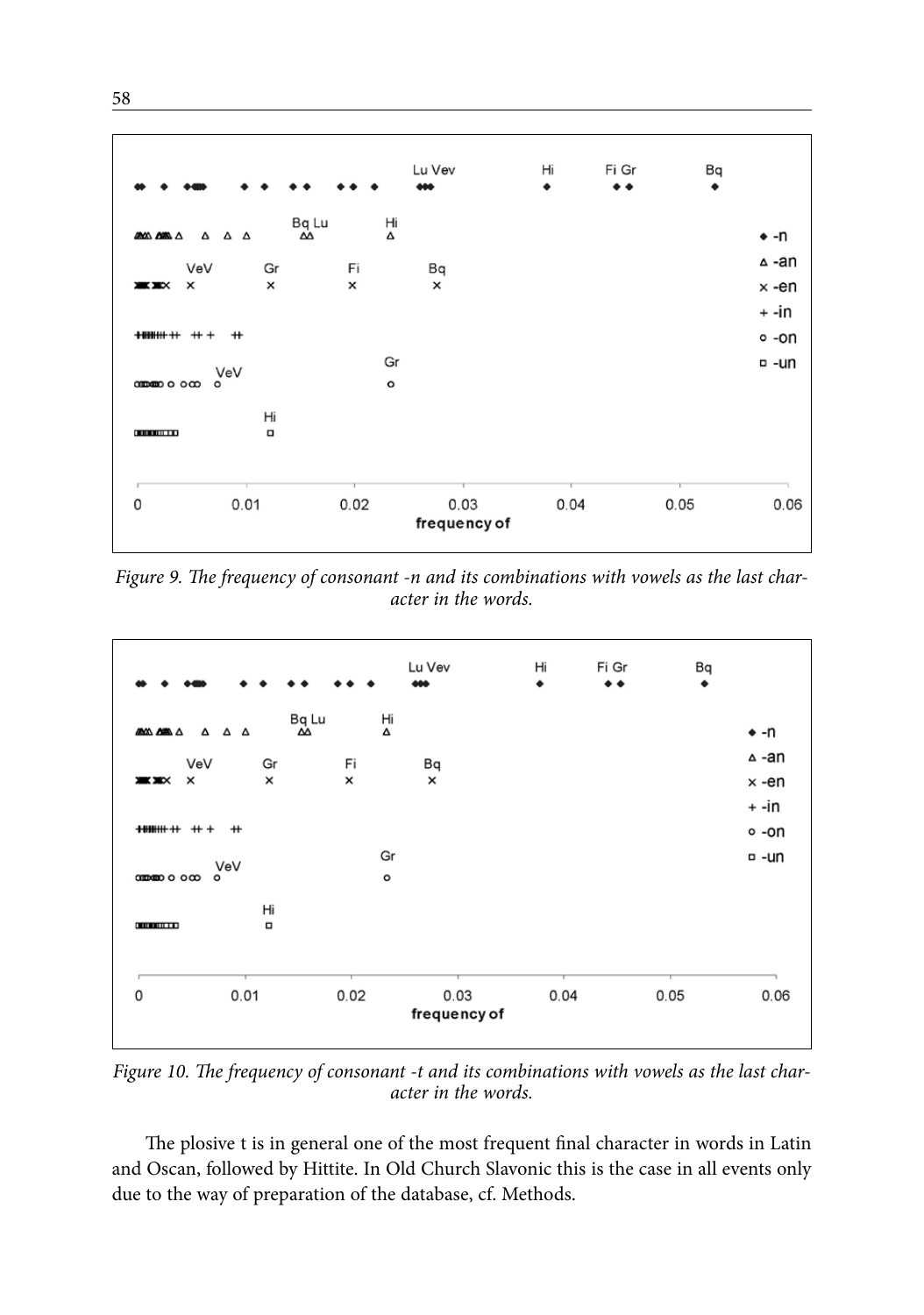## Bidimensional presentation

The root mean square difference approach of Silvestri and Tomezzoli [8,9] gives a bidimensional result. The root mean square differences of sound frequencies relative to Classical Latin are presented in Figure 11. Here we see the languages from Classical Latin to Etruscan read in the Pallottino's [44] way (EtT) placed near a straight line, then in the centre a cluster containing Estonian, Greek, Old Church Slavonic and between them Mycenean, Basque, Rhaetic, Old Phrygian, Venetic, and Venezian. On the right side of this cluster, Hittite and Luvian form another but loose cluster.



*Figure 11. Root mean square difference to Classical Latin*

## Multidimensional approach

For a presentation, which takes into account not only one or two parameters as the above frequencies or ratios of them but the frequencies of all of 24 signs used for the common notation of all databases in question, we used the Principle Component Analysis (PCA). Its results are presented below in the following Tables and Figures. As the main ways of presenting them we use the amount of variance (%) contained in each PC axis, the spread of languages in the two-dimensional spaces defined by particular pairs of the PC axes, as well as the dimensionless distances of languages from the origin of the multidimensional PC space and the dimensionless distances between the languages in question.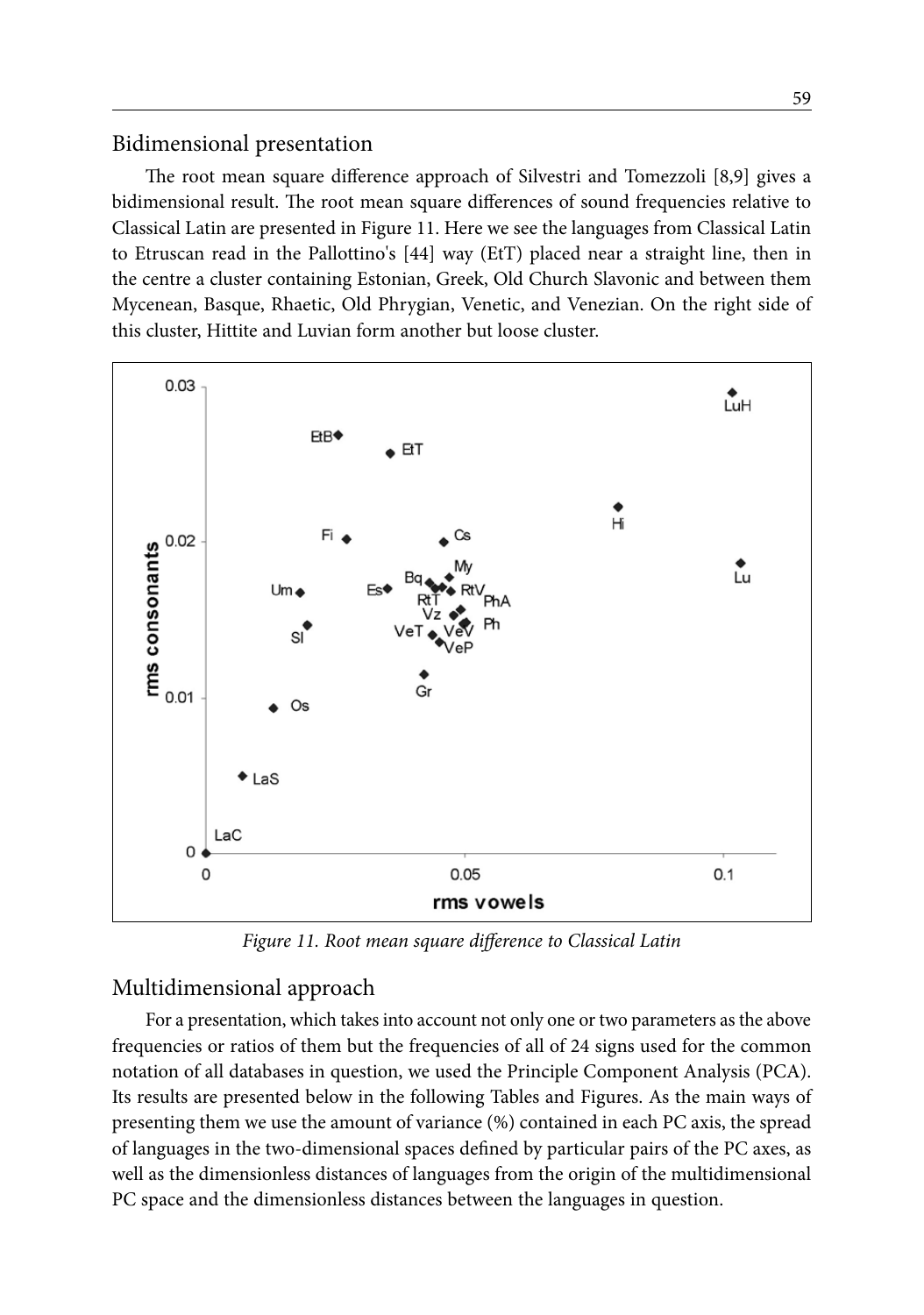# *Using frequencies of single characters*

The amount of variance (%) contained in each PC axis is presented in Table 12.

Table 12. Amount of variance contained on particular PC axes (#), % of total

| PC #1 #2 #3 #4 #5 #6 #7 #8 #9 #10 #11 #12 #13 #14 #15 #16 #17 #18 #19 #20                 |  |  |  |  |  |  |  |  |  |  |
|-------------------------------------------------------------------------------------------|--|--|--|--|--|--|--|--|--|--|
| $(\%)$ 22.1 17.1 11.8 9.5 9.0 6.9 6.0 4.8 3.4 2.7 1.8 1.5 1.1 0.8 0.5 0.3 0.3 0.3 0.1 0.1 |  |  |  |  |  |  |  |  |  |  |

The dimensionless distance of a language from the origin of the multidimensional PC space is presented in Figure 12.

Looking at Figure12, one should be aware that it is scalar and not vectorial, thus it presents only the distance but not the direction in which the distance is realized. For this



*Figure 12. Dimensionless distance of languages from the PC origin using the frequencies of single characters*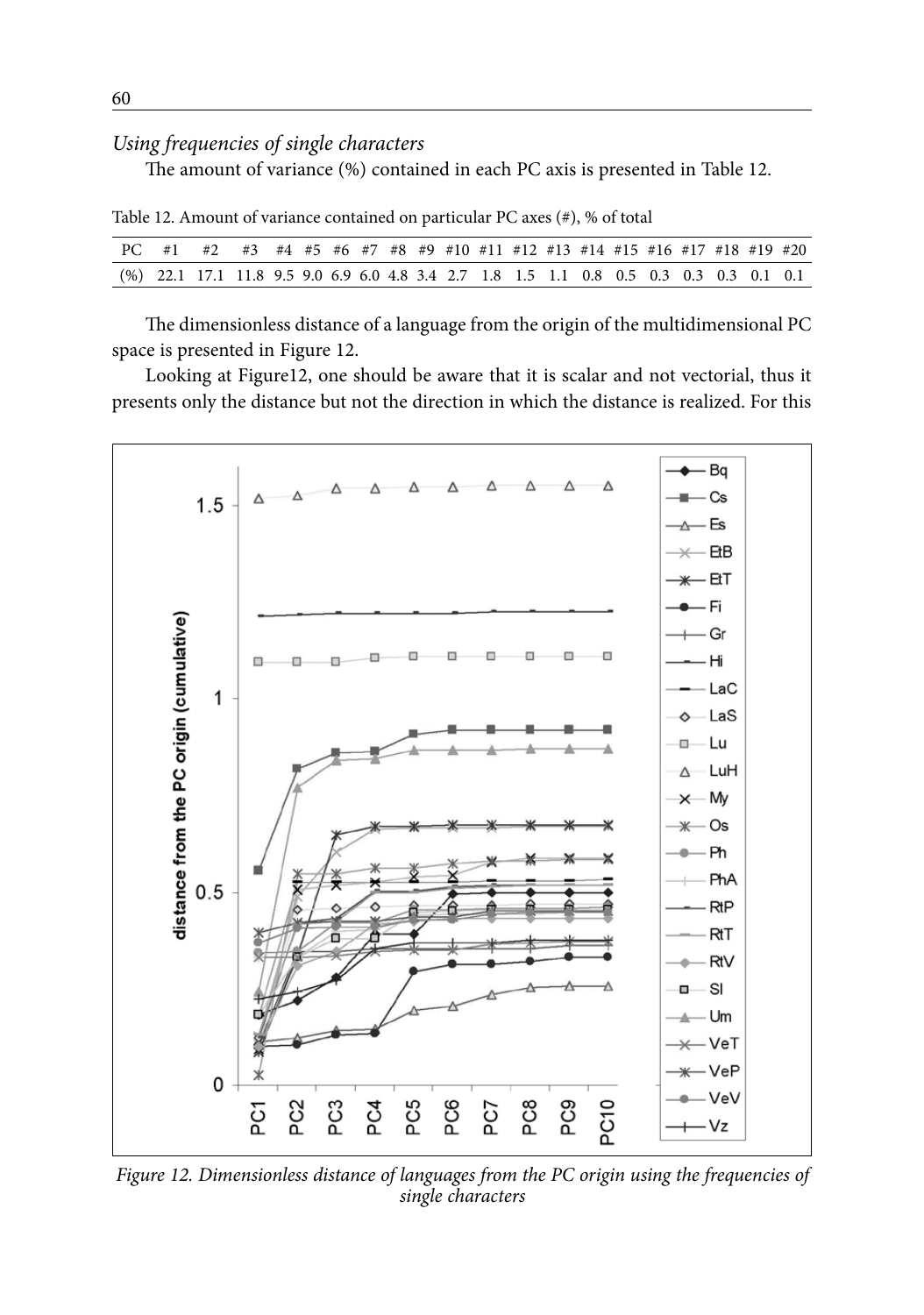reason Figure 12 is not appropriate to estimate the distances between languages. Two languages, which are far apart from one another in Figure 12, are in reality at least that much apart and usually more. Two languages, which may appear proximate on Figure 12, may be really either proximate or distant. Figure 12, however, makes a clear indication that to estimate the distances between languages, the information about them collected on the first four PC axes (i.e. PC1 to PC4), which contain the information of approx. 60% of variance, may be sufficient for a number of them. The information contained on the first six PCA axes (i.e. PC1 to PC6), which contain the information of over 75% of variance, is sufficient for most of them. The first ten PC axes (i.e. PC1 to PC10) contain the information of over 93% of variance and, there, a clear levelling-off is seen in all cases. Thus, the evaluations in a six- to eight-dimensional PC space, containing information about over 75% resp. over 87% of variance, are sufficient. Because of the clear levelling-off, we use later on data of ten PC axes to evaluate the distances.

In Figure 12 can be however clearly seen that the Old Anatolian languages, Luvian and Hittite are the most distant from the origin of present PC space, whereas Estonian is the least distant. However, a different collection of languages may give a different distribution of them.

In Figure 13, the axis PC1, to which about 22% of total variance of data is associated, separates the Old Anatolian languages (Hittite and Luvian) from European ones. For several European languages, except for Old Church Slavonic, Venetic, Old Phrygian, Venezian, and Umbrian, there is little information on the axis PC1.

The axis PC2, to which about 17% of total variance of data is associated, separates the European languages into two groups:

a. The Greco-Italic group consisting of (in the series of decreasing amount of information) Umbrian, Oscan, Mycenean, Latin, and Old Greek,

b. The other European group consisting of Old Church Slavonic, Etruscan, Rhaetic, Old Slovenian, Venetic, Old Phrygian, Venezian, but also Basque, Estonian and Finnic. However, for the latter three languages as well as for Old Phrygian and Venezian there is little information on the axis PC2.

The axis PC3, to which about 12% of total variance of data is associated, separates the Old Church Slavonic, Old Phrygian and Old Slovenian into a group, to which are close also Basque, Venezian and Mycenean. Another group form the Etruscan and Umbrian, followed by Rhaetic, whereas for the other languages there is little information on the axis PC3.

The axis PC4, to which about 9.5% of total variance of data is associated, separates on the one hand Basque, Etruscan and Venezian, and on the other hand the Rhaetic from the rest of the languages.

The axis PC5, to which about 9% of total variance of data is associated, separates on the one hand Finnic from Phrygian and Estonian, etc, and on the other hand Old Church Slavonic from Old Slovenian and Umbrian, etc.

The axis PC6, to which about 7% of total variance of data is associated, separates first of all Basque from the other languages.

The axis PC7, to which about 6% of total variance of data is associated, separates on the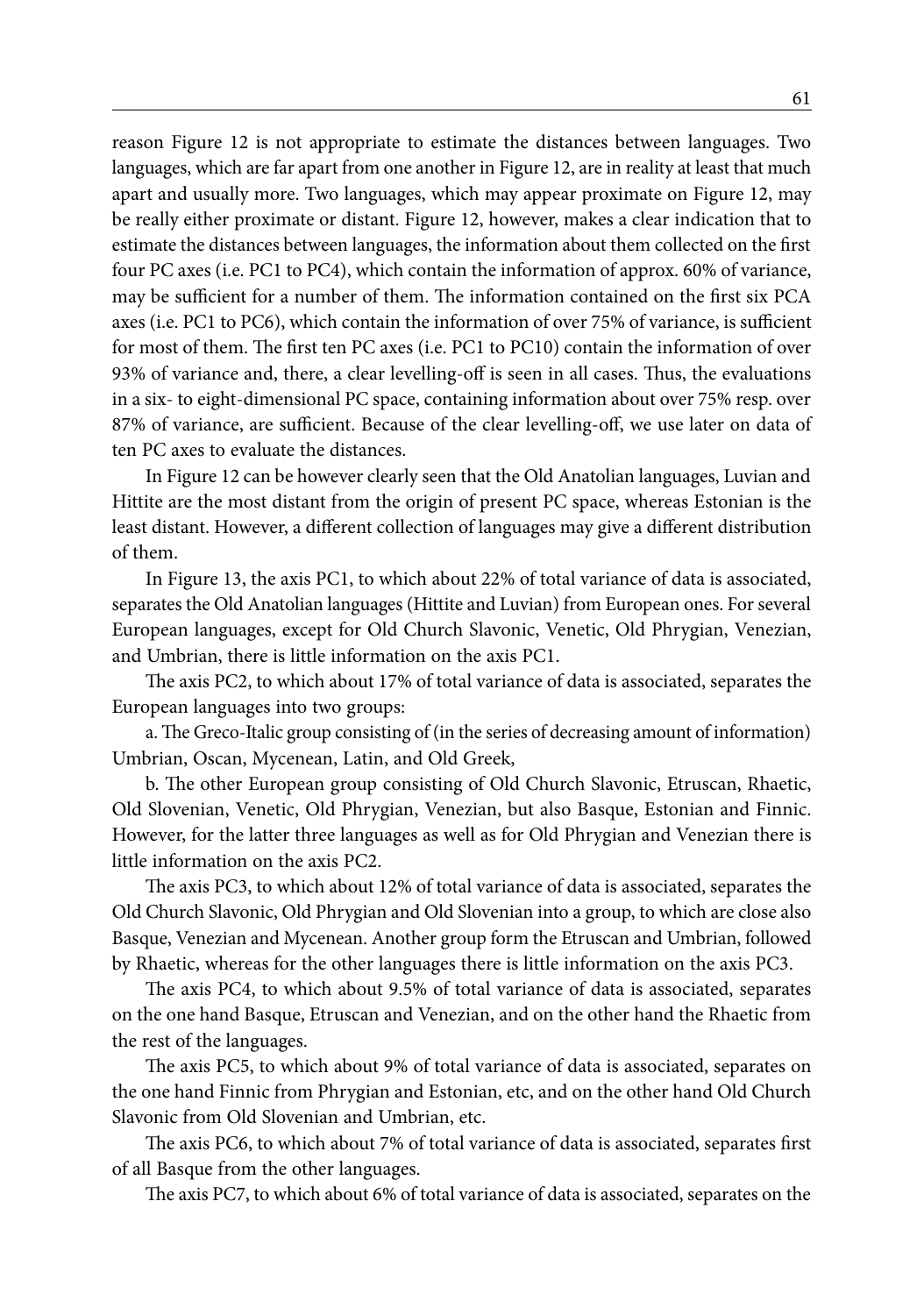

*Figure 13. Information presented by the PC axes PC1 to PC8.*

one hand Estonian and on the other hand Mycenean and Venetic from the other ones.

The axis PC8, to which about 5% of total variance of data is associated, separates on the one hand Mycenean and Estonian from the other languages.

Another point of view gives us the Pythagorean distance between languages in the ten-dimensional PC space. Table 13 gives us the matrix of all data, whereas Table 14 gives us the distance between different interpretations of the same language, and Table 15 the smallest distances between some ancient languages and other languages taken into account. Table 16 gives the smallest distances for some other languages.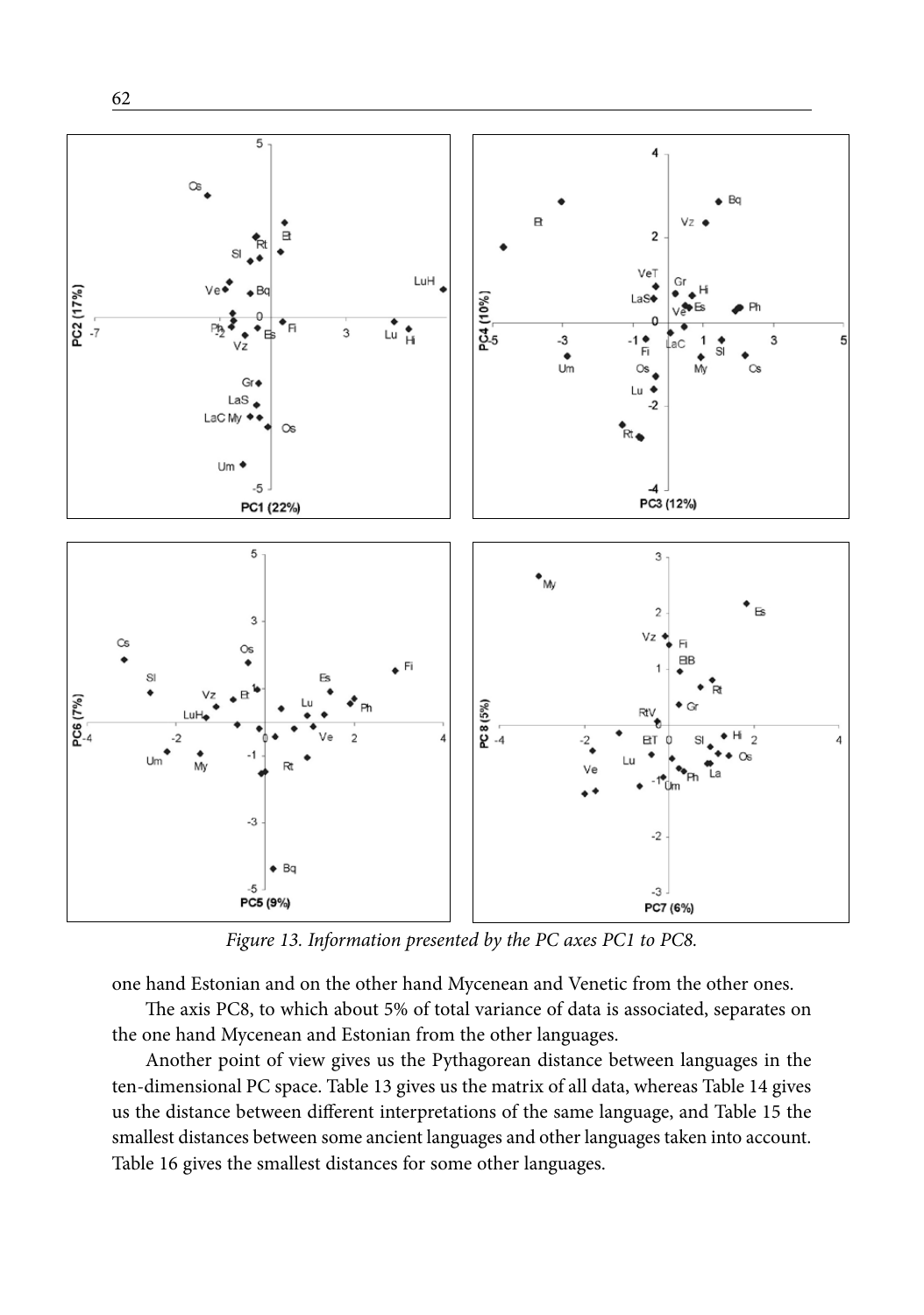| Bq                                                                                                                       | $\mathbf{0}$                                                            |  |                                                                                                                           |  |  |  |  |  |  |  |  |  |  |  |
|--------------------------------------------------------------------------------------------------------------------------|-------------------------------------------------------------------------|--|---------------------------------------------------------------------------------------------------------------------------|--|--|--|--|--|--|--|--|--|--|--|
| <b>Cs</b>                                                                                                                | $0.88 \quad 0$                                                          |  |                                                                                                                           |  |  |  |  |  |  |  |  |  |  |  |
| Es                                                                                                                       | $0.52$ 0.94 0                                                           |  |                                                                                                                           |  |  |  |  |  |  |  |  |  |  |  |
| EtB                                                                                                                      | $0.80$ 1.03 0.79 0                                                      |  |                                                                                                                           |  |  |  |  |  |  |  |  |  |  |  |
| EtT                                                                                                                      | $0.89$ 1.14 0.80 0.28 0                                                 |  |                                                                                                                           |  |  |  |  |  |  |  |  |  |  |  |
| Fi                                                                                                                       |                                                                         |  | 0.71 1.12 0.34 0.74 0.70 0                                                                                                |  |  |  |  |  |  |  |  |  |  |  |
| Gr                                                                                                                       |                                                                         |  | 0.62 1.12 0.34 0.95 0.91 0.46 0                                                                                           |  |  |  |  |  |  |  |  |  |  |  |
| Hi                                                                                                                       |                                                                         |  | 1.45 1.93 1.34 1.31 1.36 1.17 1.35 0                                                                                      |  |  |  |  |  |  |  |  |  |  |  |
| LaC 0.76 1.23 0.50 1.12 1.05 0.64 0.24 1.46 0                                                                            |                                                                         |  |                                                                                                                           |  |  |  |  |  |  |  |  |  |  |  |
| LaS 0.71 1.21 0.47 1.02 0.95 0.61 0.20 1.40 0.13 0                                                                       |                                                                         |  |                                                                                                                           |  |  |  |  |  |  |  |  |  |  |  |
| Lu                                                                                                                       |                                                                         |  | 1.41 1.83 1.25 1.22 1.23 1.03 1.26 0.32 1.37 1.31 0                                                                       |  |  |  |  |  |  |  |  |  |  |  |
| LuH 1.76 2.14 1.68 1.57 1.66 1.52 1.71 0.45 1.83 1.77 0.61 0                                                             |                                                                         |  |                                                                                                                           |  |  |  |  |  |  |  |  |  |  |  |
| My 0.83 1.25 0.62 1.18 1.14 0.73 0.39 1.43 0.35 0.38 1.33 1.75 0                                                         |                                                                         |  |                                                                                                                           |  |  |  |  |  |  |  |  |  |  |  |
| Os                                                                                                                       | 0.92 1.33 0.58 1.15 1.07 0.64 0.35 1.36 0.24 0.27 1.25 1.73 0.42 0      |  |                                                                                                                           |  |  |  |  |  |  |  |  |  |  |  |
| Ph                                                                                                                       | 0.51 0.84 0.34 0.98 1.00 0.58 0.46 1.58 0.57 0.58 1.48 1.90 0.68 0.71 0 |  |                                                                                                                           |  |  |  |  |  |  |  |  |  |  |  |
| PhA 0.51 0.82 0.33 0.96 0.98 0.56 0.47 1.57 0.59 0.60 1.47 1.88 0.70 0.72 0.04 0                                         |                                                                         |  |                                                                                                                           |  |  |  |  |  |  |  |  |  |  |  |
| RtP 0.70 0.73 0.61 0.67 0.69 0.64 0.82 1.46 0.94 0.91 1.31 1.73 0.98 0.99 0.71 0.68 0                                    |                                                                         |  |                                                                                                                           |  |  |  |  |  |  |  |  |  |  |  |
| RtT 0.69 0.72 0.61 0.68 0.70 0.64 0.82 1.47 0.93 0.90 1.31 1.74 0.98 0.99 0.71 0.68 0.03 0                               |                                                                         |  |                                                                                                                           |  |  |  |  |  |  |  |  |  |  |  |
| RtV 0.68 0.83 0.54 0.65 0.62 0.51 0.73 1.42 0.84 0.81 1.25 1.71 0.90 0.89 0.65 0.62 0.17 0.18 0                          |                                                                         |  |                                                                                                                           |  |  |  |  |  |  |  |  |  |  |  |
| Sl.                                                                                                                      |                                                                         |  | 0.56 0.51 0.53 0.75 0.84 0.71 0.70 1.47 0.82 0.78 1.38 1.72 0.85 0.90 0.56 0.54 0.48 0.47 0.53 0                          |  |  |  |  |  |  |  |  |  |  |  |
| Um 1.10 1.51 0.90 1.32 1.18 0.97 0.63 1.68 0.48 0.49 1.57 2.06 0.59 0.50 0.98 1.00 1.20 1.19 1.10 1.15 0                 |                                                                         |  |                                                                                                                           |  |  |  |  |  |  |  |  |  |  |  |
| VeT 0.48 0.81 0.39 0.77 0.75 0.54 0.45 1.57 0.58 0.54 1.45 1.89 0.67 0.72 0.35 0.34 0.59 0.59 0.51 0.52 0.87 0           |                                                                         |  |                                                                                                                           |  |  |  |  |  |  |  |  |  |  |  |
| VeP 0.49 0.69 0.44 0.81 0.83 0.60 0.58 1.64 0.70 0.68 1.52 1.94 0.77 0.84 0.32 0.30 0.55 0.55 0.49 0.48 1.03 0.18 0      |                                                                         |  |                                                                                                                           |  |  |  |  |  |  |  |  |  |  |  |
| VeV 0.53 0.68 0.45 0.80 0.81 0.59 0.60 1.62 0.73 0.71 1.49 1.91 0.80 0.86 0.34 0.31 0.51 0.51 0.45 0.47 1.06 0.22 0.08 0 |                                                                         |  |                                                                                                                           |  |  |  |  |  |  |  |  |  |  |  |
| Vz                                                                                                                       |                                                                         |  | 0.43 0.87 0.35 0.82 0.87 0.60 0.36 1.46 0.52 0.46 1.40 1.77 0.57 0.65 0.39 0.40 0.76 0.75 0.71 0.49 0.87 0.36 0.43 0.48 0 |  |  |  |  |  |  |  |  |  |  |  |
|                                                                                                                          |                                                                         |  | Bq Cs Es EtB EtT Fi Gr Hi LaC LaS Lu LuH My Os Ph PhA RtP RtT RtV Sl Um VeT VeP VeV Vz                                    |  |  |  |  |  |  |  |  |  |  |  |

**Table 13.** Dimensionless distances between languages in the ten-dimensional PC space.

**Table 14.** Dimensionless distances in the ten-dimensional PC space between different presentations of the same language

| Ph  |     | PhA 0.04 RtP     | RtT 0.03 VeP VeV      |  | 0.08 |
|-----|-----|------------------|-----------------------|--|------|
|     |     | LaC LaS 0.13 RtP | RtV 0.17 VeT VeP 0.18 |  |      |
| EtB | EtT | 0.28 RtT         | RtV 0.18 VeT VeV 0.22 |  |      |

Table 14 presents the dimensionless distances between different presentations of the same language. In our case they span from 0.03 in the case of Rhaetian to almost 0.3 in the case of Etruscan. Except the distances between Latin and Greek resp. Oscan, they are smaller than the distances between different languages, cf. Table 15 and 16.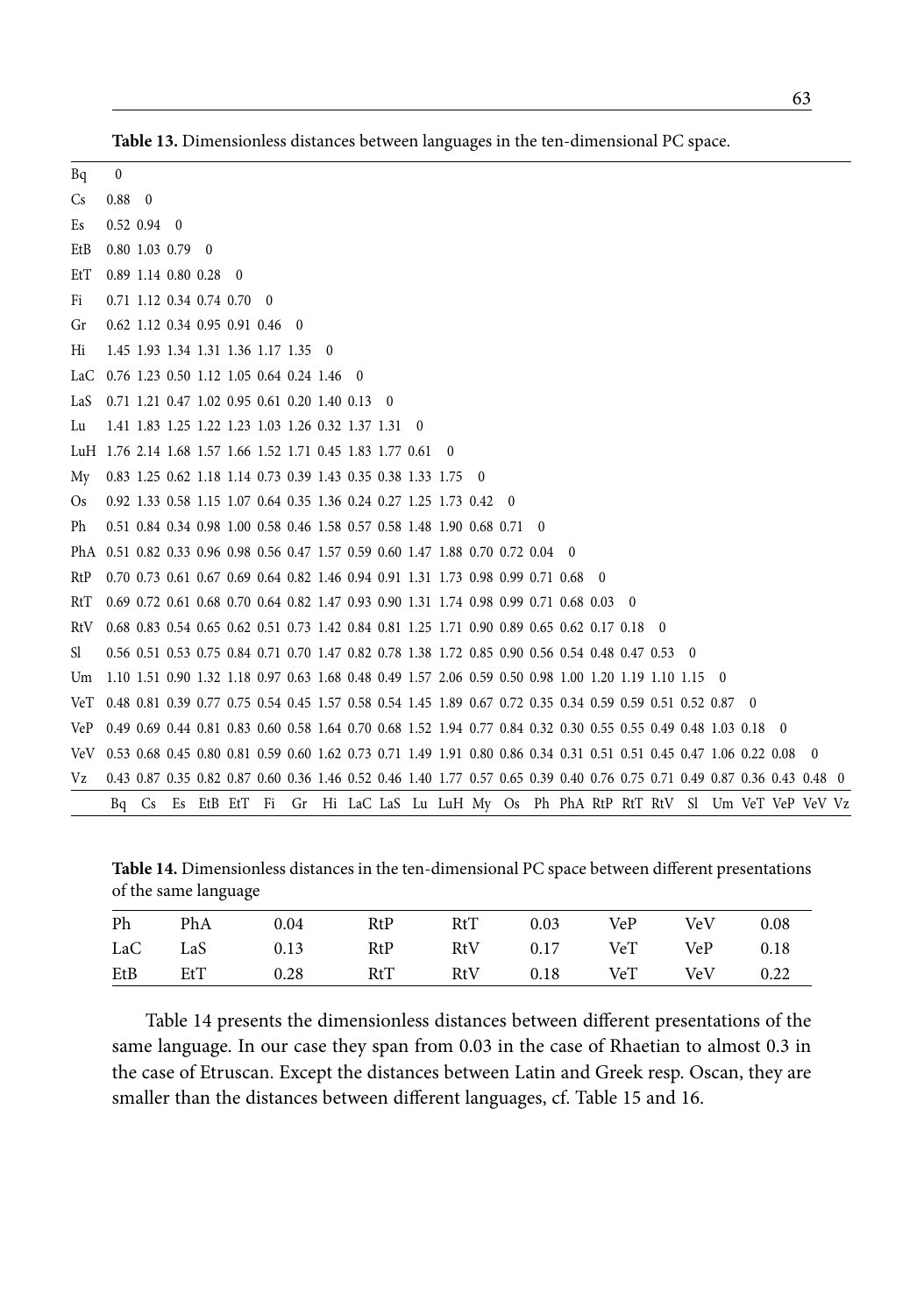|           | EtT         |                           | EtB       |                  | Ph        |                                             | PhA        |                            | RtT                |         | RtP       |                                          | RtV                     |                   | VeT       |                   | VeP        |                        | <b>VeV</b> |
|-----------|-------------|---------------------------|-----------|------------------|-----------|---------------------------------------------|------------|----------------------------|--------------------|---------|-----------|------------------------------------------|-------------------------|-------------------|-----------|-------------------|------------|------------------------|------------|
|           |             |                           |           |                  |           | RtV 0.62 RtV 0.65 VeP 0.32 VeP 0.30 Sl      |            |                            |                    | 0.47 Sl |           | 0.48 VeV 0.45 PhA 0.34 PhA 0.30 PhA 0.31 |                         |                   |           |                   |            |                        |            |
| RtP       | 0.69 RtP    |                           | 0.67 Es   |                  |           | 0.34 VeV 0.31 VeV 0.51 VeV 0.51 VeP 0.49 Ph |            |                            |                    |         |           |                                          |                         |                   | $0.35$ Ph |                   | 0.32 Ph    |                        | 0.34       |
| Fi        | 0.70 RtT    |                           |           | 0.68 VeV 0.34 Es |           |                                             |            |                            |                    |         |           | 0.33 VeP 0.55 VeP 0.55 VeT 0.51 Vz       |                         |                   | $0.36$ Vz |                   |            | 0.43 RtV               | 0.45       |
| RtT       | 0.70 Fi     |                           |           |                  |           | 0.74 VeT 0.35 VeT 0.34 VeT 0.59 VeT 0.59 Fi |            |                            |                    |         |           |                                          | 0.51 Es                 |                   | 0.39 Es   |                   | 0.44 Es    |                        | 0.45       |
| VeT       | $0.75$ Sl   |                           | $0.75$ Vz |                  | $0.39$ Vz |                                             | 0.40 Es    |                            | 0.61 Es            |         | $0.61$ Sl |                                          | $0.53$ Gr               |                   | 0.45 Sl   |                   | 0.48 SI    |                        | 0.47       |
| Es        |             | 0.80 VeT                  | 0.77 Gr   |                  | 0.46 Gr   |                                             | 0.47 Fi    |                            | 0.64 Fi            |         | 0.64 Es   |                                          | $0.54$ Bq               |                   | $0.48$ Bq |                   | 0.49 Vz    |                        | 0.48       |
|           | VeV 0.81 Es |                           | $0.79$ Bq |                  | $0.51$ Bq |                                             | 0.51 EtB   |                            | 0.68 EtB           |         |           | 0.67 PhA 0.62 RtV 0.51 RtV               |                         |                   |           |                   | 0.49 RtP   |                        | 0.51       |
| VeP       | $0.83$ Bq   |                           | 0.80 SI   |                  | $0.56$ Sl |                                             |            | 0.54 PhA 0.68 PhA 0.68 EtT |                    |         |           |                                          | $0.62$ Sl               |                   |           | 0.52 RtT 0.55 RtT |            |                        | 0.51       |
| Sl        |             | 0.84 VeV 0.80 LaC 0.57 Fi |           |                  |           |                                             | $0.56$ Bq  |                            | 0.69 EtT           |         | 0.69 EtB  |                                          | 0.65 Fi                 |                   | 0.54 RtP  |                   | $0.55$ Bq  |                        | 0.53       |
| Vz        | 0.87 VeP    |                           | 0.81 LaS  |                  |           | 0.58 LaC 0.59 EtT                           |            |                            | 0.70 <sub>Bq</sub> |         | 0.70 Ph   |                                          |                         | 0.65 LaS 0.54 Gr  |           |                   | 0.58 Fi    |                        | 0.59       |
| Bq        | $0.89$ Vz   |                           | 0.82 Fi   |                  | 0.58 LaS  |                                             | 0.60 Ph    |                            | 0.71 Ph            |         |           | $0.71\quad Bq$                           |                         | 0.68 LaC 0.58 Fi  |           |                   | $0.60$ Gr  |                        | 0.60       |
| Gr        | $0.91$ Gr   |                           | 0.95 RtV  |                  |           | 0.65 RtV 0.62 Cs                            |            |                            | 0.72 Cs            |         | $0.73$ Vz |                                          |                         | 0.71 RtT 0.59 LaS |           |                   | $0.68$ Cs  |                        | 0.68       |
| LaS       |             | 0.95 PhA 0.96 My          |           |                  | 0.68 RtT  |                                             | $0.68$ Vz  |                            | $0.75$ Vz          |         | $0.76$ Gr |                                          |                         | 0.73 RtP 0.59 Cs  |           |                   | $0.69$ LaS |                        | 0.71       |
|           | PhA 0.98 Ph |                           | 0.98 RtT  |                  | 0.71 RtP  |                                             | $0.68$ Gr  |                            | 0.82 Gr            |         | 0.82 LaS  |                                          | 0.81 My                 |                   |           |                   |            | 0.67 LaC 0.70 LaC 0.73 |            |
| Ph        | $1.00$ LaS  |                           | $1.02$ Os |                  |           | 0.71 My                                     | $0.70$ LaS |                            | 0.90 LaS           |         | 0.91 Cs   |                                          | $0.83$ Os               |                   |           | 0.72 My 0.77 My   |            |                        | 0.80       |
| LaC       | $1.05$ Cs   |                           | 1.03 RtP  |                  | 0.71 Os   |                                             |            |                            |                    |         |           | 0.72 LaC 0.93 LaC 0.94 LaC 0.84 EtT      |                         |                   | 0.75 EtB  |                   | 0.81 EtB   |                        | 0.80       |
| <b>Os</b> |             | 1.07 LaC                  | 1.12 Cs   |                  | 0.84 Cs   |                                             | 0.82 My    |                            | $0.98$ My          |         | $0.98$ Os |                                          | 0.89 EtB                |                   | 0.77 EtT  |                   | 0.83 EtT   |                        | 0.81       |
| Cs        | 1.14 Os     |                           | 1.15 Um   |                  | 0.98 EtB  |                                             | $0.96$ Os  |                            | $0.99$ Os          |         | $0.99$ My |                                          | $0.90 \text{ Cs}$       |                   | 0.81 Os   |                   | $0.84$ Os  |                        | 0.86       |
| My        | $1.14$ My   |                           | 1.18 EtB  |                  | 0.98 EtT  |                                             | 0.98 Um    |                            | 1.19 Um            |         | $1.20$ Um |                                          | 1.10 Um 0.87 Um 1.03 Um |                   |           |                   |            |                        | 1.06       |
| Um        | 1.18 Lu     |                           | 1.22 EtT  |                  | $1.00$ Um |                                             | 1.00 Lu    |                            | 1.31 Lu            |         | 1.31 Lu   |                                          | $1.25$ Lu               |                   | 1.45 Lu   |                   | 1.52 Lu    |                        | 1.49       |
| Lu        | 1.23 Hi     |                           | 1.31 Lu   |                  | 1.48 Lu   |                                             | 1.47 Hi    |                            | 1.47 Hi            |         | 1.46 Hi   |                                          | 1.42 Hi                 |                   | 1.57 Hi   |                   | 1.64 Hi    |                        | 1.62       |
| Hi        | 1.36 Um     |                           | 1.32 Hi   |                  | 1.58 Hi   |                                             | 1.57       |                            |                    |         |           |                                          |                         |                   |           |                   |            |                        |            |

**Table 15.** The distances of some ancient languages to other ones in the ten-dimensional PC space

**Table 16.** The distances of some classical languages in the ten-dimensional PC space

|            | Greek |     | Latin Class. |     | Latin Semi. |     | Oscan |           | Umbrian | Mycenean |      |
|------------|-------|-----|--------------|-----|-------------|-----|-------|-----------|---------|----------|------|
| LaS        | 0.20  | Gr  | 0.24         | Gr  | 0.20        | LaC | 0.24  | LaC       | 0.48    | LaC      | 0.35 |
| LaC        | 0.24  | Os  | 0.24         | Os  | 0.27        | LaS | 0.27  | LaS       | 0.49    | LaS      | 0.38 |
| Es         | 0.34  | My  | 0.35         | My  | 0.38        | Gr  | 0.35  | <b>Os</b> | 0.50    | Gr       | 0.39 |
| <b>Os</b>  | 0.35  | Um  | 0.48         | Vz  | 0.46        | My  | 0.42  | My        | 0.59    | Os.      | 0.42 |
| $V_{Z}$    | 0.36  | Es  | 0.50         | Es  | 0.47        | Um  | 0.50  | Gr        | 0.63    | Vz       | 0.57 |
| My         | 0.39  | Vz  | 0.52         | Um  | 0.49        | Es  | 0.58  | Vz        | 0.87    | Um       | 0.59 |
| VeT        | 0.45  | Ph  | 0.57         | VeT | 0.54        | Fi  | 0.64  | VeT       | 0.87    | Es       | 0.62 |
| Ph         | 0.46  | VeT | 0.58         | Ph  | 0.58        | Vz  | 0.65  | Es        | 0.90    | VeT      | 0.67 |
| Fi         | 0.46  | PhA | 0.59         | PhA | 0.60        | Ph  | 0.71  | Fi        | 0.97    | Ph       | 0.68 |
| PhA        | 0.47  | Fi  | 0.64         | Fi  | 0.61        | VeT | 0.72  | Ph        | 0.98    | PhA      | 0.70 |
| <b>VeP</b> | 0.58  | VeP | 0.70         | VeP | 0.68        | PhA | 0.72  | PhA       | 1.00    | Fi       | 0.73 |
| <b>VeV</b> | 0.60  | VeV | 0.73         | Bq  | 0.71        | VeP | 0.84  | VeP       | 1.03    | VeP      | 0.77 |
| Bq         | 0.62  | Bq  | 0.76         | VeV | 0.71        | VeV | 0.86  | VeV       | 1.06    | VeV      | 0.80 |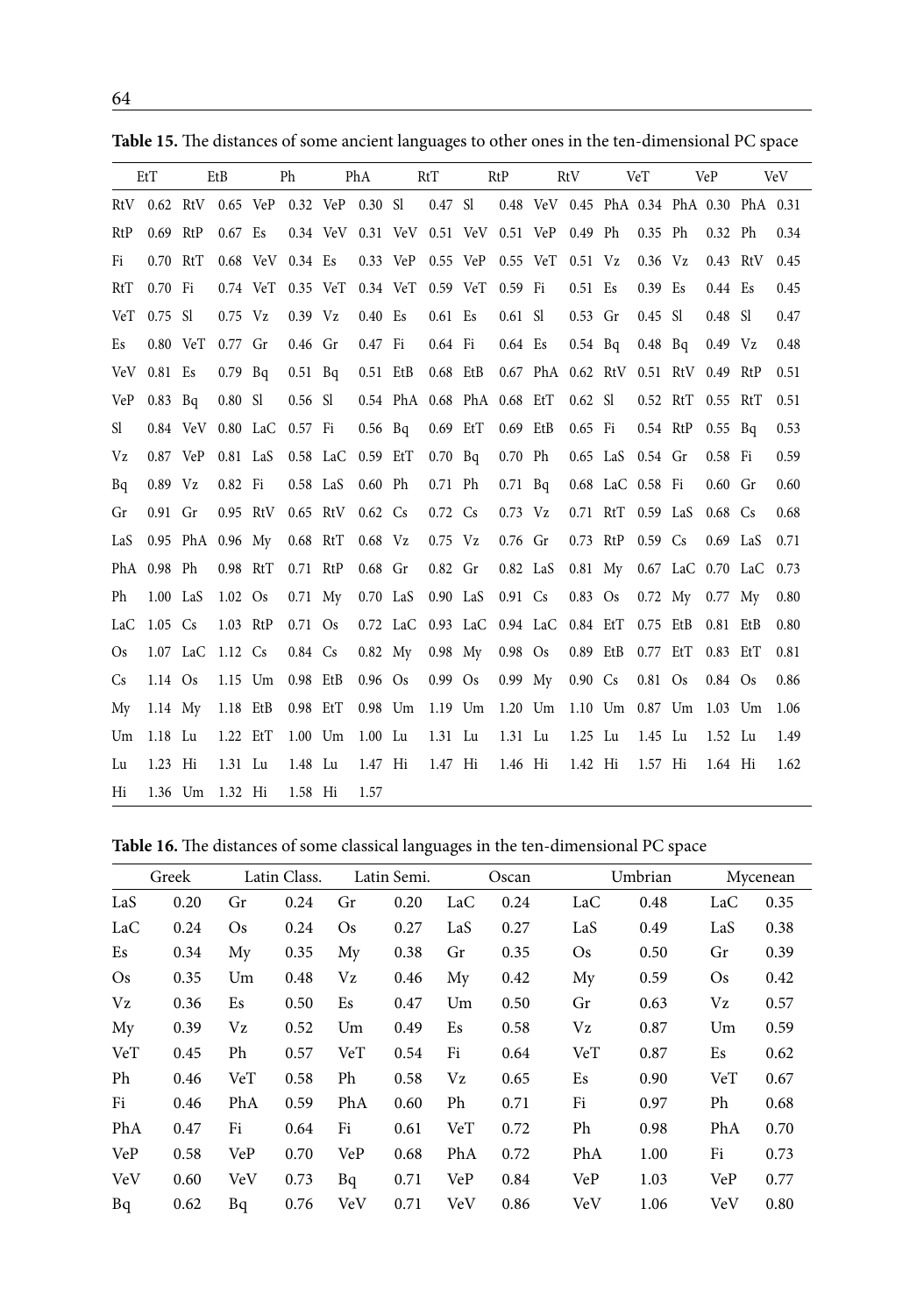**Table 16.** Continued

|                | Greek |                | Latin Class. |                | Latin Semi. |                | Oscan |           | Umbrian |               | Mycenean |
|----------------|-------|----------------|--------------|----------------|-------------|----------------|-------|-----------|---------|---------------|----------|
| Um             | 0.63  | S1             | 0.82         | Sl             | 0.78        | <b>RtV</b>     | 0.89  | RtV       | 1.10    | Bq            | 0.83     |
| <sup>S1</sup>  | 0.70  | RtV            | 0.84         | RtV            | 0.81        | <sub>S1</sub>  | 0.90  | Bq        | 1.10    | <sub>S1</sub> | 0.85     |
| RtV            | 0.73  | RtT            | 0.93         | RtT            | 0.90        | Bq             | 0.92  | Sl        | 1.15    | RtV           | 0.90     |
| RtT            | 0.82  | RtP            | 0.94         | RtP            | 0.91        | RtT            | 0.99  | EtT       | 1.18    | RtT           | 0.98     |
| RtP            | 0.82  | E <sub>t</sub> | 1.05         | E <sub>t</sub> | 0.95        | RtP            | 0.99  | RtT       | 1.19    | RtP           | 0.98     |
| E <sub>t</sub> | 0.91  | EtB            | 1.12         | EtB            | 1.02        | E <sub>t</sub> | 1.07  | RtP       | 1.20    | EtT           | 1.14     |
| EtB            | 0.95  | Cs             | 1.23         | <b>Cs</b>      | 1.21        | EtB            | 1.15  | EtB       | 1.32    | EtB           | 1.18     |
| <b>Cs</b>      | 1.12  | Lu             | 1.37         | Lu             | 1.31        | Lu             | 1.25  | <b>Cs</b> | 1.51    | <b>Cs</b>     | 1.25     |
| Lu             | 1.26  | Hi             | 1.46         | Hi             | 1.40        | <b>Cs</b>      | 1.33  | Lu        | 1.57    | Lu            | 1.33     |
| Hi             | 1.35  |                |              |                |             | Hi             | 1.36  | Hi        | 1.68    | Hi            | 1.43     |

|               | Basque |            | O. Sloven. |            | OChSl |            | Estonian |               | Finnic |            | Venezian |
|---------------|--------|------------|------------|------------|-------|------------|----------|---------------|--------|------------|----------|
| Vz            | 0.43   | VeV        | 0.47       | Sl         | 0.51  | PhA        | 0.33     | Es            | 0.34   | Es         | 0.35     |
| VeT           | 0.48   | RtT        | 0.47       | VeV        | 0.68  | Ph         | 0.34     | Gr            | 0.46   | VeT        | 0.36     |
| VeP           | 0.49   | <b>VeP</b> | 0.48       | VeP        | 0.69  | Gr         | 0.34     | <b>RtV</b>    | 0.51   | Gr         | 0.36     |
| PhA           | 0.51   | <b>RtP</b> | 0.48       | RtT        | 0.72  | Fi         | 0.34     | VeT           | 0.54   | Ph         | 0.39     |
| Ph            | 0.51   | Vz         | 0.49       | <b>RtP</b> | 0.73  | Vz         | 0.35     | PhA           | 0.56   | PhA        | 0.40     |
| Es            | 0.52   | Cs         | 0.51       | VeT        | 0.81  | VeT        | 0.39     | Ph            | 0.58   | VeP        | 0.43     |
| <b>VeV</b>    | 0.53   | VeT        | 0.52       | PhA        | 0.82  | VeP        | 0.44     | <b>VeV</b>    | 0.59   | Bq         | 0.43     |
| <sub>S1</sub> | 0.56   | <b>RtV</b> | 0.53       | <b>RtV</b> | 0.83  | VeV        | 0.45     | Vz            | 0.60   | LaS        | 0.46     |
| Gr            | 0.62   | Es         | 0.53       | Ph         | 0.84  | LaS        | 0.47     | <b>VeP</b>    | 0.60   | <b>VeV</b> | 0.48     |
| RtV           | 0.68   | PhA        | 0.54       | Vz         | 0.87  | LaC        | 0.50     | LaS           | 0.61   | Sl         | 0.49     |
| RtT           | 0.69   | Ph         | 0.56       | Bq         | 0.88  | Bq         | 0.52     | <b>RtP</b>    | 0.64   | LaC        | 0.52     |
| RtP           | 0.70   | Bq         | 0.56       | Es         | 0.94  | Sl         | 0.53     | RtT           | 0.64   | My         | 0.57     |
| Fi            | 0.71   | Gr         | 0.70       | EtB        | 1.03  | <b>RtV</b> | 0.54     | $\mathrm{Os}$ | 0.64   | Fi         | 0.60     |
| LaS           | 0.71   | Fi         | 0.71       | Fi         | 1.12  | <b>Os</b>  | 0.58     | LaC           | 0.64   | <b>Os</b>  | 0.65     |
| LaC           | 0.76   | EtB        | 0.75       | Gr         | 1.12  | RtT        | 0.61     | EtT           | 0.70   | RtV        | 0.71     |
| EtB           | 0.80   | LaS        | 0.78       | EtT        | 1.14  | RtP        | 0.61     | Sl            | 0.71   | RtT        | 0.75     |
| My            | 0.83   | LaC        | 0.82       | LaS        | 1.21  | My         | 0.62     | Bq            | 0.71   | RtP        | 0.76     |
| Cs            | 0.88   | EtT        | 0.84       | LaC        | 1.23  | EtB        | 0.79     | My            | 0.73   | EtB        | 0.82     |
| EtT           | 0.89   | My         | 0.85       | My         | 1.25  | EtT        | 0.80     | EtB           | 0.74   | Um         | 0.87     |
| $\mathrm{Os}$ | 0.92   | <b>Os</b>  | 0.90       | <b>Os</b>  | 1.33  | Um         | 0.90     | Um            | 0.97   | EtT        | 0.87     |
| Um            | 1.10   | Um         | 1.15       | Um         | 1.51  | Cs         | 0.94     | Lu            | 1.03   | Cs         | 0.87     |
| Lu            | 1.41   | Lu         | 1.38       | Lu         | 1.83  | Lu         | 1.25     | <b>Cs</b>     | 1.12   | Lu         | 1.40     |
| Hi            | 1.45   | Hi         | 1.47       | Hi         | 1.93  | Hi         | 1.34     | Hi            | 1.17   | Hi         | 1.46     |

There is also the question, which characters contribute most variance in the LDs. One possible measure of this is the dimensionless distance of a character from the origin of the ten-dimensional PC space. These data are presented in Table 18. From these data we can conclude that the largest contribution to the variance in the LDs have the characters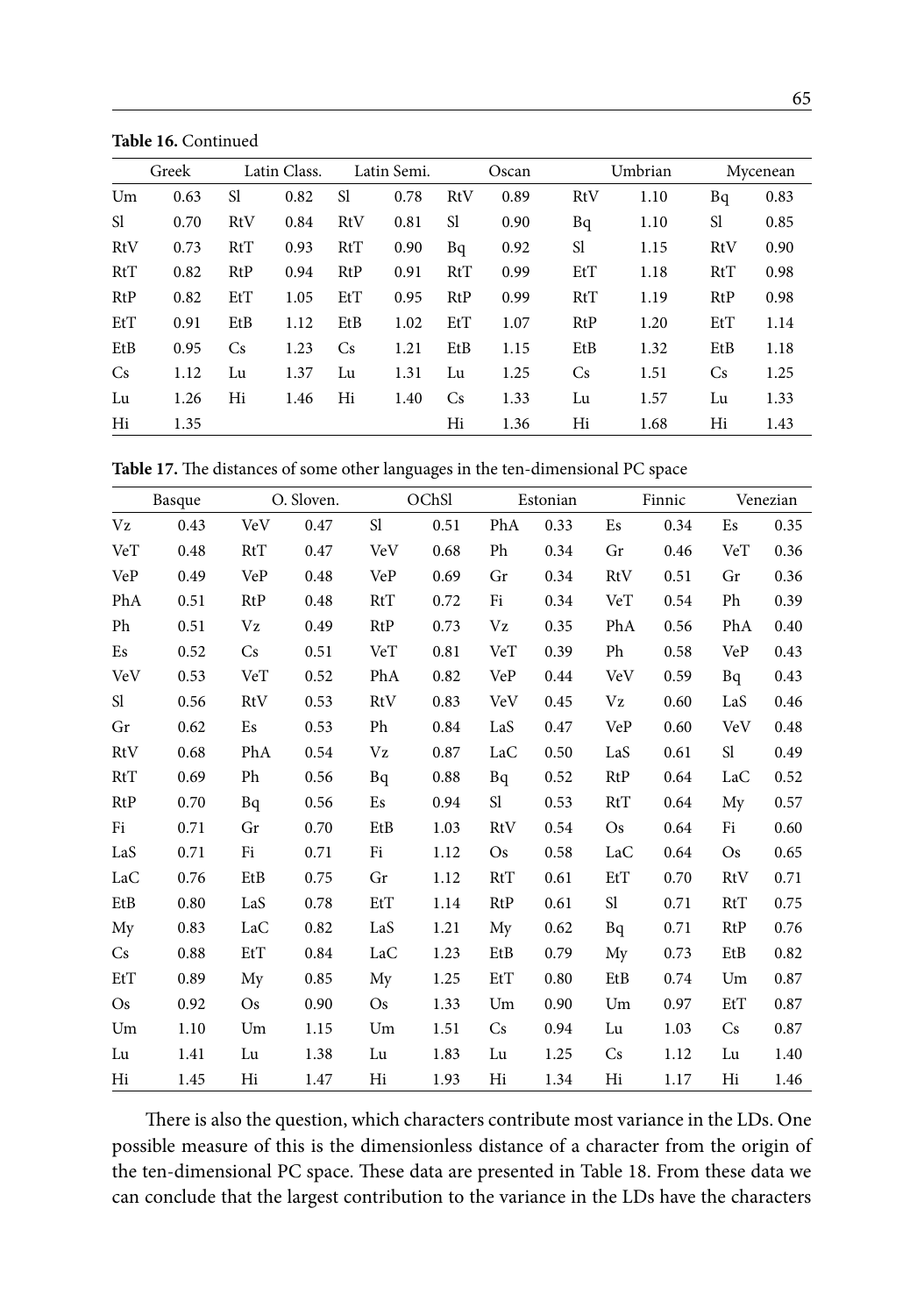| Sign | App. dist. | Sign         | App. dist. | Sign | App. dist. | Sign | App. dist. |
|------|------------|--------------|------------|------|------------|------|------------|
| z    | 0.086      | u            | 0.075      | d    | 0.070      | ž    | 0.065      |
| a    | 0.085      | n            | 0.073      | č    | 0.068      | p    | 0.065      |
| e    | 0.082      | $\mathbf{o}$ | 0.073      |      | 0.068      | b    | 0.064      |
| h    | 0.081      | g            | 0.072      | r    | 0.066      | S    | 0.064      |
| š    | 0.076      | k            | 0.072      | C    | 0.066      |      | 0.062      |
| V    | 0.076      |              | 0.070      |      | 0.066      | m    | 0.058      |

**Table 18.** Dimensionless distances of particular characters from the origin of the 10D PC space.



*Figure 14. Information regarding contribution of particular characters to the variance of the system in the first eight PC dimensions.*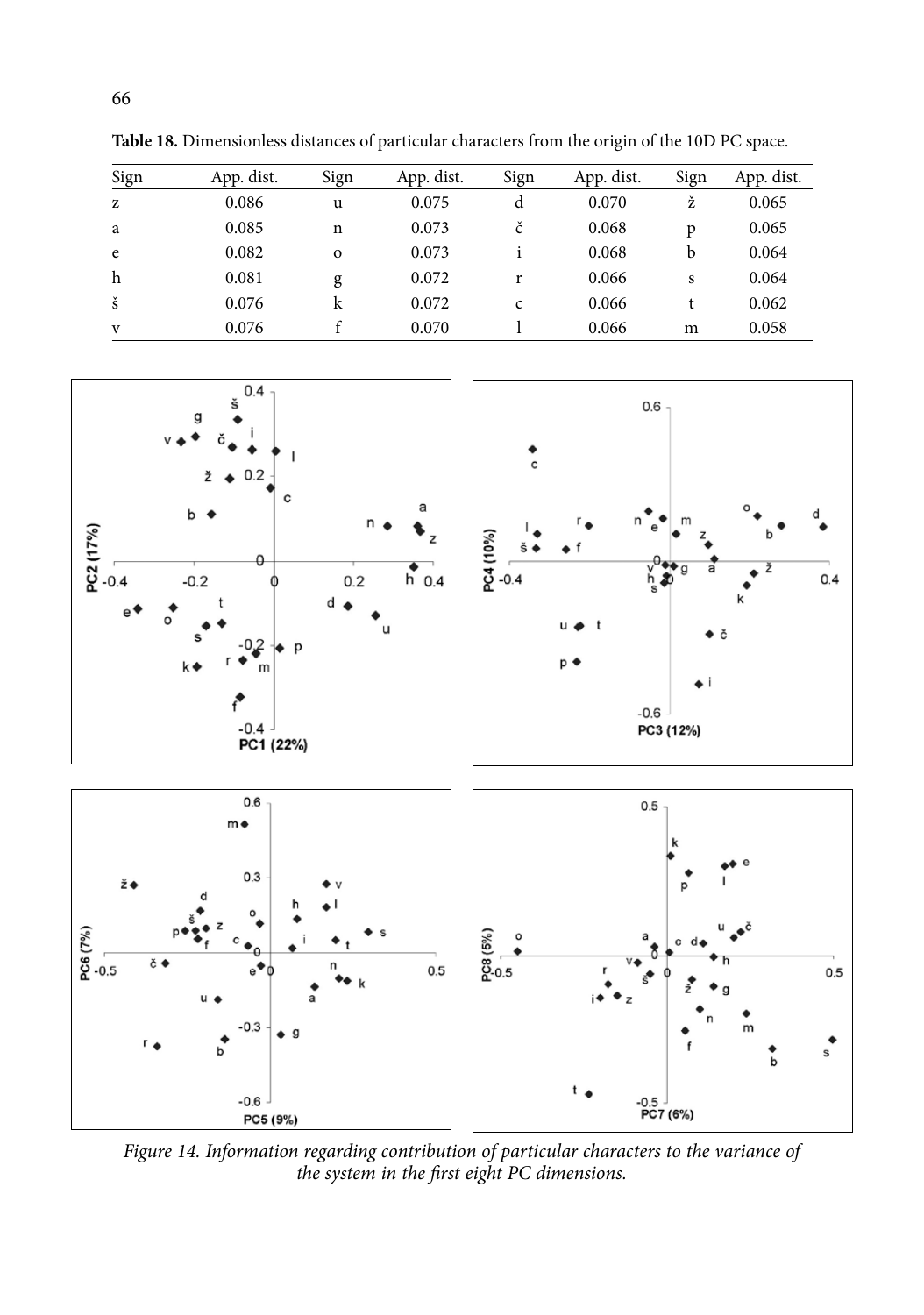$z > a > e > h > \check{s} > v$ , and the least contribution have the characters  $m > t > s > b > p > \check{z}$ . The difference in contribution is not big; the contribution of m is  $>2/3$  of the contribution of z.

If we compare this with the average frequency of the characters, where the most frequent characters are  $a > i > e > t > u > n$  and the least frequent ones are  $z > c > \check{s} > f >$  $\check{c}$  >  $\check{z}$ , the a being more than 100 times more frequent than the  $\check{z}$ , then wee see that there is little agreement between these series.

To illustrate these contributions, we present the score PCA plots, Figure 14. The characters placed most distant from the origin have the highest contribution to the resulting variance.

#### *Using frequencies of pairs of characters*

The amount of variance (%) contained in each PC axis is presented in Table 19. Whereas on using frequencies of single characters, Table 12, the variance was distributed in substantial amounts on several PC axes but in a clearly decreasing manner, on using the frequencies of pairs of characters the majority of variance is contained on the first PC axis. On the other PC axes there is contained much less of variance and its decrease is not as steep as in the former case. Cumulative variance in the former case (single characters) is PC1 22 %, PC4 60%, PC6 76%, PC8 87%, PC10 93%, whereas in the present case (pairs of characters) it is PC1 58%, PC4 72%, PC6 78%, PC8 83%, PC10 87%.

**Table 19.** Amount of variance contained on particular PC axes (#), % of total

| PC #1 #2 #3 #4 #5 #6 #7 #8 #9 #10 #11 #12 #13 #14 #15 #16 #17 #18 #19 #20            |  |  |  |  |  |  |  |  |  |  |
|--------------------------------------------------------------------------------------|--|--|--|--|--|--|--|--|--|--|
| (%) 58.3 5.2 4.1 4.0 3.6 3.1 3.0 2.1 2.0 2.0 1.9 1.5 1.5 1.3 1.2 0.9 0.9 0.8 0.7 0.6 |  |  |  |  |  |  |  |  |  |  |

The dimensionless distance of a language from the origin of the multidimensional PC space does not increase noticeably going cumulatively from the axis PC1 to PC10. The only exception is Basque, where the axis PC4 contributes a substantial increase. The closest to the origin of the PC space is Basque, followed by Old Church Slavonic, Mycenean, classical Latin and Anatolian languages, whereas the most distant from the origin of PC space is Old Slovenian, followed by Rhaetic, Phrygian, Finnic, etc.

The results of PCA of frequencies of pairs of characters are presented in Figure 15.

We see that the axis PC1 separates first of all Basque from Old Church Slavonic, Anatolian languages, Mycenean, classical Latin, and Oscan, and these from all the other languages. The axis PC2 separates on one side Venetic and Venezian and on the other side the Anatolian languages, Mycenean and classical Latin from the others. The axis PC3 separates on one side Mycenean, semiclassical Latin and Oscan, and on the other side the Rhaetic and Etruscan, from the others. The axis PC4 separates first of all Basque from the other languages. The axis PC5 separates on one side Old Slovenian, Rhaetic and Umbrian, and on the other side the Anatolian languages, from the others. The axis PC6 separates first of all Old Church Slavonic, but also Estonian and Oscan, from the other languages.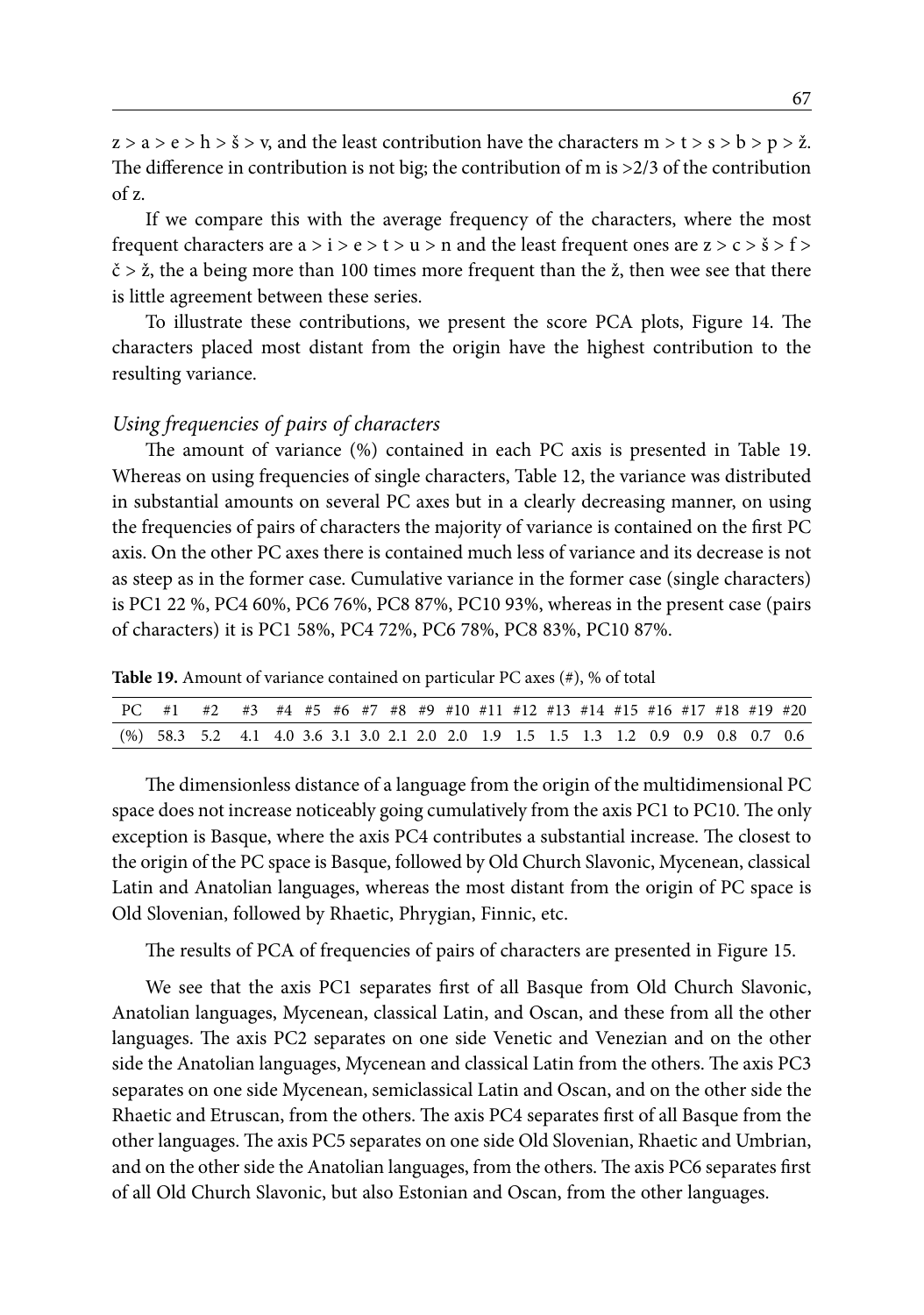

*Figure 15. Distribution of languages by pairs of characters in the PC space; presented by the PC axes PC1 and PC2, respectively PC3 and PC4, respectively PC5 and PC6.*

Considering the distance between languages in the PC space of frequencies of pairs of characters, the dimensionless distances between different presentations of the same language are as a rule not the smallest ones, contrary to the case when single characters were taken into account. The nearest neighbours are presented in Table 21. Using the frequencies of pairs of characters there is much more expressed different interpretation of sounds in the same language than if single characters are considered. Anyway, Table 22-24, it is interesting the closeness in position of Etruscan, Rhaetic, and Old Slovenian, but also Umbrian, Finnic, Estonian and Greek. The closeness in position is interesting as well in the case of Phrygian to Venezian, Greek, Venetic and also Finnic. For Venetic there is expressed the closeness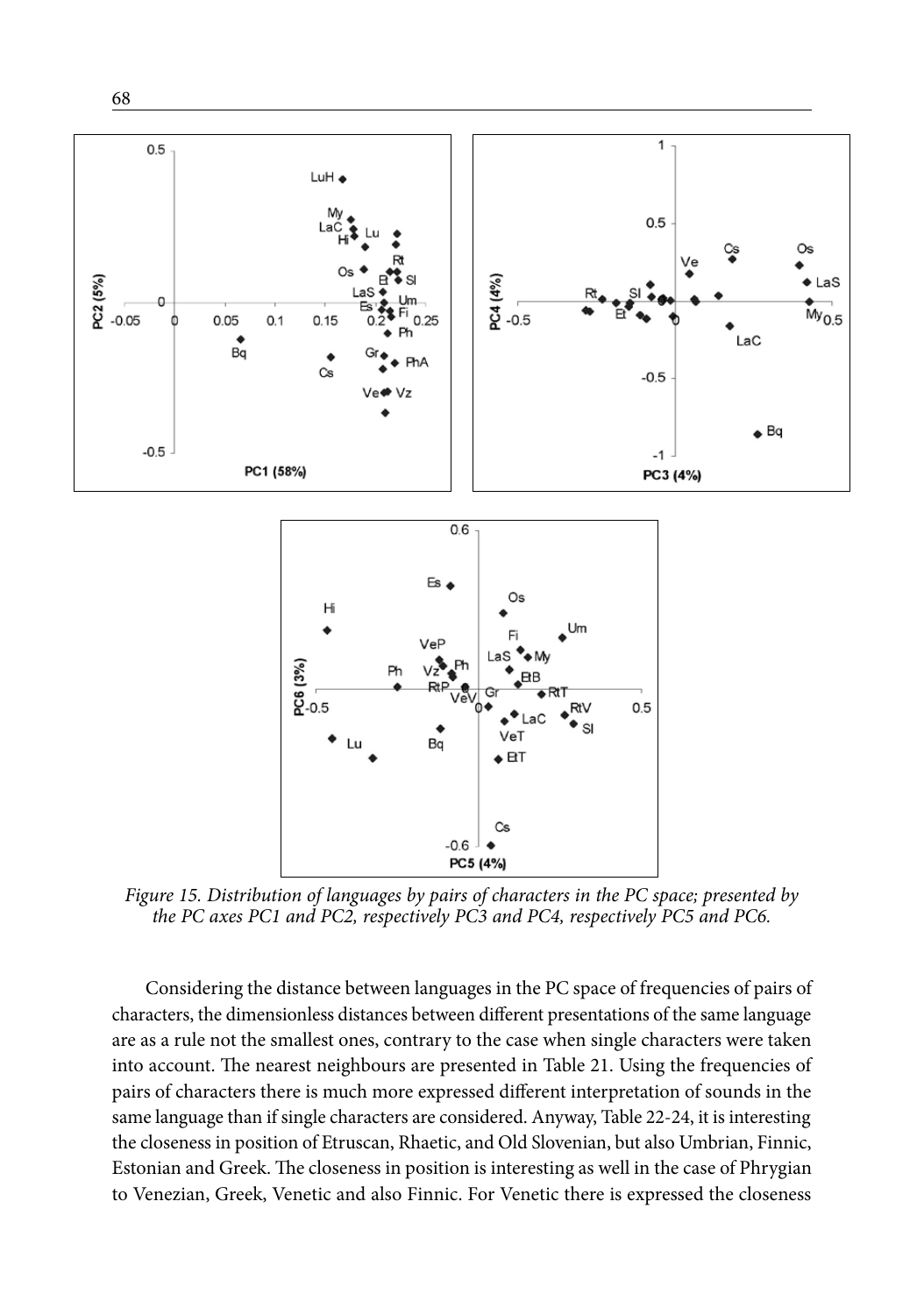to Venezian, Phrygian, and Greek. Among the other languages, there is interesting small distance between Finnic resp. Estonian, Umbrian and Old Slovenian.

Table 20. Dimensionless distances (×100) between languages in the ten-dimensional PC space of frequencies of the character pairs.

|            |                                                                          |              |                |                                 |          |          |          |              |                                                 |          |          |                                                                                             |          |          |          |              |              |          |          |          |          |          |          | Bq Cs Es EtB EtT Fi Gr Hi LaC LaS Lu LuH My Os Ph PhA RtP RtT RtV Sl Um VeT VeP VeV Vz |                |
|------------|--------------------------------------------------------------------------|--------------|----------------|---------------------------------|----------|----------|----------|--------------|-------------------------------------------------|----------|----------|---------------------------------------------------------------------------------------------|----------|----------|----------|--------------|--------------|----------|----------|----------|----------|----------|----------|----------------------------------------------------------------------------------------|----------------|
| Bq         | $\bf{0}$                                                                 |              |                |                                 |          |          |          |              |                                                 |          |          |                                                                                             |          |          |          |              |              |          |          |          |          |          |          |                                                                                        |                |
| <b>Cs</b>  | 7.1                                                                      | $\mathbf{0}$ |                |                                 |          |          |          |              |                                                 |          |          |                                                                                             |          |          |          |              |              |          |          |          |          |          |          |                                                                                        |                |
| Es         |                                                                          | 9.1 4.8      | $\overline{0}$ |                                 |          |          |          |              |                                                 |          |          |                                                                                             |          |          |          |              |              |          |          |          |          |          |          |                                                                                        |                |
| EtB        |                                                                          | 9.3 4.1 2.6  |                | $\mathbf{0}$                    |          |          |          |              |                                                 |          |          |                                                                                             |          |          |          |              |              |          |          |          |          |          |          |                                                                                        |                |
| EtT        |                                                                          |              |                | 9.6 4.7 1.8 1.4                 | $\sim 0$ |          |          |              |                                                 |          |          |                                                                                             |          |          |          |              |              |          |          |          |          |          |          |                                                                                        |                |
| Fi         |                                                                          |              |                | 9.6 4.8 1.3 2.2 1.5             |          | $\bf{0}$ |          |              |                                                 |          |          |                                                                                             |          |          |          |              |              |          |          |          |          |          |          |                                                                                        |                |
| Gr         |                                                                          |              |                | 9.3 3.9 2.4 2.0 2.3 1.9         |          |          | $\theta$ |              |                                                 |          |          |                                                                                             |          |          |          |              |              |          |          |          |          |          |          |                                                                                        |                |
| Hi         |                                                                          |              |                | 8.2 4.3 3.0 3.4 3.3 3.9 3.9     |          |          |          | $\mathbf{0}$ |                                                 |          |          |                                                                                             |          |          |          |              |              |          |          |          |          |          |          |                                                                                        |                |
| LaC        |                                                                          |              |                | 7.8 4.3 3.6 3.2 3.3 3.6 3.5 3.6 |          |          |          |              | $\overline{0}$                                  |          |          |                                                                                             |          |          |          |              |              |          |          |          |          |          |          |                                                                                        |                |
| LaS        |                                                                          |              |                |                                 |          |          |          |              | 9.3 4.1 2.9 2.9 2.7 2.8 2.4 3.6 3.3             | $\bf{0}$ |          |                                                                                             |          |          |          |              |              |          |          |          |          |          |          |                                                                                        |                |
| Lu         |                                                                          |              |                |                                 |          |          |          |              | 8.5 4.0 2.8 3.0 2.9 3.3 3.5 2.1 3.2 3.3         |          | $\bf{0}$ |                                                                                             |          |          |          |              |              |          |          |          |          |          |          |                                                                                        |                |
| LuH        |                                                                          |              |                |                                 |          |          |          |              | 7.7 4.2 4.2 4.1 4.1 4.6 4.4 3.0 2.7 4.3 2.5     |          |          | $\bf{0}$                                                                                    |          |          |          |              |              |          |          |          |          |          |          |                                                                                        |                |
| My         |                                                                          |              |                |                                 |          |          |          |              | 7.8 4.2 3.7 4.0 3.8 3.9 3.6 3.7 1.9 2.9 3.6 2.8 |          |          |                                                                                             | $\Omega$ |          |          |              |              |          |          |          |          |          |          |                                                                                        |                |
| <b>Os</b>  |                                                                          |              |                |                                 |          |          |          |              |                                                 |          |          | 8.6 3.8 3.1 3.6 3.3 3.5 3.1 3.0 3.4 1.6 3.4 4.0 2.5                                         |          | $\theta$ |          |              |              |          |          |          |          |          |          |                                                                                        |                |
| Ph         |                                                                          |              |                |                                 |          |          |          |              |                                                 |          |          | 9.4 4.6 2.0 2.4 2.2 1.8 1.9 3.7 3.2 2.4 2.8 4.4 3.8 3.4                                     |          |          | $\bf{0}$ |              |              |          |          |          |          |          |          |                                                                                        |                |
| PhA        |                                                                          |              |                |                                 |          |          |          |              |                                                 |          |          | 9.8 4.7 2.1 2.3 2.4 2.0 1.4 3.7 4.1 3.0 3.2 4.6 4.3 3.8 1.9                                 |          |          |          | $\mathbf{0}$ |              |          |          |          |          |          |          |                                                                                        |                |
| RtP        |                                                                          |              |                |                                 |          |          |          |              |                                                 |          |          | 10.1 5.1 2.2 1.6 1.2 2.2 2.6 3.2 3.9 3.1 3.1 4.4 4.3 3.6 2.7                                |          |          |          | 2.2          | $\mathbf{0}$ |          |          |          |          |          |          |                                                                                        |                |
| RtT        | 10.2 5.4 2.6 2.0 1.0 2.2 3.2 3.8 3.6 3.3 3.4 4.4 4.2 3.9 2.9 3.2 1.5     |              |                |                                 |          |          |          |              |                                                 |          |          |                                                                                             |          |          |          |              |              | $\Omega$ |          |          |          |          |          |                                                                                        |                |
| RtV        | 10.1 5.2 2.7 2.1 1.1 2.2 3.2 4.0 3.8 3.3 3.4 4.5 4.2 3.9 3.0 3.2 1.8 0.6 |              |                |                                 |          |          |          |              |                                                 |          |          |                                                                                             |          |          |          |              |              |          | $\Omega$ |          |          |          |          |                                                                                        |                |
| Sl         |                                                                          |              |                |                                 |          |          |          |              |                                                 |          |          | 10.1 4.9 2.6 2.1 1.2 1.8 2.7 4.2 3.7 2.9 3.5 4.6 4.1 3.7 2.6 2.8 2.0 1.3 0.9                |          |          |          |              |              |          |          | $\bf{0}$ |          |          |          |                                                                                        |                |
| Um         |                                                                          |              |                |                                 |          |          |          |              |                                                 |          |          | 9.5 4.7 1.7 2.2 1.4 1.2 2.0 3.9 3.4 2.3 3.5 4.6 3.5 3.0 2.2 2.4 2.1 2.0 1.9 1.5             |          |          |          |              |              |          |          |          | $\bf{0}$ |          |          |                                                                                        |                |
| VeT        |                                                                          |              |                |                                 |          |          |          |              |                                                 |          |          | 9.4 3.8 2.7 2.2 2.3 2.4 1.9 3.9 3.6 2.3 3.3 4.7 4.0 3.2 1.5 2.2 2.8 3.1 3.1 2.5 2.3         |          |          |          |              |              |          |          |          |          | $\bf{0}$ |          |                                                                                        |                |
| VeP        |                                                                          |              |                |                                 |          |          |          |              |                                                 |          |          | 9.3 4.4 2.2 2.7 2.6 2.3 2.1 3.8 4.0 3.1 3.4 4.8 4.3 3.7 2.0 1.6 2.7 3.4 3.3 2.8 2.3 1.8     |          |          |          |              |              |          |          |          |          |          | $\Omega$ |                                                                                        |                |
| <b>VeV</b> |                                                                          |              |                |                                 |          |          |          |              |                                                 |          |          | 9.4 4.4 2.7 2.7 2.8 2.6 2.1 4.3 4.1 3.2 3.8 5.1 4.5 3.9 2.2 1.9 3.0 3.6 3.5 2.9 2.5 1.7 0.6 |          |          |          |              |              |          |          |          |          |          |          | $\mathbf{0}$                                                                           |                |
| Vz         |                                                                          |              |                |                                 |          |          |          |              |                                                 |          |          | 9.4 4.5 2.3 2.5 2.5 2.3 1.8 3.9 4.0 3.0 3.5 4.8 4.3 3.7 2.1 1.3 2.5 3.3 3.3 2.8 2.2 1.8 0.6 |          |          |          |              |              |          |          |          |          |          |          | 0.7                                                                                    | $\overline{0}$ |
|            |                                                                          |              |                |                                 |          |          |          |              |                                                 |          |          |                                                                                             |          |          |          |              |              |          |          |          |          |          |          | Bq Cs Es EtB EtT Fi Gr Hi LaC LaS Lu LuH My Os Ph PhA RtP RtT RtV Sl Um VeT VeP VeV Vz |                |

**Table 21.** Dimensionless distances×100 between different presentations of the same language in the ten-dimensional PC space of the frequencies of pairs of characters.

| EtB | EtT | 1.4 RtT RtV |  | 0.6                                 | VeP VeV 0.6 |  |
|-----|-----|-------------|--|-------------------------------------|-------------|--|
| Ph  |     |             |  | PhA 1.9 RtP RtT 1.5 VeT VeV 1.7     |             |  |
|     |     |             |  | LaC LaS 3.3 RtP RtV 1.8 VeT VeP 1.8 |             |  |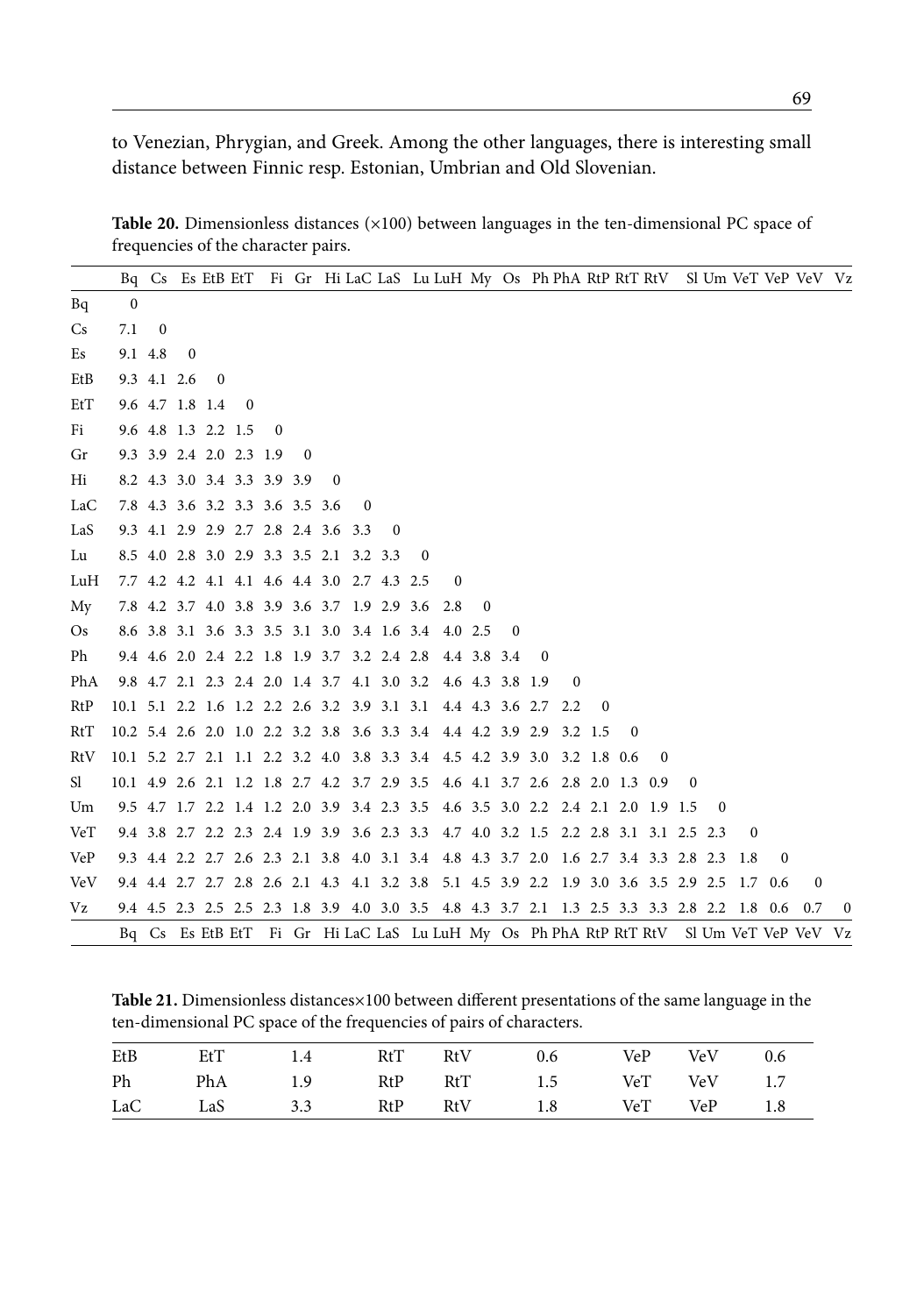|           | EtT |                 | EtB           |                        | Ph  |                                         | PhA |          | RtT                                                                     |                   | RtP |                   | RtV |           | VeT |                 | VeP |                      | <b>VeV</b> |
|-----------|-----|-----------------|---------------|------------------------|-----|-----------------------------------------|-----|----------|-------------------------------------------------------------------------|-------------------|-----|-------------------|-----|-----------|-----|-----------------|-----|----------------------|------------|
| $RtT$ 1.0 |     |                 |               |                        |     | RtP 1.6 VeT 1.5 Vz 1.3 EtT 1.0          |     |          |                                                                         | EtT 1.2           |     | $SI$ 0.9          |     |           |     |                 |     | Ph 1.5 Vz 0.6 Vz 0.7 |            |
| $RtV$ 1.1 |     | $Gr$ 2.0        |               | Fi                     | 1.8 | Gr 1.4                                  |     | - Sl     | 1.3                                                                     | $EtB$ 1.6         |     | $EtT$ 1.1         |     | Vz        | 1.8 | PhA 1.6         |     | PhA 1.9              |            |
|           |     | RtP 1.2 RtT 2.0 |               | Gr                     |     | 1.9 VeP 1.6 Um 2.0                      |     |          |                                                                         | Sl                | 2.0 | Um <sub>1.9</sub> |     | Gr 1.9    |     |                 |     | Ph 2.0 Gr 2.1        |            |
| Sl.       | 1.2 | Sl.             | 2.1           | Es                     |     | 2.0 VeV 1.9 EtB 2.0                     |     |          |                                                                         | Um <sub>2.1</sub> |     | $EtB$ 2.1         |     | EtB $2.2$ |     | Gr              | 2.1 | Ph                   | 2.2        |
| Um 1.4    |     | RtV 2.1         |               | $VeP$ 2.0              |     | Fi                                      | 2.0 | Fi       | 2.2                                                                     | Fi                | 2.2 | Fi                | 2.2 | PhA 2.2   |     |                 |     | Es 2.2 Um 2.5        |            |
| Fi        | 1.5 | Um 2.2          |               | $Vz$ 2.1               |     | Es                                      | 2.1 | Es       | 2.6                                                                     | Es                | 2.2 | Es                | 2.7 |           |     | Um 2.3 Um 2.3   |     | Fi                   | 2.6        |
| Es        |     |                 |               |                        |     | 1.8 VeT 2.2 EtT 2.2 VeT 2.2             |     | Ph 2.9   |                                                                         | PhA 2.2           |     | Ph                | 3.0 | LaS $2.3$ |     | Fi 2.3          |     | Es                   | 2.7        |
| Ph        | 2.2 | Fi              | $2.2^{\circ}$ |                        |     | Um 2.2 RtP 2.2 VeT 3.1                  |     |          |                                                                         | $Vz$ 2.5          |     | $VeT$ 3.1         |     |           |     | EtT 2.3 EtT 2.6 |     | EtB $2.7$            |            |
|           |     |                 |               |                        |     | VeT 2.3 PhA 2.3 VeV 2.2 EtB 2.3 PhA 3.2 |     |          |                                                                         | Gr                | 2.6 | $Gr$ 3.2          |     | Fi        | 2.4 | EtB 2.7         |     | $EtT$ 2.8            |            |
| $Gr$ 2.3  |     | Ph 2.4          |               |                        |     | EtB 2.4 Um 2.4 Gr                       |     |          | 3.2                                                                     | Ph                | 2.7 | PhA 3.2           |     | Sl.       | 2.5 | RtP 2.7         |     | Sl                   | 2.9        |
|           |     | PhA $2.4$ Vz    |               |                        |     | 2.5 LaS 2.4 EtT 2.4 Vz 3.3              |     |          |                                                                         | VeP 2.7           |     | $Vz$ 3.3          |     | Es        | 2.7 | Sl -            | 2.8 | $RtP$ 3.0            |            |
| $Vz$ 2.5  |     | Es              | 2.6           |                        |     | SI 2.6 SI 2.8 LaS 3.3                   |     |          |                                                                         | Ver 2.8           |     | LaS $3.3$         |     |           |     | RtP 2.8 LaS 3.1 |     | LaS $3.2$            |            |
| $VeP$ 2.6 |     | VeP 2.7         |               |                        |     | RtP 2.7 LaS 3.0 VeP 3.4                 |     |          |                                                                         | $VeV$ 3.0         |     | VeP 3.3           |     |           |     | RtV 3.1 RtV 3.3 |     | RtV 3.5              |            |
|           |     | LaS 2.7 VeV 2.7 |               |                        |     | Lu 2.8 RtT 3.2                          |     | Lu 3.4   |                                                                         | LaS $3.1$         |     | Lu                | 3.4 | $RtT$ 3.1 |     |                 |     | RtT 3.4 RtT 3.6      |            |
|           |     | VeV 2.8 LaS 2.9 |               |                        |     | RtT 2.9 Lu 3.2 VeV 3.6                  |     |          |                                                                         | Lu                | 3.1 | $VeV$ 3.5         |     | Os        | 3.2 |                 |     | Lu 3.4 Lu 3.8        |            |
| Lu 2.9    |     | Lu 3.0          |               |                        |     | RtV 3.0 RtV 3.2 LaC 3.6                 |     |          |                                                                         | Hi                | 3.2 | LaC $3.8$         |     | Lu        | 3.3 | Os              |     | 3.7 Os 3.9           |            |
| Os        |     |                 |               | 3.3 LaC 3.2 LaC 3.2 Hi |     |                                         | 3.7 | Hi       | 3.8                                                                     | <b>Os</b>         | 3.6 | Os                | 3.9 | LaC $3.6$ |     | Hi              | 3.8 | LaC 4.1              |            |
| LaC $3.3$ |     | Hi              |               |                        |     | 3.4 Os 3.4 Os 3.8                       |     | $\rm Os$ | 3.9                                                                     | LaC $3.9$         |     | Hi                | 4.0 | $Cs$ 3.8  |     | LaC $4.0$       |     | Hi                   | 4.3        |
| Hi        | 3.3 | Os              | 3.6           |                        |     | Hi 3.7 LaC 4.1                          |     | My 4.2   |                                                                         | $My$ 4.3          |     | $My$ 4.2          |     | Hi        |     |                 |     | 3.9 My 4.3 Cs 4.4    |            |
| My        |     |                 |               |                        |     | 3.8 My 4.0 My 3.8 My 4.3 Cs 5.4         |     |          |                                                                         | $Cs$ 5.1          |     | $Cs$ 5.2          |     |           |     |                 |     | My 4.0 Cs 4.4 My 4.5 |            |
| Cs.       | 4.7 |                 |               |                        |     |                                         |     |          | Cs 4.1 Cs 4.6 Cs 4.7 Bq 0.10.2 Bq 0.10.1 Bq 0.10.1 Bq 9.4 Bq 9.3 Bq 9.4 |                   |     |                   |     |           |     |                 |     |                      |            |
| Bq        | 9.6 |                 |               |                        |     | Bq 9.3 Bq 9.4 Bq                        | 9.8 |          |                                                                         |                   |     |                   |     |           |     |                 |     |                      |            |

Table 22. The distances×100 of some ancient languages to other ones in the ten-dimensional PC space of frequencies of pairs of characters

**Table 23.** The distances×100 of some classical languages in the ten-dimensional PC space of pairs odf characters

|            | Gr  |     | LaC |     | LaS |     | <b>Os</b> |     | Um  |           | My  |
|------------|-----|-----|-----|-----|-----|-----|-----------|-----|-----|-----------|-----|
| PhA        | 1.4 | My  | 1.9 | Os  | 1.6 | LaS | 1.6       | Fi  | 1.2 | LaC       | 1.9 |
| Vz         | 1.8 | Lu  | 3.2 | Um  | 2.3 | My  | 2.5       | EtT | 1.4 | <b>Os</b> | 2.5 |
| VeT        | 1.9 | Ph  | 3.2 | VeT | 2.3 | Um  | 3.0       | Sl  | 1.5 | LaS       | 2.9 |
| Fi         | 1.9 | EtB | 3.2 | Gr  | 2.4 | Hi  | 3.0       | Es  | 1.7 | Um        | 3.5 |
| Ph         | 1.9 | EtT | 3.3 | Ph  | 2.4 | Gr  | 3.1       | RtV | 1.9 | Gr        | 3.6 |
| EtB        | 2.0 | LaS | 3.3 | EtT | 2.7 | Es  | 3.1       | RtT | 2.0 | Lu        | 3.6 |
| Um         | 2.0 | Os  | 3.4 | Fi  | 2.8 | VeT | 3.2       | Gr  | 2.0 | Hi        | 3.7 |
| <b>VeP</b> | 2.1 | Um  | 3.4 | Es  | 2.9 | EtT | 3.3       | RtP | 2.1 | Es        | 3.7 |
| VeV        | 2.1 | Gr  | 3.5 | Sl  | 2.9 | Ph  | 3.4       | EtB | 2.2 | Ph        | 3.8 |
| EtT        | 2.3 | Hi  | 3.6 | EtB | 2.9 | LaC | 3.4       | Ph  | 2.2 | EtT       | 3.8 |
| Es         | 2.4 | VeT | 3.6 | My  | 2.9 | Lu  | 3.4       | Vz  | 2.2 | Fi        | 3.9 |
| LaS        | 2.4 | Es  | 3.6 | Vz  | 3.0 | Fi  | 3.5       | VeT | 2.3 | EtB       | 4.0 |
| RtP        | 2.6 | RtT | 3.6 | PhA | 3.0 | EtB | 3.6       | VeP | 2.3 | VeT       | 4.0 |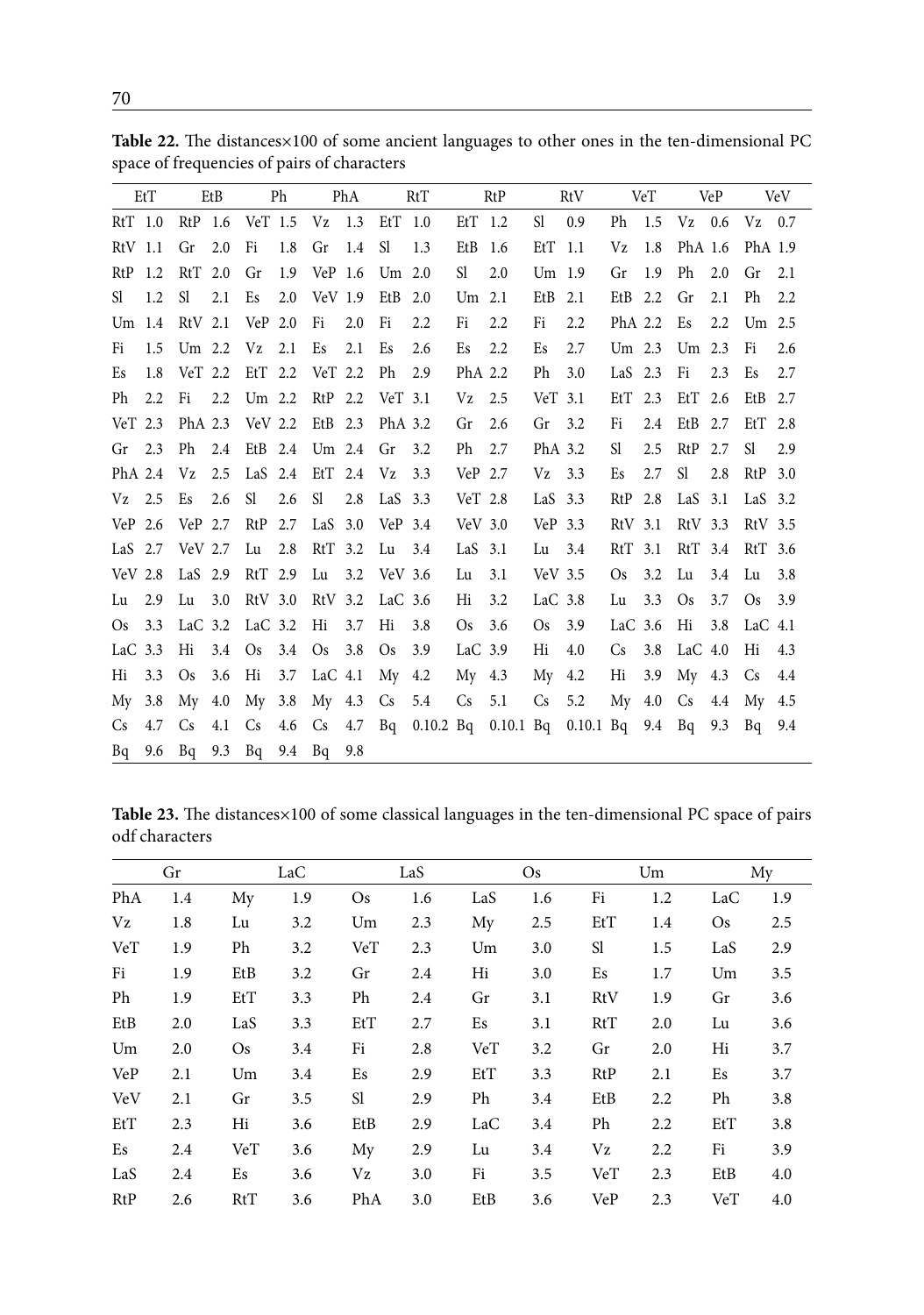|           | Gr  |            | LaC |            | LaS |           | Os  |            | Um  |            | My  |
|-----------|-----|------------|-----|------------|-----|-----------|-----|------------|-----|------------|-----|
| Sl        | 2.7 | Fi         | 3.6 | VeP        | 3.1 | RtP       | 3.6 | LaS        | 2.3 | Sl         | 4.1 |
| <b>Os</b> | 3.1 | Sl         | 3.7 | RtP        | 3.1 | Vz        | 3.7 | PhA        | 2.4 | <b>Cs</b>  | 4.2 |
| RtV       | 3.2 | RtV        | 3.8 | <b>VeV</b> | 3.2 | Sl        | 3.7 | <b>VeV</b> | 2.5 | RtT        | 4.2 |
| RtT       | 3.2 | RtP        | 3.9 | Lu         | 3.3 | VeP       | 3.7 | <b>Os</b>  | 3.0 | RtV        | 4.2 |
| Lu        | 3.5 | VeP        | 4.0 | RtV        | 3.3 | PhA       | 3.8 | LaC        | 3.4 | RtP        | 4.3 |
| LaC       | 3.5 | Vz         | 4.0 | LaC        | 3.3 | <b>Cs</b> | 3.8 | Lu         | 3.5 | Vz         | 4.3 |
| My        | 3.6 | PhA        | 4.1 | RtT        | 3.3 | RtT       | 3.9 | My         | 3.5 | PhA        | 4.3 |
| Hi        | 3.9 | <b>VeV</b> | 4.1 | Hi         | 3.6 | RtV       | 3.9 | Hi         | 3.9 | <b>VeP</b> | 4.3 |
| <b>Cs</b> | 3.9 | Cs         | 4.3 | <b>Cs</b>  | 4.1 | VeV       | 3.9 | <b>Cs</b>  | 4.7 | VeV        | 4.5 |
| Bq        | 9.3 | Bq         | 7.8 | Bq         | 9.3 | Bq        | 8.6 | Bq         | 9.5 | Bq         | 7.8 |

**Table 23.** Continued

**Table 24.** The distances×100 of some reference languages in the ten-dimensional PC space of pairs of characters

|               | Bq     |            | Cs  |            | Sl     |           | Es  |           | Fi  |           | Vz  |
|---------------|--------|------------|-----|------------|--------|-----------|-----|-----------|-----|-----------|-----|
| Cs            | 7.1    | VeT        | 3.8 | RtV        | 0.9    | Fi        | 1.3 | Um        | 1.2 | VeP       | 0.6 |
| LaC           | 7.8    | <b>Os</b>  | 3.8 | EtT        | 1.2    | Um        | 1.7 | Es        | 1.3 | VeV       | 0.7 |
| My            | 7.8    | Gr         | 3.9 | RtT        | 1.3    | EtT       | 1.8 | EtT       | 1.5 | PhA       | 1.3 |
| Hi            | 8.2    | Lu         | 4.0 | Um         | 1.5    | Ph        | 2.0 | Sl        | 1.8 | Gr        | 1.8 |
| Lu            | 8.5    | LaS        | 4.1 | Fi         | 1.8    | PhA       | 2.1 | Ph        | 1.8 | VeT       | 1.8 |
| <b>Os</b>     | 8.6    | EtB        | 4.1 | RtP        | 2.0    | VeP       | 2.2 | Gr        | 1.9 | Ph        | 2.1 |
| Es            | 9.1    | My         | 4.2 | EtB        | 2.1    | RtP       | 2.2 | PhA       | 2.0 | Um        | 2.2 |
| EtB           | 9.3    | Hi         | 4.3 | VeT        | 2.5    | Vz        | 2.3 | RtV       | 2.2 | Es        | 2.3 |
| Gr            | 9.3    | LaC        | 4.3 | Es         | 2.6    | Gr        | 2.4 | RtP       | 2.2 | Fi        | 2.3 |
| LaS           | 9.3    | <b>VeV</b> | 4.4 | Ph         | 2.6    | Sl        | 2.6 | EtB       | 2.2 | EtB       | 2.5 |
| VeP           | 9.3    | <b>VeP</b> | 4.4 | Gr         | 2.7    | RtT       | 2.6 | RtT       | 2.2 | EtT       | 2.5 |
| <b>VeV</b>    | 9.4    | Vz         | 4.5 | Vz         | 2.8    | EtB       | 2.6 | Vz        | 2.3 | RtP       | 2.5 |
| VeT           | 9.4    | Ph         | 4.6 | PhA        | 2.8    | VeT       | 2.7 | VeP       | 2.3 | Sl        | 2.8 |
| Vz            | 9.4    | PhA        | 4.7 | <b>VeP</b> | 2.8    | RtV       | 2.7 | VeT       | 2.4 | LaS       | 3.0 |
| Ph            | 9.4    | EtT        | 4.7 | LaS        | 2.9    | VeV       | 2.7 | VeV       | 2.6 | RtV       | 3.3 |
| Um            | 9.5    | Um         | 4.7 | VeV        | 2.9    | Lu        | 2.8 | LaS       | 2.8 | RtT       | 3.3 |
| Fi            | 9.6    | Es         | 4.8 | Lu         | 3.5    | LaS       | 2.9 | Lu        | 3.3 | Lu        | 3.5 |
| EtT           | 9.6    | Fi         | 4.8 | <b>Os</b>  | 3.7    | Hi        | 3.0 | <b>Os</b> | 3.5 | <b>Os</b> | 3.7 |
| PhA           | 9.8    | S1         | 4.9 | LaC        | 3.7    | <b>Os</b> | 3.1 | LaC       | 3.6 | Hi        | 3.9 |
| RtP           | 0.10.1 | RtP        | 5.1 | My         | 4.1    | LaC       | 3.6 | My        | 3.9 | LaC       | 4.0 |
| RtV           | 0.10.1 | RtV        | 5.2 | Hi         | 4.2    | My        | 3.7 | Hi        | 3.9 | My        | 4.3 |
| <sub>S1</sub> | 0.10.1 | RtT        | 5.4 | Cs         | 4.9    | Cs        | 4.8 | Cs        | 4.8 | Cs        | 4.5 |
| RtT           | 0.10.2 | Bq         | 7.1 | Bq         | 0.10.1 | Bq        | 9.1 | Bq        | 9.6 | Bq        | 9.4 |

The largest distance to the other languages have the Basque and Old Church Slavonic.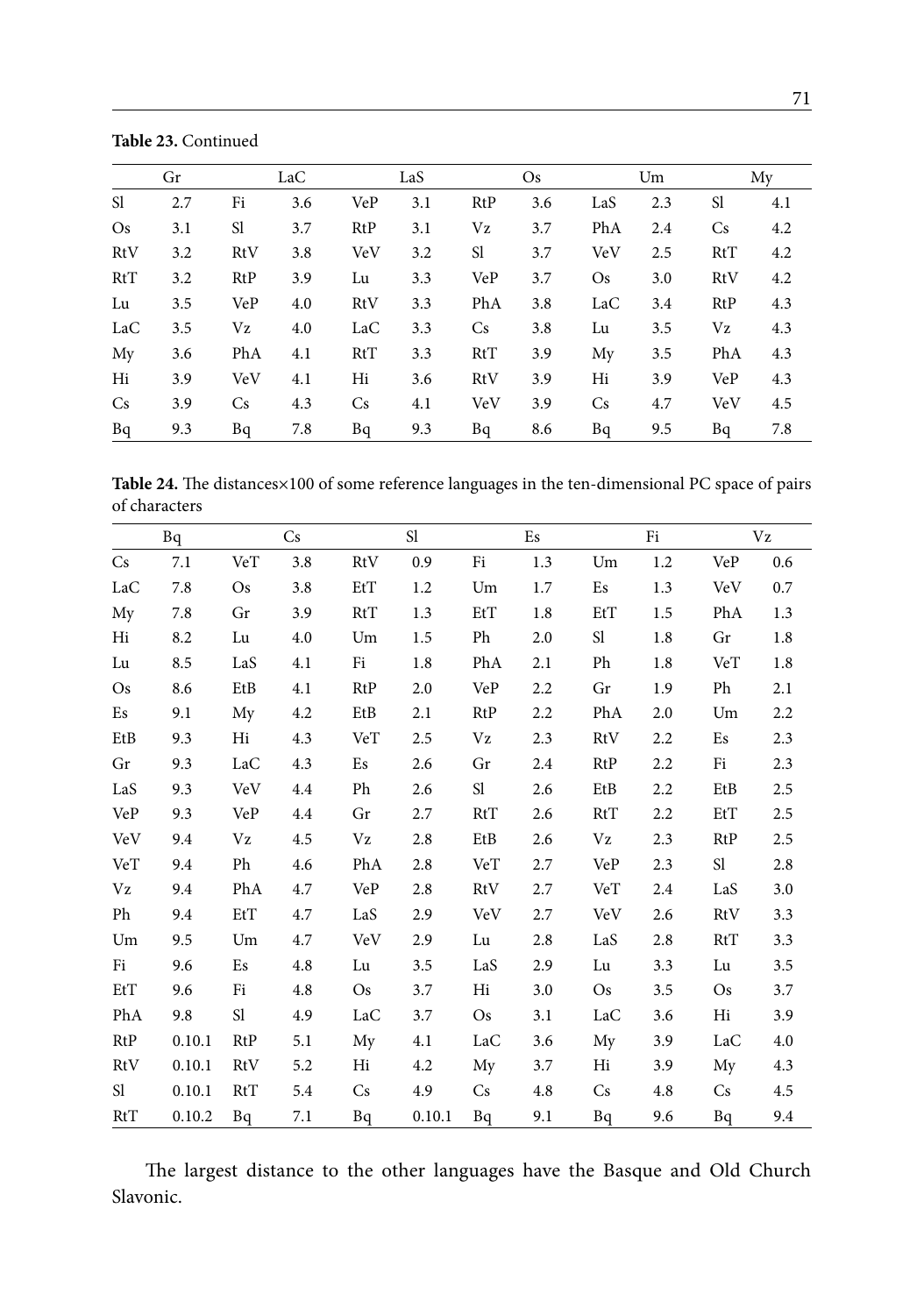

72

*Figure 16. Information regarding contribution of particular pairs of characters to the variance of the system in the first six PC dimensions.*

Regarding the pairs of characters, Table 25 together with Figure 16 shows that to the variance of data contribute the most the frequencies of pairs of characters ta, hč, ti, ev, hk, and ež.

The majority of pairs of characters are clustered near the origin of the PC space. This means that their frequencies in the languages in question contribute little to the total information contained in the studied system.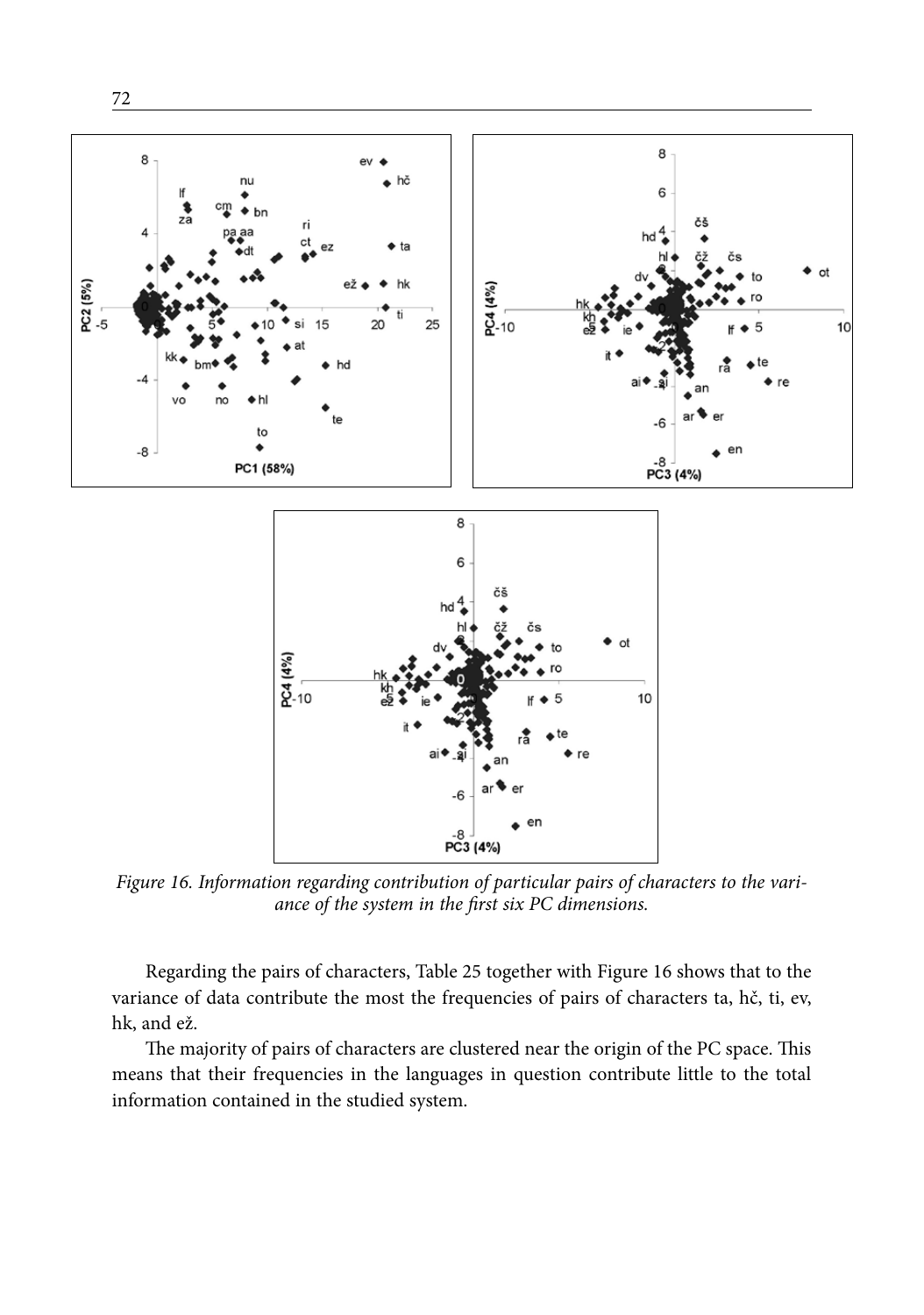| Pair | App. dist. | Pair | App. dist. | Pair | App. dist. | Pair | App. dist. |
|------|------------|------|------------|------|------------|------|------------|
| ta   | 12.42      | ri   | 7.83       | re   | 5.76       | nu   | 4.66       |
| hč   | 12.19      | st   | 7.43       | čš   | 5.75       | sa   | 4.59       |
| ti   | 12.09      | ga   | 7.33       | se   | 5.51       | aa   | 4.43       |
| ev   | 12.01      | at   | 6.87       | ra   | 5.50       | dt   | 4.38       |
| hk   | 12.01      | si   | 6.84       | to   | 5.48       | ia   | 4.22       |
| ež   | 11.03      | dz   | 6.68       | čs   | 5.31       | vi   | 4.05       |
| te   | 8.97       | ai   | 6.47       | dv   | 5.23       | kh   | 4.02       |
| hd   | 8.91       | hm   | 6.31       | ae   | 5.08       | pa   | 3.97       |
| ez   | 8.30       | tu   | 6.22       | hl   | 5.03       | ve   | 3.75       |
| čt   | 7.85       | ie   | 6.20       | bn   | 4.69       | cm   | 3.71       |

**Table 25.** Dimensionless distances from the origin of the 10D PC space of those pairs of characters, which contribute most to the variance of the system.

## *Using frequencies of triplets of characters*

The amount of variance (%) contained in each PC axis is presented in Table 26. Whereas on using frequencies of single characters, Table 12, the variance is distributed in substantial amounts on several PC axes but in a clearly decreasing manner, and on using the frequencies of pairs of characters, Table 19, the majority of variance is contained on the first PC axis, on using the frequencies of triplets of characters the variance is distributed quite evenly on all PC axes with only a slight decrease towards the higher ones. One quarter of cumulative variance is contained till the axis PC6, one half till the axis PC12, two-thirds till the axis PC16, etc.

**Table 26.** Amount of variance contained on particular PC axes (#), % of total

| PC #1 #2 #3 #4 #5 #6 #7 #8 #9 #10 #11 #12 #13 #14 #15 #16 #17 #18 #19 #20           |  |  |  |  |  |  |  |  |  |  |
|-------------------------------------------------------------------------------------|--|--|--|--|--|--|--|--|--|--|
| (%) 5.0 4.6 4.4 4.4 4.2 4.2 4.2 4.1 4.1 4.0 4.0 4.0 4.0 3.9 3.9 3.9 3.8 3.8 3.8 3.8 |  |  |  |  |  |  |  |  |  |  |

The dimensionless distance of a language from the origin of the multidimensional PC space increases gradually, Figure 17, and it does not level off on different levels as in Figure 12, but the distance of all languages converges to the almost same value. The standard deviation between languages, Figure 18, increases till the fifth PC axis, where less than one quarter of cumulative variance is observed, then it decreases.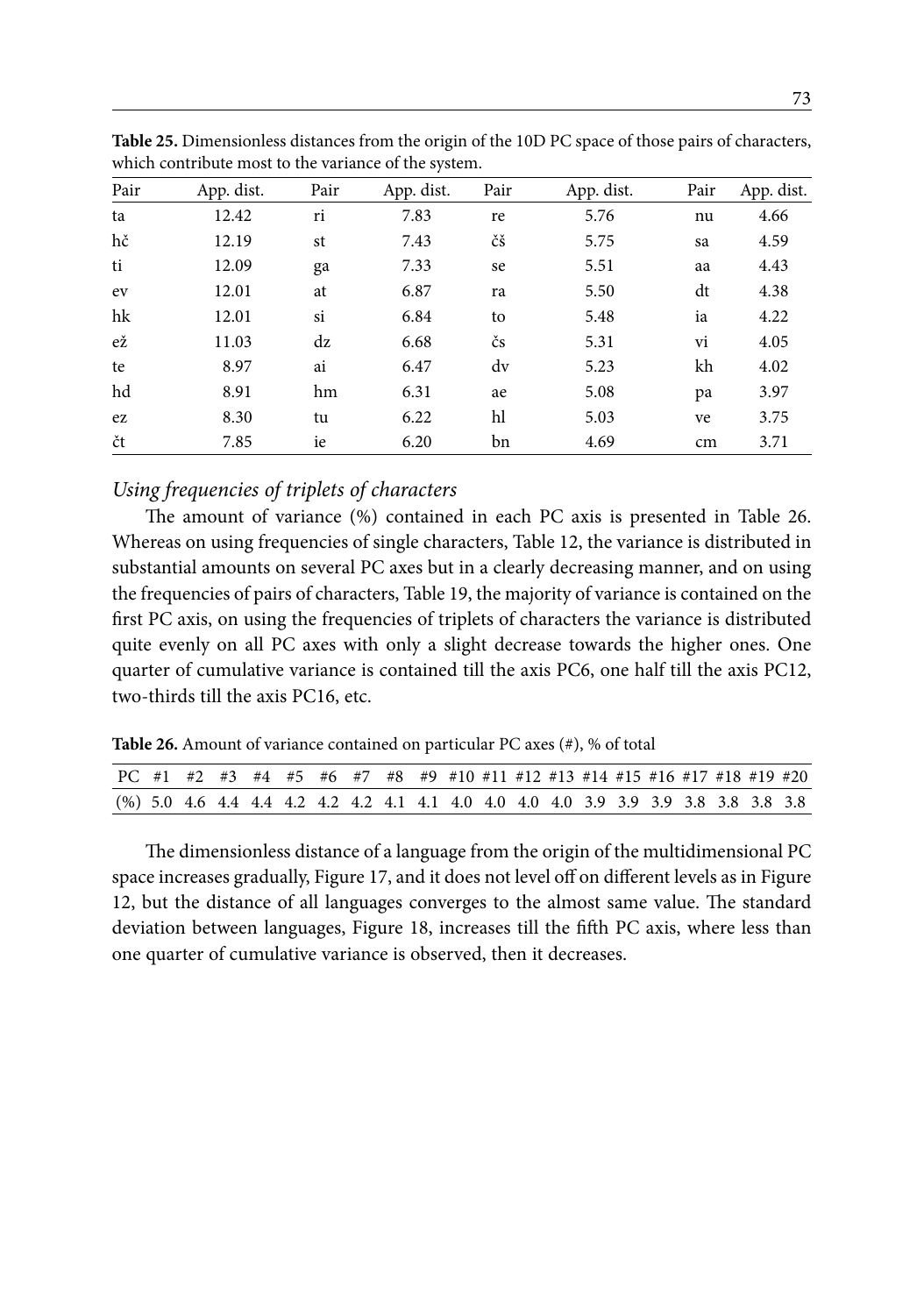

*Figure 17. Dimensionless distance of languages from the PC origin using the frequencies of triplets of characters*



*Figure 18. Standard deviation between languages in Figure 17.*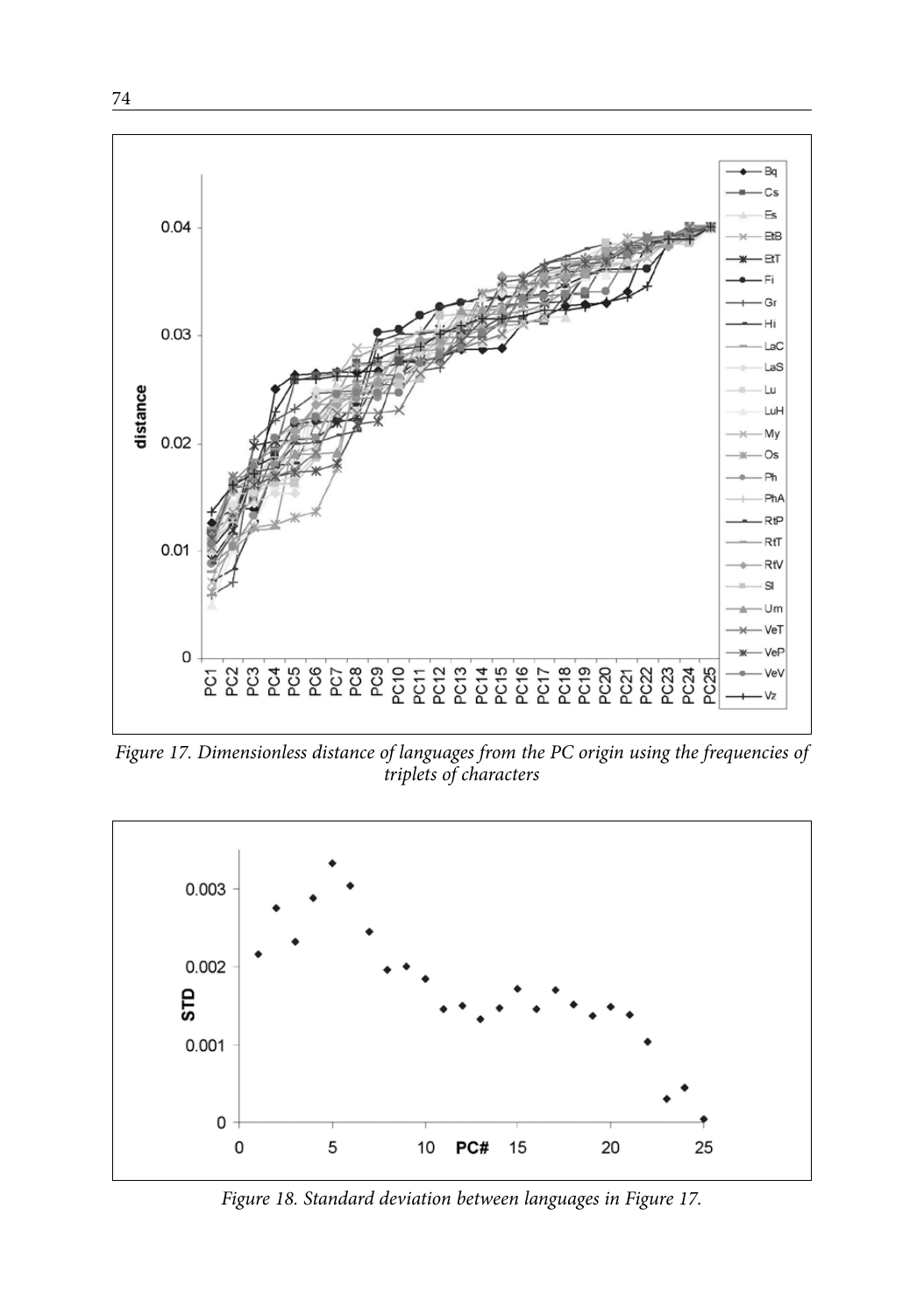#### *Last character in the word*

Besides the characters within the words, there can be used also data about the last character in the words where they are known or reasonably supposed. The results of PCA of these data are presented below. In Table 27 is presented the amount of variance contained on particular PC axes when taken into account only the last character in a word. The variance content is spread among a number of PC axes and it indicates that at least eight axes are to be taken into account.

**Table 27.** Amount of variance contained on particular PC axes (#), % of total

|  |  | PC #1 #2 #3 #4 #5 #6 #7 #8 #9 #10 #11 #12 #13 #14 #15 #16 #17 #18               |  |  |  |  |  |  |  |
|--|--|---------------------------------------------------------------------------------|--|--|--|--|--|--|--|
|  |  | (%) 17.8 14.2 12.4 10.3 8.0 7.1 6.7 4.9 4.1 3.8 2.5 2.5 1.9 1.3 1.0 0.8 0.5 0.2 |  |  |  |  |  |  |  |

In Figure 19 is presented the dimensionless distance of particular languages from the origin of this PC space formed by considering the data about the last character in a word. Also here the distances level off when approaching the axis PC10, therefore this one is taken as the limit also here.



*Figure 19. Last character in a word - dimensionless distance of languages from the PC origin*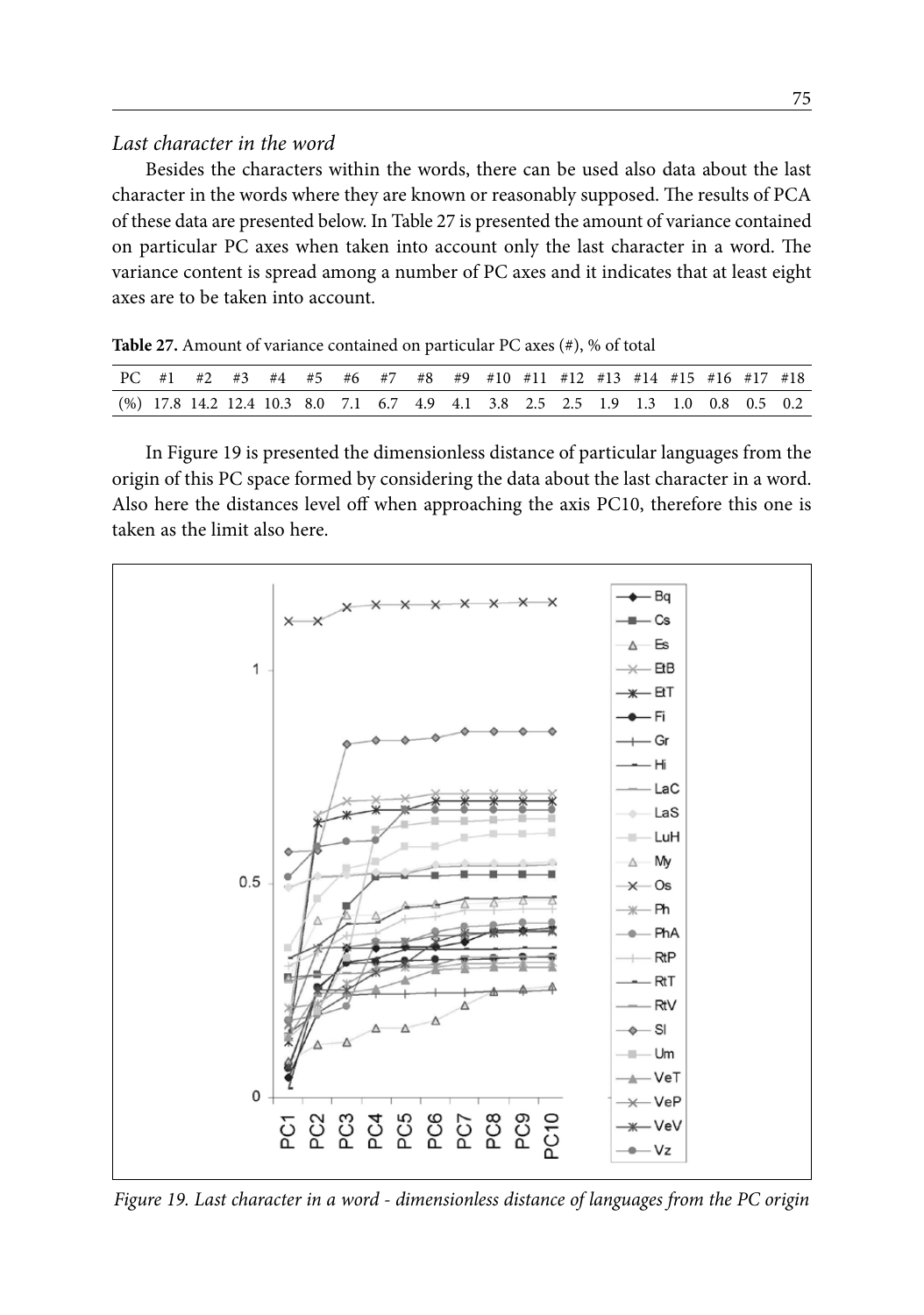The spread of languages in the present PC space is illustrated in Figure 20. The axis PC1 separates the most Old Slovenian from Oscan, whereas the axis PC2 separates first of all Etruscan from Mycenean and Luvian. The axis PC3 separates first of all Slovenian from Basque and Luvian, whereas the axis PC4 separates first of all Umbrian from Old Phrygian and Old Church Slavonic. The axis PC5 separates first of all Venezian from Luvian and Rhaetic, whereas the axis PC6 separates first of all Etruscan from Venetic as well as their variant presentations between them. The axis PC7 separates first of all Slovenian and Luvian from Estonian, Rhaetic and Phrygian, whereas the axis PC8 separates first of all Estonian and Luvian from Basque.



*Figure 20. Last character in a word - information presented by the first eight PC axes.*

Considering the dimensionless distances in the ten-dimensional PC space, different presentations of particular languages are not distant from one another, Table 28.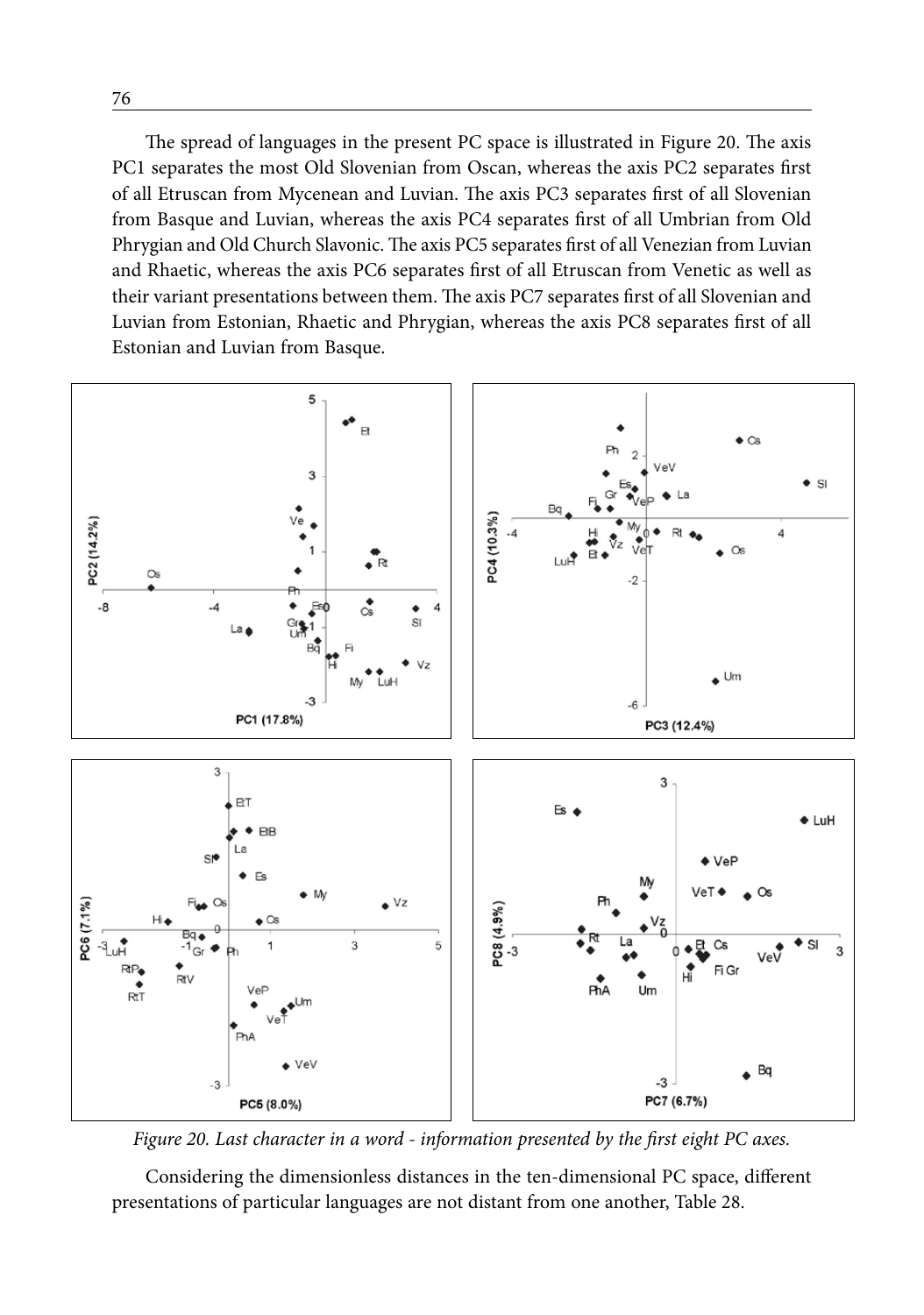| LaC | LaS | 0.02     | RtP | RtT | 0.04 | VeT VeP |                       | 0.20 |
|-----|-----|----------|-----|-----|------|---------|-----------------------|------|
| EtB | EtT | 0.10 RtP |     |     |      |         | RtV 0.17 VeP VeV      | 0.23 |
| Ph  | PhA | 0.25 RtT |     |     |      |         | RtV 0.20 VeT VeV 0.27 |      |

**Table 28.** Dimensionless distances in the ten-dimensional PC space between different presentations of the same language

The smallest average distances between different languages, however, are in all cases higher, Table 29. Interesting is the closeness of Old Phrygian to Greek and Estonian, of Venetic to Old Phrygian, Greek and Estonian, of Rhaetic to Old Church Slavonic, Estonian, Finnic and Mycenean, as well as of Etruscan to Venetic and Rhaetic.

Etruscan to O.Phrygian to Rhaetic to Venetic to Venetic 0.62 Greek 0.30 OChSl 0.50 O.Phrygian 0.42 Rhaetic 0.70 Estonian 0.32 Estonian 0.57 Greek 0.45 O.Phrygian 0.84 Venetic 0.42 Finnic 0.58 Estonian 0.49 O. Greek 0.86 Basque 0.45 Mycenean 0.59 Basque 0.60 Basque 0.90 Finnic 0.47 Venetic 0.60 Rhaetic 0.60 Finnic 0.91 Latin 0.49 Hittite 0.60 Finnic 0.62 Hittite 0.92 Hittite 0.50 Greek 0.63 Hittite 0.63 O.Ch.Sl. 0.95 Rhaetic 0.67 O.Phrygian 0.67 Latin 0.65 Mycenean 0.98 Mycenean 0.67 O. Slovenian 0.69 O.Ch.Sl. 0.69 OChSl 0.71 Basque 0.70 Mycenean 0.74 Umbrian 0.88 Etruscan 0.70 Umbrian 0.79 Venezian 0.89 Venezian 0.70 Venezian 0.90 Umbrian 0.78 Latin 0.90

**Table 29.** The smallest average distances of some ancient languages in the ten-dimensional PC space

**Table 30.** The smallest (average) distances of some other languages in the ten-dimensional PC space

| O.Slovenian to | Venezian to      |      | Latin to      |      | Greek to      |      | Mycenean to      |      |
|----------------|------------------|------|---------------|------|---------------|------|------------------|------|
| OChSl          | 0.45 Mycenean    | 0.30 | Greek         | 0.45 | Basque        | 0.25 | Venezian         | 0.30 |
| Mycenean       | 0.85 Finnic      | 0.59 | Estonian      | 0.48 | Finnic        | 0.26 | Finnic           | 0.32 |
| Venezian       | 0.86 Hittite     | 0.65 | Hittite       | 0.63 | Hittite       | 0.27 | Hittite          | 0.41 |
| Finnic         | 0.96 OChSl       | 0.70 | Basque        | 0.64 | Estonian      | 0.29 | Estonian         | 0.49 |
| Estonian       | 0.97 Basque      | 0.72 | Finnic        | 0.64 | Latin         | 0.45 | Basque           | 0.50 |
|                | Estonian         | 0.73 | Oscan         | 0.73 | Mycenean 0.51 |      | Greek            | 0.51 |
|                | Greek            | 0.77 | Umbrian       | 0.78 | OChSI         | 0.70 | OChSI            | 0.60 |
|                | O.Slovenian 0.86 |      | Mycenean 0.83 |      | Venezian      | 0.77 | Umbrian          | 0.80 |
|                | Umbrian          | 0.93 | OChSI         | 0.86 |               |      | Latin            | 0.83 |
|                |                  |      |               |      |               |      | O.Slovenian 0.85 |      |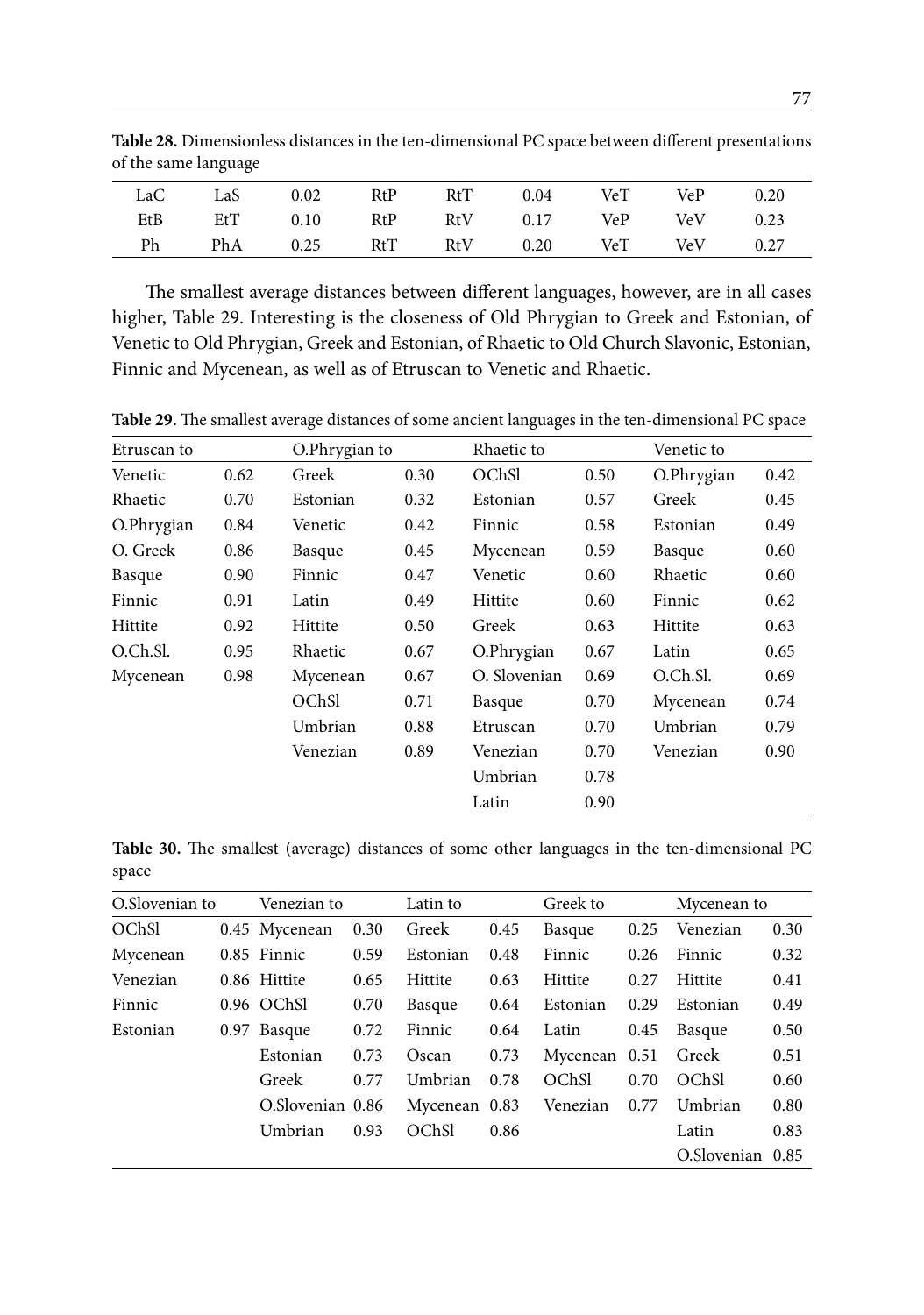| Sign | App. dist. | Sign | App. dist. | Sign | App. dist. | Sign     | App. dist. |
|------|------------|------|------------|------|------------|----------|------------|
| m    | 0.073      | a    | 0.068      | u    | 0.066      | r        | 0.058      |
| š    | 0.073      | C    | 0.068      | d    | 0.065      | k        | 0.057      |
| g    | 0.072      | h    | 0.068      | č    | 0.064      |          | 0.056      |
| t    | 0.070      | ž    | 0.067      | e    | 0.059      | b        | 0.056      |
| S    | 0.069      |      | 0.067      | V    | 0.058      | $\Omega$ | 0.055      |
|      | 0.069      | D    | 0.066      | n    | 0.058      | z        | 0.053      |

**Table 31.** Dimensionless distance of particular last characters in words, from the origin of the 10D

 $0.5$  $0.5$ č  $\mathbf{c}$ bo  $\overline{D}$ S  $n \bullet$  $\begin{array}{c}\n\stackrel{\bullet}{\mathbf{C}} \\
\stackrel{\bullet}{\mathbf{C}}\n\end{array}$  $\frac{a}{2}$   $\frac{1}{2}$  $\bullet$  $0.4$  $0.5$  $\mathbf{d}$  $n^*$ Ď zš a  $-0.5$  $-0.5$ PC1 PC3  $0.5$  $0.5$ c  $h_{\mathbf{A}}$ z  $\begin{array}{c}\n\mathbf{PC6} \\
\hline\n\mathbf{C6}\n\end{array}$ z  $\sum_{-0.4}^{\infty}$ d  $\overline{a}$  $\overline{6}$   $\overline{63}$  $0.3$  $0.6$ č. b  $04$ m  $\bullet$ ٠, n k  $-0.5$ PC5  $-0.5$ <sub>PC7</sub>

*Figure 21. Information regarding contribution of particular characters to the variance of the system in the first eight PC dimensions.*

PC space.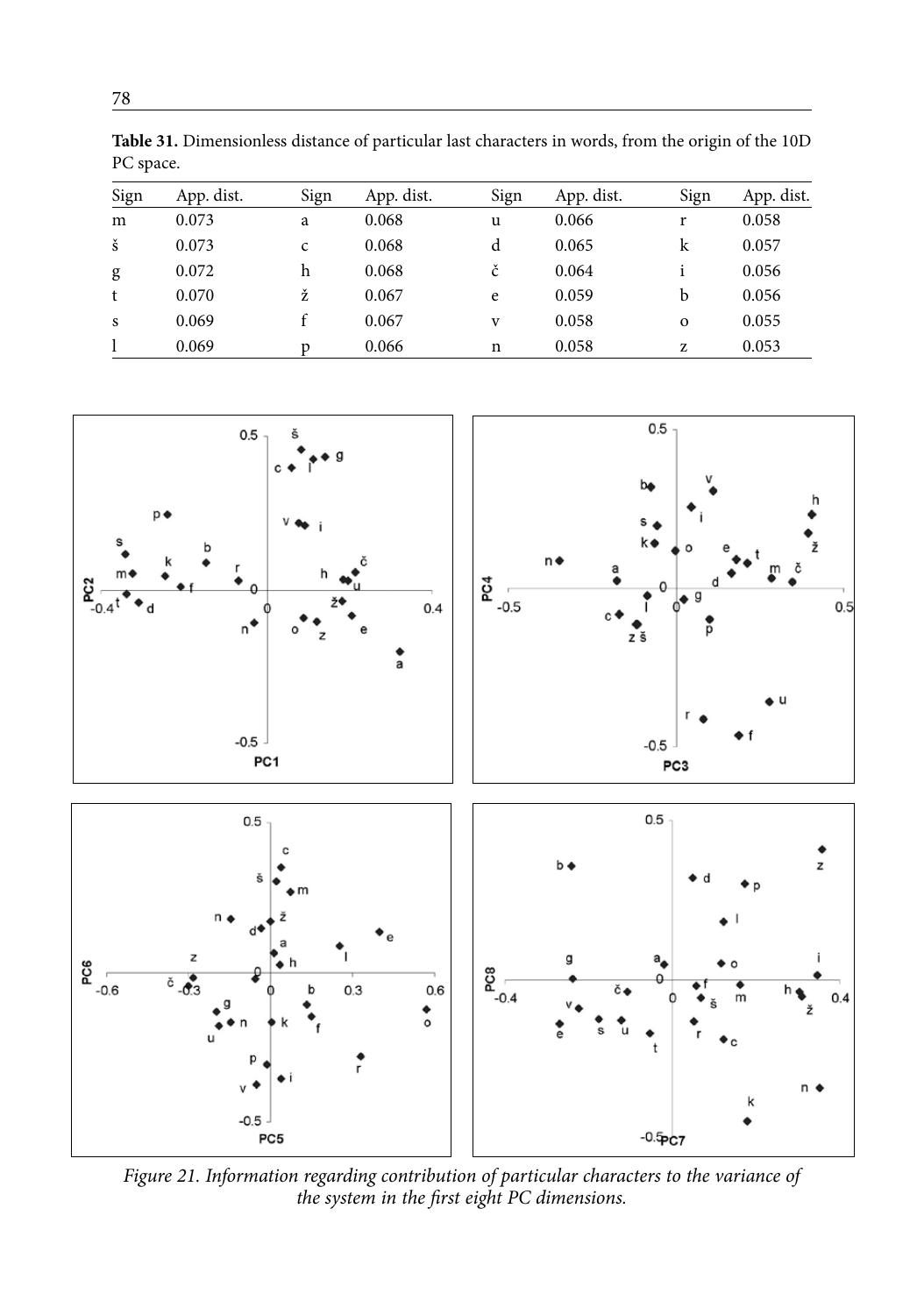The smallest distances among some other languages, Table 30, are e.g. of Old Slovenian to Old Church Slavonic, Venezian and Mycenean; of Latin to Greek and Estonian; of Greek to Basque, Finnic, Hittite and Estonian, as well as of Mycenean to Venezian and Finnic.

In Table 31 there are presented the distances of particular characters from the origin of the PC space. There is not great difference in these distances. Comparing these distances to the highest frequencies of the last characters in the words, which are on average:

 $a > i > e > s > n > o > u > t > r > m$ ,

which are to be compared with those having here the largest distances and thus contributing the most to the variance of the system:

 $m > \check{s} > g > t > s > l > a > c > h > \check{z}$ .

We can see in these series little similarity.

In Figure 21 are presented the illustrations of these distances in subsequent pairs of PC axes.

## Discussion

The impetus for the present study was the result of previous attempts to classify the Venetic and Rhaetic language [8,9]. This result indicated that by the linguistic distance based on the mean vowel and mean consonant frequency, Venetic and Rhaetic were closer to Old Slovenian than to Latin, what contradicts the assertion of Lejeune [12]. In order to generate additional significant data and thus to provide more reliable results, this present study includes more languages and additional methodologies.

Besides Venetic and Rhaetic we also included also Etruscan and Old Phrygian. Besides Old Slovenian also Old Church Slavonic was compared. Besides Latin also one of the oldest Greek texts was analysed, together with Oscan, Umbrian, and Mycenean. Since Etruscan may be a transplant from Anatolia or its vicinity, Hittite and Luvian were also included. We have at our disposal also texts in the dialect spoken now in the territory that was formerly Venetic. The history of this territory is well documented, whereas the contemporary dialect known as Venezian belongs to the Romance group. Of the non-Indo-European languages, Basque, Estonian, and Finnic were included for comparison. We also introduce different ways of reading Etruscan, Latin, Old Phrygian, Rhaetic, and Venetic. To all texts taken into consideration, a common notation system was applied in order to assure the applicability of the methods used in the study. The essence of the common notation system is to present different sound values of the same vowel or consonant by one sign only, as well as to join the vowels and semivowels. We are aware of the imperfection of such a common notation system; however, this is at present the best common denominator we know for our purpose and we are cognizant of it also when interpreting the results.

Regarding the methods, besides some unidimensional approaches we also use the multidimensional Principle Component Analysis. For easier understanding of its results we present them in Figures showing their several dimensions as well as in their unidimensional summaries - the dimensionless distance of a language from the origin of the PC space as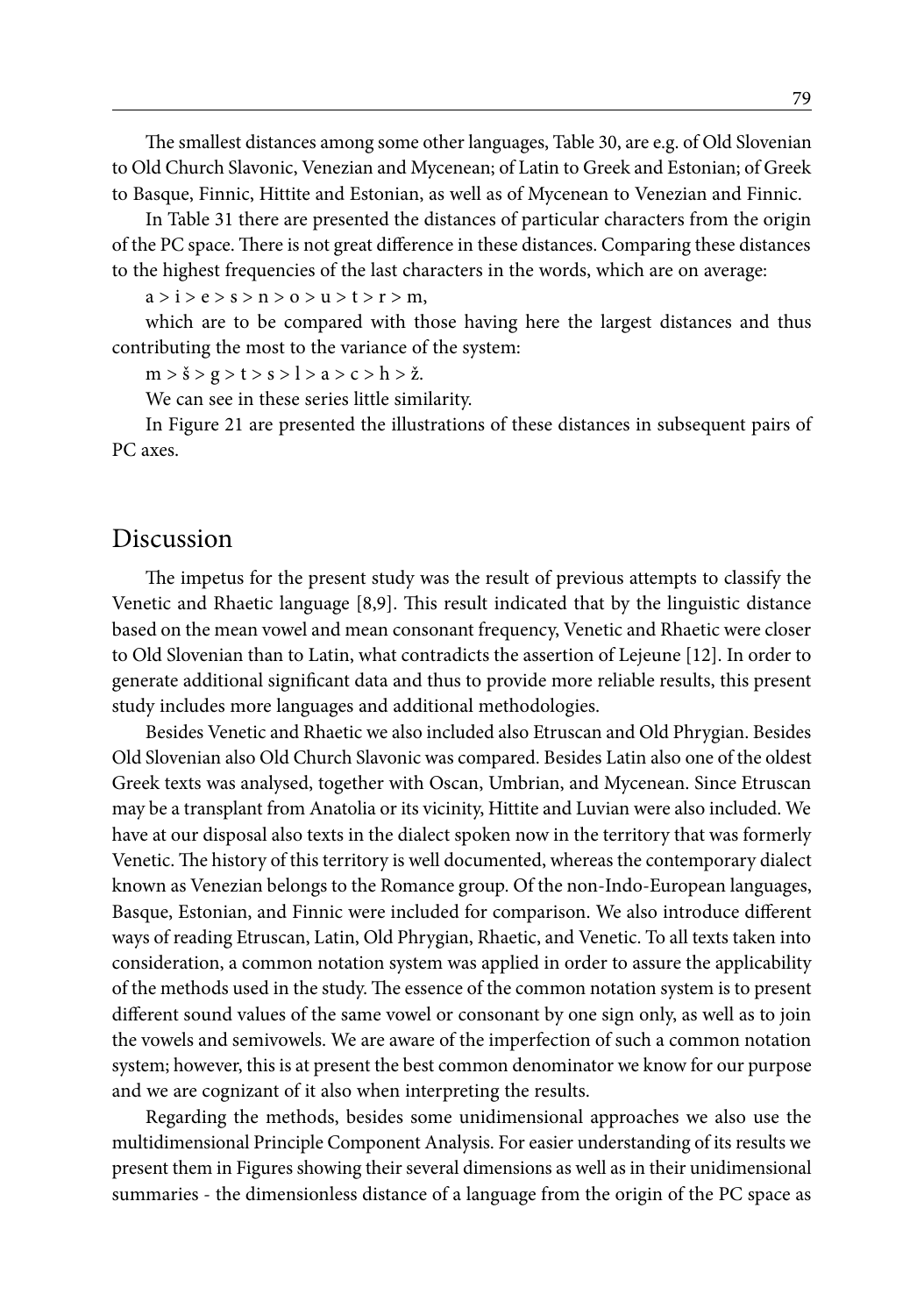well as the dimensionless distances between the languages in question. The PCA results are very appropriate for this purpose since the PC axes are orthogonal to each other and thus a simple Pythagorean type of calculation of mentioned distances is possible.

For a realistic classification of some old languages, like the Venetic, Rhaetic and Etruscan there are not available sufficient data to do that in a proper manner. For the purpose of classification of languages into language families are normally used the agreement in grammatical structure and in the language material which bears the structure [56], p. 6. The inscriptions in said languages are mostly short, broken or incomplete, making the extraction of needed data difficult or impossible. Even the sound value of some characters in them is still debatable. For these reasons, we limited ourselves to the comparison of the character structures in these languages transcribed into a common notation system and where more versions of interpretation were known, we took also them into comparison. Other, better-known languages were transcribed into the same notation system to enable their use in this comparison.

For the purpose of comparison we used unidimensional and multidimensional methods. The simplest unidimensional approach is to compare the frequency of particular characters used to notate particular or sufficiently similar sounds. It is followed by various ratios, like the vowel-to-consonant ratio, etc.

As the multidimensional method we used the PCA of the frequencies of particular characters respectively last characters in the words, as well as of pairs and triplets of characters. The selectivity of this approach is indicated in Table 32 as the ratio of the largest and the smallest PC distance of a language from the others.

It is obvious that in our case the PCA of the frequency of character triplets does not contribute any useful information. Regarding the single characters and the pairs of them, we have two situations. Among the Basque, Old Church Slavonic, Old Greek, Latin, Mycenean and Oscan, the selectivity is higher using frequencies of single characters. Using frequencies of character pairs, the selectivity is higher among other languages.

The results presented in the chapter Results allow the following insights.

| char.         | single pair |     |     | triplet char. single pair |     |      |     | triplet char single pair |     |      | triplet |
|---------------|-------------|-----|-----|---------------------------|-----|------|-----|--------------------------|-----|------|---------|
| $PC1-.10$     |             | 10  | 25  | $PC1-.10$                 |     | 10   | 25  | $PC1-.10$                |     | 10   | 25      |
| same $*$ 10.5 |             | 5.4 | 1.0 | EtB                       | 2.0 | 5.8  | 1.1 | Es                       | 4.1 | 6.8  | 1.1     |
| Bq            | 3.3         | 1.4 | 1.1 | EtT                       | 2.2 | 9.7  | 1.1 | S1                       | 3.1 | 10.7 | 1.1     |
| Cs            | 3.8         | 1.9 | 1.1 | Fi                        | 3.4 | 7.8  | 1.1 | Um                       | 3.5 | 7.7  | 1.1     |
| Gr            | 6.9         | 6.5 | 1.1 | Ph                        | 5.0 | 6.1  | 1.1 | VeT                      | 4.6 | 6.1  | 1.1     |
| LaC           | 6.2         | 4.0 | 1.1 | PhA                       | 5.3 | 7.3  | 1.1 | VeP                      | 5.5 | 16.6 | 1.0     |
| LaS           | 7.2         | 5.8 | 1.1 | RtP                       | 3.1 | 8.6  | 1.1 | VeV                      | 5.2 | 13.3 | 1.0     |
| My            | 4.1         | 4.1 | 1.1 | RtT                       | 3.1 | 10.2 | 1.1 | Vz                       | 4.2 | 16.8 | 1.1     |
| $\rm Os$      | 5.6         | 5.3 | 1.0 | RtV                       | 3.2 | 10.6 | 1.1 |                          |     |      |         |

**Table 32.** Ratio of the largest and the smallest dimensionless distance of a language to the other languages in question in the PC space.

same\*: Versions of the same language, cf. elsewhere in the Table.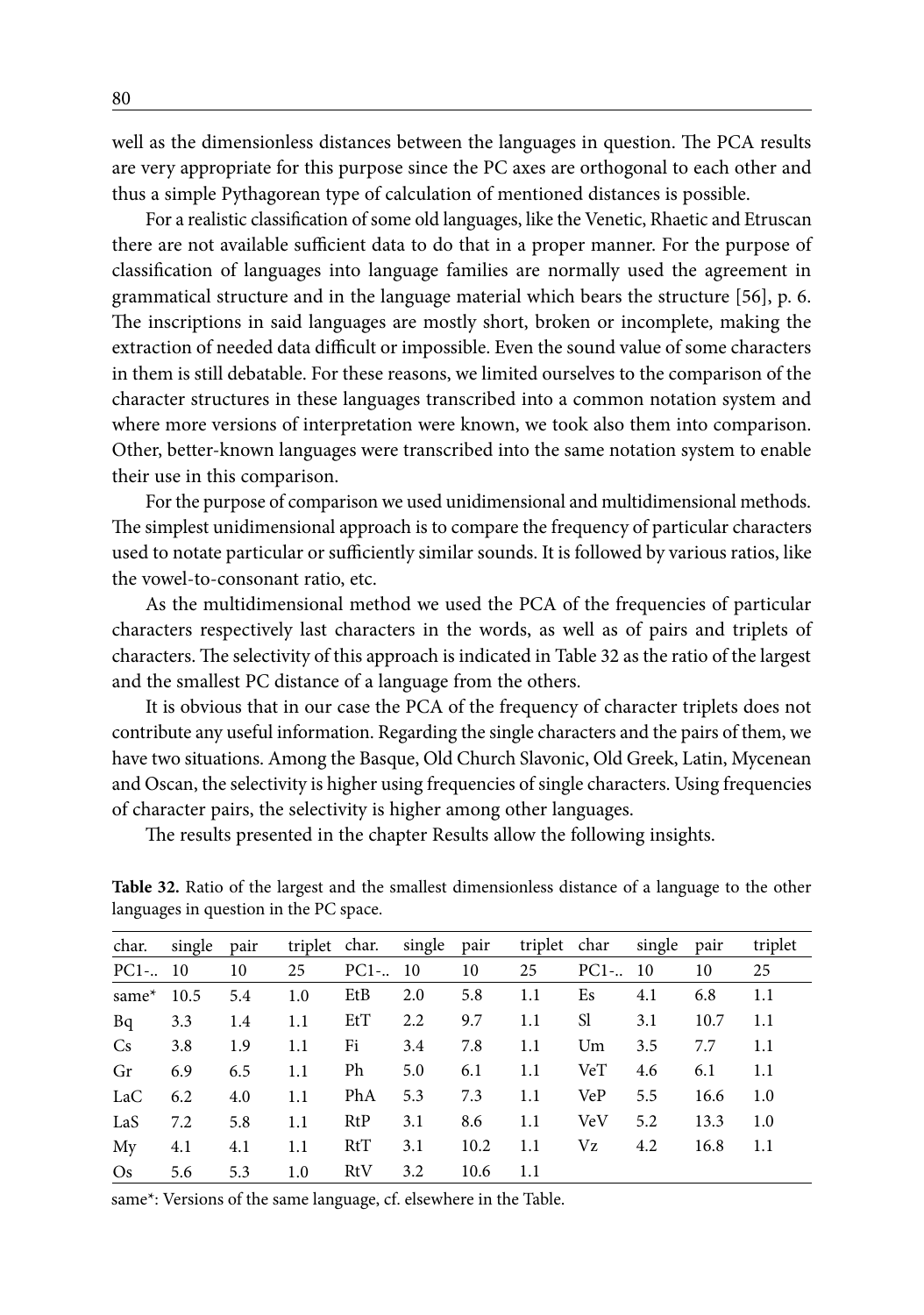Regarding the most frequent vowel, Table 2, close to one another are:

- Basque, Venezian, Etruscan, Old Phrygian, Luvian, Mycenean, and Hittite;
- Estonian, Greek and Umbrian;
- Rhaetic, Finnic, Old Slovenian, Old Church Slavonic, Latin and Oscan.

Regarding the most frequent consonant, Table 2, there can be put together:

- Basque, Venezian, Etruscan read in the Bor's [32] way, Luvian, Hittite, Greek, and Finnic;
- Mycenean and Umbrian;
- Old Phrygian, Estonian, Oscan;
- Etruscan read in the Pallottino's [44] way, Latin, Rhaetic, Old Slovenian and Old Church Slavonic, Venetic.

The most frequent pairs of vowels, of vowel-consonant, and consonant-vowel, Tables 5-7, do not give any clear clue. The same holds true for the most frequent vowel triplets.

Regarding the vowel-to-consonant ratio, Figure 2, Etruscan is either placed separately from the other languages or together with Latin and Umbrian. Rhaetic is placed together with Basque, Greek, Old Phrygian and Luvian, whereas Venetic is placed in the cluster with Estonian, Old Church Slavonic, Hittite, Venezian, Finnic, and Old Slovenian.

The K/S ratio must not be confused with the Kentum/Satem division, which has a different basis. The Kentum/Satem characteristics are, however, part of the K/S ratio. The sound k like sounds are prevailing over sibilants and affricate especially in Mycenean, followed by Finnic and Estonian, cf. Figure 3. The reverse is true especially in Etruscan, and also in Luvian, Umbrian, Old Church Slavonic, Old Slovenian, etc. Rhaetic is placed by this criterion together with Oscan, Basque and Latin, whereas Venetic is placed together with Venezian and Finnic. In combination of these sounds with vowels, Figure 4, the position of Venetic versions is governed mainly by the direction of reading the AKEO, therefore only the position of VeV is of some diagnostic value. The most selective is the combination with a, o, and u. In Latin, Mycenean, Estonian, Greek and Finnic the sounds k, g, h prevail in all cases. Close to them are Phrygian, Venetic, and Hittite. In all tested combinations, in Etruscan, Old Church Slavonic, Umbrian, Old Slovenian, Venezian and Basque the sibilants and affricate prevail over k, g, h sounds.

The frequency of the last character in a word is of interest as well, since it reflects also some grammatical features. Their determination is straightforward in languages known in detail, while it may be only a supposition for inscriptions written *in continuo*. In these cases it is especially dangereous that a continuous text would be divided into words due to some suppositions based on one or another well known language. In such situations it is advisable to confront different approaches to the decipherment not only between them but also to results of other independent examinations. In our case this problem is the most evident in Venetic and Etruscan, Figure 7, where the basis for division of continuous text into words appreciably influences the result.

In our databases the frequency of the last character in a word is on average  $a > i > e$  $> s > n > o > u > t > r > m >$  others.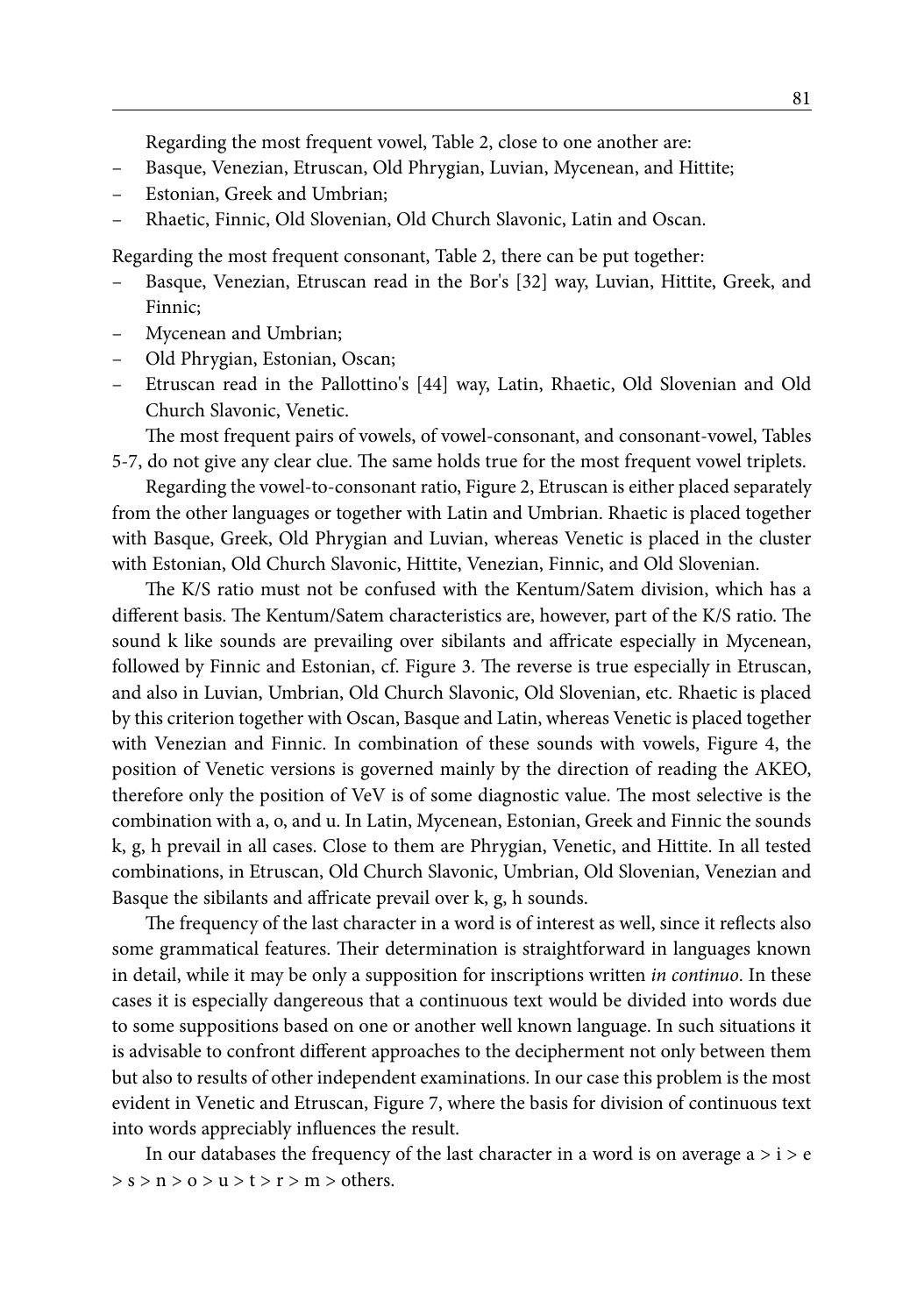| Etruscan     | Rhaetic << Finnic $\sim$ Old Slovenian < Estonian < Greek < Venetic, etc.   |
|--------------|-----------------------------------------------------------------------------|
| Old Phrygian | Venetic < Venezian ~ Estonian < Greek << Finnic << Old Slovenian, etc.      |
| Rhaetic      | Old Slovenian < Etruscan < Finnic < Estonian < Venetic < Old Phrygian, etc. |
| Venetic      | Venezian < Old Phrygian << Estonian < Greek < Old Slovenian < Finnic, etc.  |

**Table 33.** The smallest weighted average dimensionless distances between tested languages. a. Some ancient languages

b. Reference languages

| Latin         | Oscan < Greek < Mycenean < Umbrian < Estonian < Venezian, etc.              |
|---------------|-----------------------------------------------------------------------------|
| Oscan         | Latin < Mycenean < Greek < Umbrian < Estonian < Finnic, etc.                |
| Umbrian       | Latin < Greek < Oscan < Finnic < Estonian < Mycenean, etc.                  |
| Greek         | Venezian < Latin < Estonian < Old Phrygian < Finnic < Oscan, etc.           |
| Mycenean      | Latin < Oscan < Greek < Umbrian < Estonian < Venezian, etc.                 |
|               |                                                                             |
| Old Church    | Old Slovenian < Venetic < Venezian < Old Phrygian < Greek, etc.             |
| Slavonic      |                                                                             |
| Old Slovenian | Rhaetic $<<$ Venetic $\sim$ Venezian $\sim$ Estonian $<$ Old Phrygian, etc. |
| Estonian      | Finnic < Old Phrygian < Venezian $\sim$ Greek < Venetic < Old Slov., etc.   |
| Finnic        | Estonian << Greek << Old Phrygian < Rhaetic < Venetic ~ Venezian, etc.      |
| Venezian      | Venetic < Greek < Old Phrygian < Estonian << Old Slovenian < Finnic, etc.   |
| Basque        | Venezian < Estonian < Venetic < Old Prygian < Old Ch. Slavonic, etc.        |

The PCA results give a quantity of data. Taking averages of different readings of some of the languages taken into account and giving equal weight to results derived from frequencies of single characters as well as to those of pairs of them, the linguistic distances are increasing in the following series, Table 33.

The results of present study thus confirm the previous [8,9] conclusions that by their sound structure, Venetic and Rhaetic are closer to Old Slovenian than to Latin. In all tested ways of reading Rhaetic inscriptions, Rhaetic is the closest to Old Slovenian, followed by Etruscan, etc. Also at Venetic, different ways of reading do not give rise to appreciably different results. In respect to Latin, Venetic read in any tested way, even in the LLV [10] way, is closer to Semiclassical Latin than to the Classical Latin, although by its age it is contemporary with the latter and not with the former. Here arises the question whether Venetic influenced Latin to change from the classic to semiclassic pronunciation.

Old Phrygian is also close to Venetic and Rhaetic, in line with the previous observation by Ambrozic [68], pp 5-57. In both ways of reading it is the closest to Venetic. In respect to Latin, Old Phrygian read in any tested way is closer to Semiclassical Latin than to the Classical Latin.

Etruscan is by present results also close to the above group, regardless whether it is read in the Pallottino's [44] way or Bor's [13,32] way. Significantly, it is not close to Hittite and Luvian, from which it might have derived or to its neighbour Old Italic languages. Regarding Etruscan, there should be taken seriously the observation by Bor [13], p. 344; [32], p. 11, that he was able to decipher the older Etruscan inscriptions but not the younger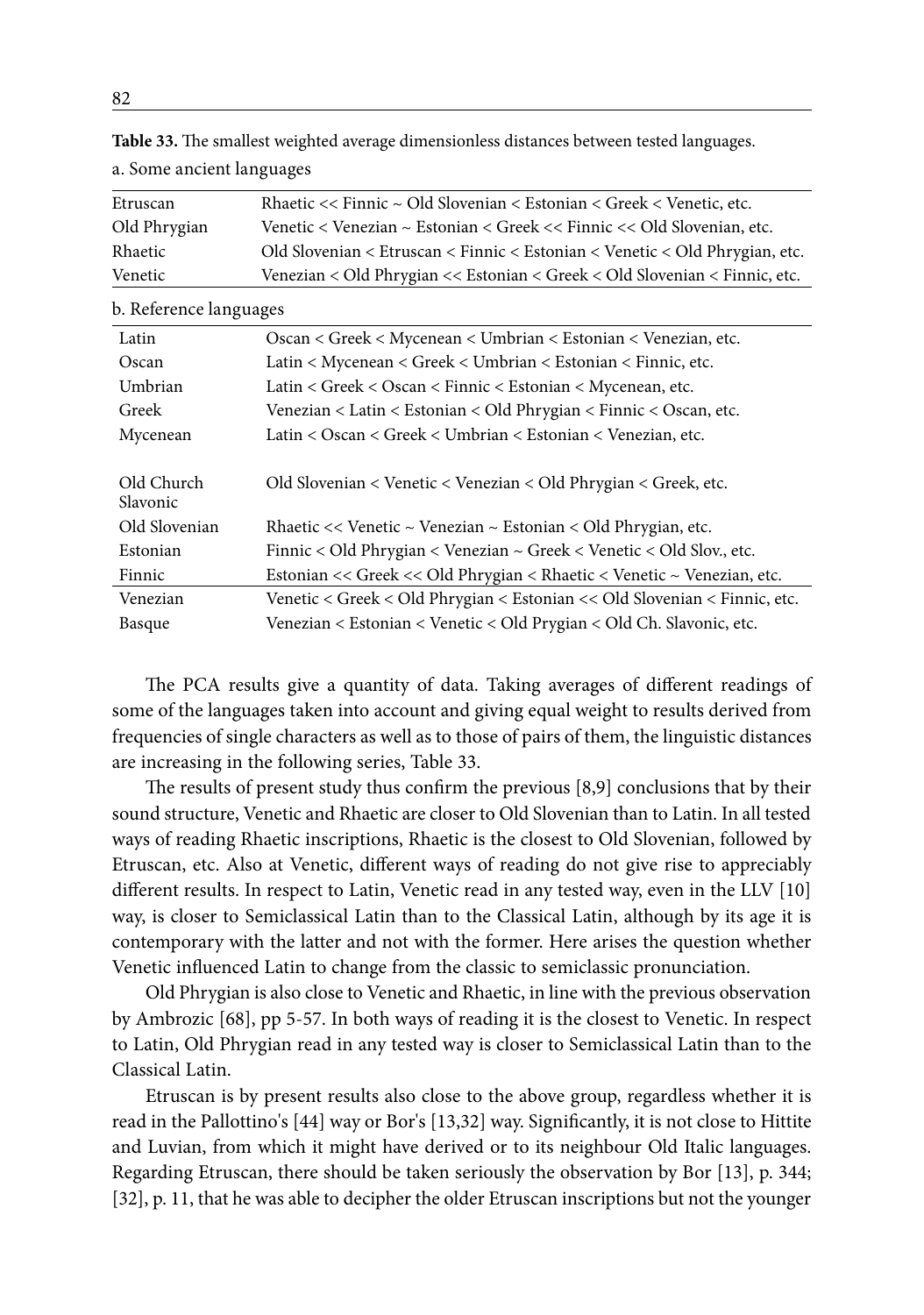ones. Thusly, for Etruscan an additional study would be needed, where the Etruscan inscriptions would be divided into several groups by their origin and age, and then to repeat the study.

From the above results follows that it is legitimate to use Slovenian with its archaic dialects as a catalyst in deciphering the Rhaetic, Venetic, older Etruscan, Old Phrygian and possibly also other old inscriptions.

The Pääbo's approach to decipher the Venetic inscriptions using Estonian as a catalyst [80] is by present results legitimate as well. It must however sustain the criticism directed to it [81], in order to prove acceptable.

Regarding the reference languages, the PC distances between the reference languages indicate that Latin is the closest to Greek (cf. [56], p. 2), as well as to Oscan, Umbrian, Mycenean and Estonian. By our results, Latin, Oscan, and Umbrian form a different cluster than the Etruscan, Rhaetic and Venetic. Mycenean belongs close to the cluster of Latin, Oscan, and Umbrian, as well.

Estonian is close to Finnic, but also to Old Phrygian, Venezian and Greek, whereas Finnic is close to Estonian, Greek and Old Phrygian. Old Slovenian is close to Rhaetic, Venetic, Venezian, Estonian and Old Phrygian. Old Church Slavonic indicates some closeness besides to Old Slovenian also to Venetic. Basque and Old Anatolian languages are quite distant from all other tested languages.

Surprisingly, Venezian, being a present Romanic dialect on the previous Venetic territory, by its sound system is closer to the ancient Venetic as well as to Old Slovenian than to Latin, of which it contains many other characteristics. In this case geographic proximity seems to be in agreement with linguistic distance and Slavic commonality. The known sequence of events on that territory indicates that Venetic should be considered as a substratum, whereas the later influx of Latin, Celtic, and Germanic formed the superstrata. No Slavic superstratum is recorded on that territory. In spite of that the Venezian sound system is by our results closer to Old Slovenian than to Latin. Does this mean that the sound frequecy is more persistent than other characteristics of a language? Would this explain the closeness of sound frequencies to Estonian and Finnic, which would have its origin in the , nostratic' ages?

There is also the question, why the presumably Kentum Venetic [10-12], in contact with Kentum Latin, Kentum Celtic, and Kentum Germanic turned to Romanic Venezian, which contains many Satem-like characteristics? What triggered this direction of development? Which of these components was in fact not Kentum but Satem?

#### Acknowledgements

The authors wish to thank to:

- Milan Smolej for his kind help in determining the conversion rules used for the preparation of the EsLD and of FiLD;
- Andrej Perdih for his help in obtaining and preparing the BqLD, GrLD, HiLD, LuLD, Old CsLD, SlLD, OsLD, and UmLD,
- Branislav Perdih for making the necessary computational programs;
- Dr. Marko Perdih for executing the PCA using his program.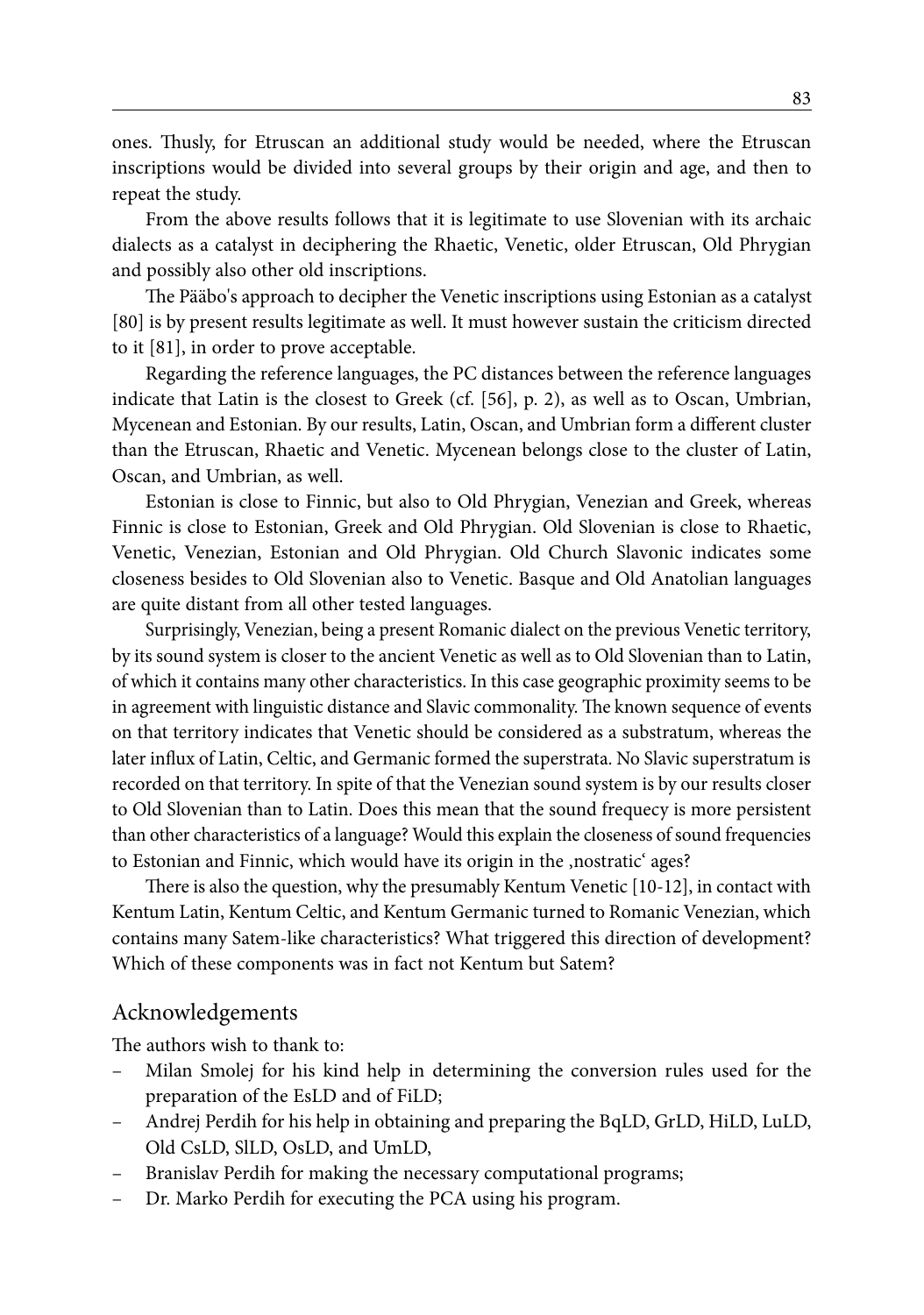# References

- 1. J Nerbonne, W Heeringa, Measuring Dialect Distance Phonetically, In: J Coleman (ed.): *Workshop on Computational Phonology*, Madrid 1997, 12-15. Available as: http://odur.let.rug.nl/~nerbonne/ paper.html
- 2. J Nerbonne, W Heeringa, Computational Comparison and Classification of Dialects, *2nd International Congress of Dialectologists and Geolinguists*, Amsterdam 2002, 1-16
- 3. J Nerbonne, W Heeringa, E Van den Hout, P Van der Kooi, S Otten, W Van de Vis, Phonetic Distance between Dutch Dialects. In: Durieux G., Daelemans W. & Gillis (eds.), *CLIN VI, Papers from the sixth meeting*, University of Antwerp, Center for Dutch Language and Speech, Antwerp 1996, 185-202. Available as: http://odur.let.rug.nl/~nerbonne/paper.html
- 4. B Kessler, Computational Dialectology in Irish Gaelic, *Proc. of the 6th Conference of European ACL*, Dublin 1995, 60-66
- 5. W Heeringa, C Gooskens, Norwegian Dialects examined Perceptually and Acoustically, *Computers and the Humanities*, Groeningen 2003, *37*, 295-297
- 6. J B Kruskal, An Overview of Sequence Comparison. In: Sankoff D, Kruskal J (eds.), *Time Warps, String Edits and Macro Molecules. The Theory and Practice of Sequence Comparison*, 2nd Edition, CSLI, Stanford 1999, 1-44
- 7. W Vieregge, A Rietveld, C Jansen, A Distinctive Feature Based System for the Evaluation of Segmental Transcription in Dutch, *Proceedings of the 10<sup>th</sup> International Congress of Phonetic Sciences*, Dordrecht 1984, 654-659
- 8. M Silvestri, G Tomezzoli, Linguistic Computational Analysis to measure the distances between ancient Venetic, Latin and Slovenian Languages, *Proceedings of the Third International Topical Conference, Ancient Settlers of Europe*, Založništvo Jutro, Ljubljana 2005, 77-85 (ISBN 961-6433- 51-2)
- 9. M Silvestri, G Tomezzoli, Linguistic distances between Rhaetian, Venetic, Latin and Slovenian languages, *Proceedings of the Fifth International Topical Conference, Origin of Europeans*, Založništvo Jutro, Ljubljana 2007, 184-190 (ISBN 961-6433-83-9)
- 10. G B Pellegrini, A L Prosdocimi, *La Lingua Venetica*, Vol. 1, 2, Istituto di Glottologia dell'Univ. di Padova, Circolo Linguistico Fiorentino, Padova-Firenze 1967
- 11. A Marinetti, Venetico 1976 1996. Acquisizioni e Prospettive Protostoria e Storia del 'Venetorum Angulus', *Atti del XX Convegno di Studi Etruschi ed Italici*, Pisa – Roma MCMXCIX, 391-436
- 12. M Lejeune, *Les Inscriptions Vénčtes*, Univ. Degli Studi di Trieste, Del Bianco Editore, Udine 1965
- 13. M Bor, J Šavli, I Tomažič, *Veneti naši davni predniki*, Editiones Veneti, Vienna: German Ed. 1988, Slovenian Ed. 1989, Italian Ed. 1991, English Ed. (*Veneti. First Builders of European Community*) 1996, Russian Ed. Part I 2002.
- 14. E Vetter, Die Herkunft des venetischen Punktiersystems, *Glotta* 1920, *XXIV*, 114-133
- 15. V Vodopivec, Atestinske tablice verski in jezikovni pomniki naših prednikov, *Proceedings of the First International Topical Conference, The Veneti within the Ethnogenesis of the Central-European Population*, September 17/18, 2001, Založništvo JUTRO, Ljubljana, 2002, 167-181 (ISBN 961- 6433-06-7)
- 16. A Ambrozic, G Tomezzoli, The "Tavola da Este" Inscription, *Proceedings of the International Workshop, Traces of European Past*, October 10/11, 2003, Založništvo Jutro, Ljubljana 2004, 132-146 (ISBN 961-6433-34-2)
- 17. V Vodopivec, Študija prečrkovanj in branj najstarejšega venetskega napisa (A Study of Transcriptions and Readings of the Oldest Venetic Inscription), *Zbornik tretje mednarodne konference Staroselci v Evropi* (*Proceedings of the Third International Topical Conference Ancient Settlers of Europe*), Založništvo Jutro, Ljubljana 2005, 121-130
- 18. F S Smole, Nekaj o venetskih napisih (On Venetic inscriptions), *Zbornik četrte mednarodne*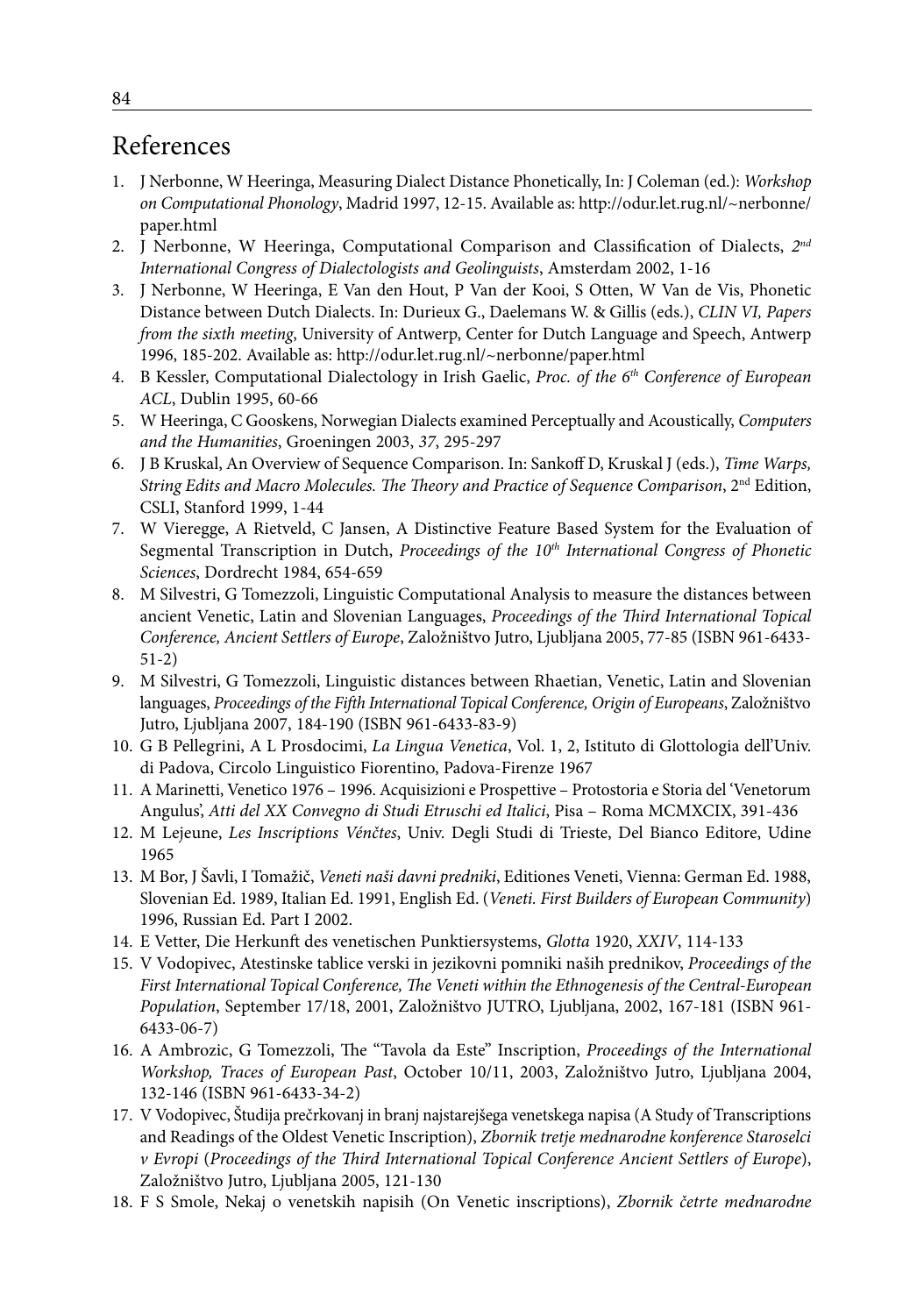*konference Evropski staroselci* (*Proceedings of the Fourth International Topical Conference Ancient inhabitants of Europe*), Jutro, Ljubljana 2006, pp. 145-163

- 19. A Ambrozic, P Serafimov, G Tomezzoli, The Venetic inscription Es 120 on the cup of "Scolo Di Lozzo", *Zbornik četrte mednarodne konference Evropski staroselci* (*Proceedings of the Fourth International Topical Conference Ancient inhabitants of Europe*), Jutro, Ljubljana 2006, pp. 164- 171
- 20. A Kumar, Analiza in razlaga napisov na Vojvodskem stolu (Analysis and interpretation of the inscriptions on the Ducal throne), *Zbornik četrte mednarodne konference Evropski staroselci* (*Proceedings of the Fourth International Topical Conference Ancient inhabitants of Europe*), Jutro, Ljubljana 2006, pp. 181-191
- 21. V Vodopivec, Nabor venetskih napisov, delitev, prevod in slovar (Collection of Venetic inscriptions, division, translation, vocabulary), *Zbornik četrte mednarodne konference Evropski staroselci* (*Proceedings of the Fourth International Topical Conference Ancient inhabitants of Europe*), Jutro, Ljubljana 2006, pp. 118-144
- 22. www.thelatinlibrary.com
- 23. http://www.kortlandt.nl/editions/freis.html
- 24. http://kodeks.uni-bamberg.de/AltSloven/Quellen/ASL.Ratetsch.htm
- 25. http://kodeks.uni-bamberg.de/AltSloven/Quellen/ASL.Sittich.htm
- 26. http://kodeks.uni-bamberg.de/AltSloven/Quellen/ASL.Castelmonte.htm
- 27. http://members.tripod.com/adolfozavaroni/este.htm
- 28. http://members.tripod.com/adolfozavaroni/padua.htm
- 29. http://members.tripod.com/adolfozavaroni/cadore.htm
- 30. http://www.classicitaliani.it/index100.htm
- 31. S Schumacher, Die Rätischen Inschriften, Geschichte und heutiger Stand der Forschung, 2., erweitete Auflage, *Archaeolingua*, Innsbrucker Beiträge zur Kulturwissenschaft, Sonderheft 121, Innsbruck 2004 (ISBN 3-85124-214-9)
- 32. M Bor in: *Etruščani in Veneti* (Tomažič I., Ed.), Editiones Veneti, Wien 1995
- 33. V Vodopivec, Zbir retijskih napisov, delitev, prevod in besednjak, *Zbornik šeste mednarodne konference Izvor Evropejcev* (*Proceedings of the sixth international topical conference Origin of Europeans*), Jutro, Ljubljana 2008, 118-136
- 34. G Tomezzoli, About two Magrè-Rhaetic inscriptions in the Civic Natural History Museum in Verona, *Zbornik prve mednarodne konference Veneti v etnogenezi srednjeevropskega prebivalstva* (*Proceedings of the first international topical conference The Veneti within the ethnogenesis of the Central-European population*), Jutro, Ljubljana 2002, pp. 182-187
- 35. G Tomezzoli, The "Spada di Verona", *Zbornik posveta Praprebivalstvo na tleh Srednje Evrope* (*Proceedings of the Conference Ancient Settlers of Central Europe*), Jutro, Ljubljana 2003, pp. 65-73
- 36. I Tomažič, G Tomezzoli, The inscription Pauli No. 39, *Proceedings of the International Workshop, Traces of European Past*, Založništvo Jutro, Ljubljana 2004, 147-157 (ISBN 961-6433-34-2)
- 37. V Vodopivec, Primerjava branj retijskega napisa na meču iz Verone (*Comparison of Readings of a Rhaetian Inscription on the Sword of Verona*), *Proceedings of the International Workshop, Traces of European Past*, October 10/11, 2003, Založništvo JUTRO, Ljubljana 2004, 158-165 (ISBN 961- 6433-34-2)
- 38. V Vodopivec, Prevodi napisa Pauli št. 39 (*Translations of the inscription Pauli No. 39*), *Proceedings of the International Workshop, Traces of European Past*, October 10/11, 2003, Založništvo JUTRO, Ljubljana 2004, 176-177 (ISBN 961-6433-34-2)
- 39. V Vodopivec, Primerjava branj retijskega napisa na meču iz Verone popravki (Comparison of Readings of a Rhaetian Inscription on the Sword of Verona - Corrections), *Zbornik tretje mednarodne konference Staroselci v Evropi* (*Proceedings of the Third International Topical Conference Ancient Settlers of Europe*), Založništvo Jutro, Ljubljana 2005, 175-176
- 40. P Serafimov, Steinberg Inscription, *Zbornik četrte mednarodne konference Evropski staroselci*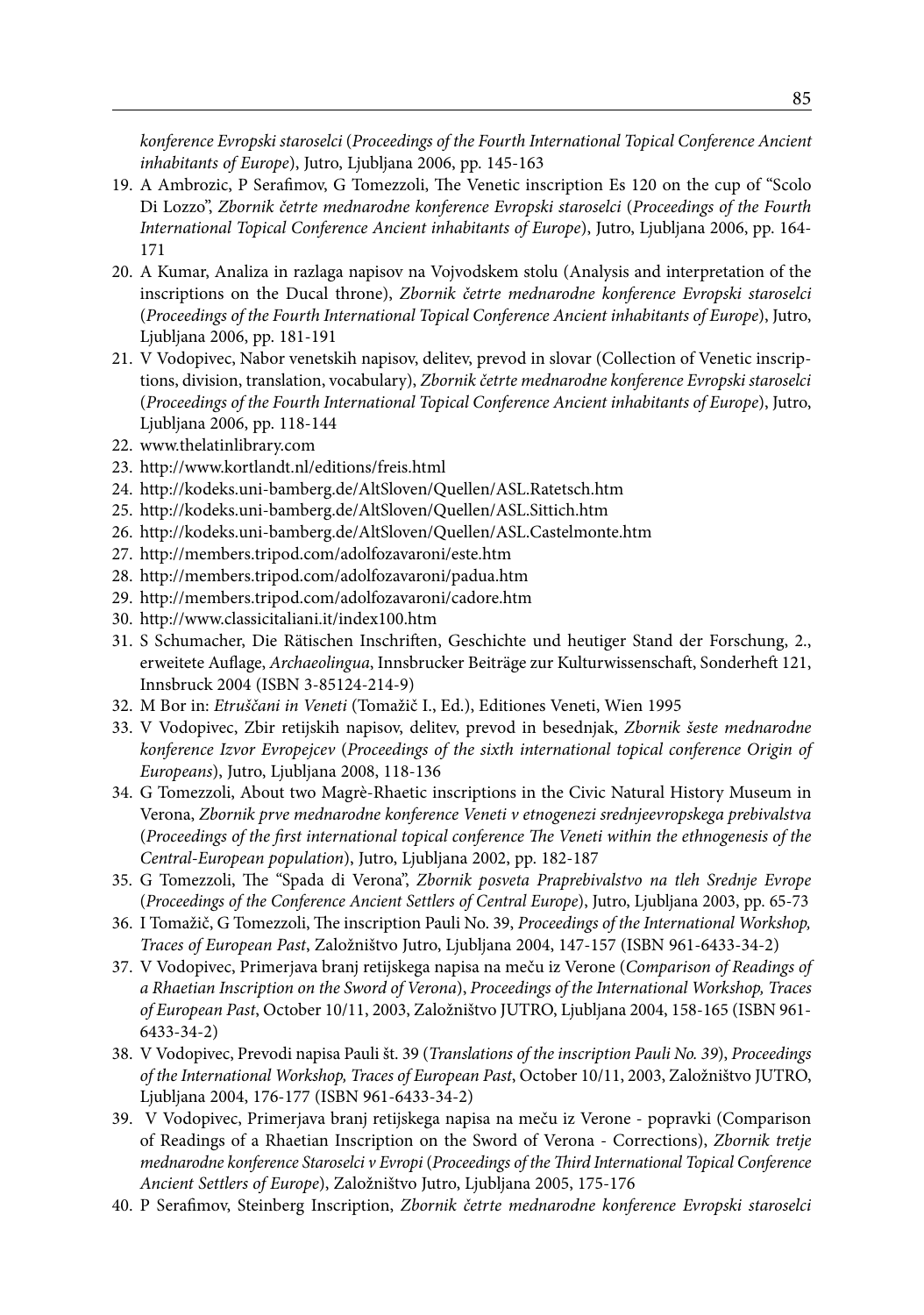(*Proceedings of the Fourth International Topical Conference Ancient inhabitants of Europe*), Jutro, Ljubljana 2006, pp. 172-180

- 41. http://www.buruxkak.org/pdf/261\_SAN%20BENOATEN%20BIZITZEA.pdf;
- 42. http://en.wikipedia.org/wiki/Basque\_language;
- 43. http://www.kalevipoeg.info/index.html;
- 44. M Pallottino, *Testimonia Linguae Etruscae*, "La Nuova Italia Editrice", Firenze, 1954;
- 45. A Berlot, I Rebec, *So bili Etruščani Slovani?* Lipa, Koper 1984
- 46. V Vodopivec, Primerjava branj pyrgijskih zlatih ploščic (Comparison of readings of Golden Plates of Pyrgi), *Zbornik posveta Praprebivalstvo na tleh Srednje Evrope* (*Proceedings of the Conference Ancient Settlers of Central Europe*), Jutro, Ljubljana 2003, pp. 51-63
- 47. A Ambrozic, The "Warrior" Stele from Lemnos, Zbornik tretje mednarodne konference Staroselci *v Evropi* (*Proceedings of the Third International Topical Conference Ancient Settlers of Europe*), Založništvo Jutro, Ljubljana 2005, 107-120
- 48. http://www.sacred-texts.com/neu/kveng/index.htm;
- 49. J M Crawford, The Kalevala, in two volumes, The Robert Blake Company, Cincinnati, Third Edition, 1910, [Copyright 1888]
- 50. http://www.perseus.tufts.edu/cgi-bin/ptext?doc=Perseus:text:1999.01.0133:toc
- 51. http://www.premiumwanadoo.com/cuneiform.languages/index\_en.php?page=textes;
- 52. M Zorman, K Rojko, Ž Antauer, M Cajnko, T Matič, P Pečnik, A Perdih, N Podlipnik, N Zotlar, *Zakaj je bilo treba uničiti Zalpo*, Znanstvenoraziskovalni inštitut Filozofske fakultete, Ljubljana 2005
- 53. J Friedrich, *Hethitisches Elementarbuch* I, II. Universitätverlag, Heidelberg 1975
- 54. H C Melchert, *Anatolian historical phonology*, Rodopi, Amsterdam, Atlanta 1994
- 55. S. Kopriva, Latinska slovnica, Obzorja, Maribor , pp. 12-15].
- 56. O Szemerenyi, *Introduction to Indo-European Linguistics*, Oxford University Press, Oxford 1996
- 57. *Cuneiform Luvian Corpus* by H. Craig Melchert (last revised 7/20/01): http://www.unc.edu/ ~melchert/CLUVIAN.pdf
- 58. J Chadwick, *Documents in Mycenaean Greek*, Cambridge University Press, Cambridge, 1973, Mycenean Glossary, 527-593
- 59. http://www.slav.helsinki.fi/ccmh/suprasliensis.html
- 60. http://titus.fkidg1.uni-frankfurt.de/texte/etcs/slav/aksl/suprasl/supra.htm
- 61. V Babič, *Učbenik stare cerkene slovanščine*, Filozofska fakulteta Univerze v Ljubljani, Oddelek za slovenistiko, Ljubljana 2003
- 62. http://titus.uni-frankfurt.de/didact/idg/ital/oskinsc.htm
- 63. http://www.google.com/gwt/n?u=http%3A%2F%2F
- 64. www.wordgumbo.com%2Fie%2Fcmp%2Fosca.htm&\_gwt\_nav=F%7C.1.0.
- 65. http://www.britannica.com/oscar/print?articleId=109773&fullArticle=true&tocId=74679
- 66. http://www.forumromanum.org/latin/buck\_1.html
- 67. C Brixhe, M Lejeune, Corpus des Inscriptions Palčo-Phrygiennes, Čditions Recherche sur les Civilisations, Paris 1984 – ISBN-2-86538-089-0, «Memoire» N° 45
- 68. A Ambrozic, *Gordian Knot Unbound*. Cythera Press, Toronto 2002, pp. 1-57.
- 69. *Brižinski spomeniki*, znanstveno kritična izdaja, SAZU, Ljubljana, Družina 1993, pp. 36-99
- 70. N Mikhailov, *Jezikovni spomeniki zgodnje slovenščine, rokopisna doba slovenskega jezika*, prevod H Ošlak, Mladika, Trst 2001, pp. 79-94, 106-108
- 71. http://titus.uni-frankfurt.de/texte/etcs/ital/oskumb/oskum.htm
- 72. J W Poultney, *The Bronze Tables of Iguvium*, American Philological Association, Baltimore 1959
- 73. http://www.classicitaliani.it/index100.htm;
- 74. *Slovenski pravopis*, J Toporišič et al. (ed.), Založba ZRC, ZRC SAZU, Ljubljana 2003, 135-143